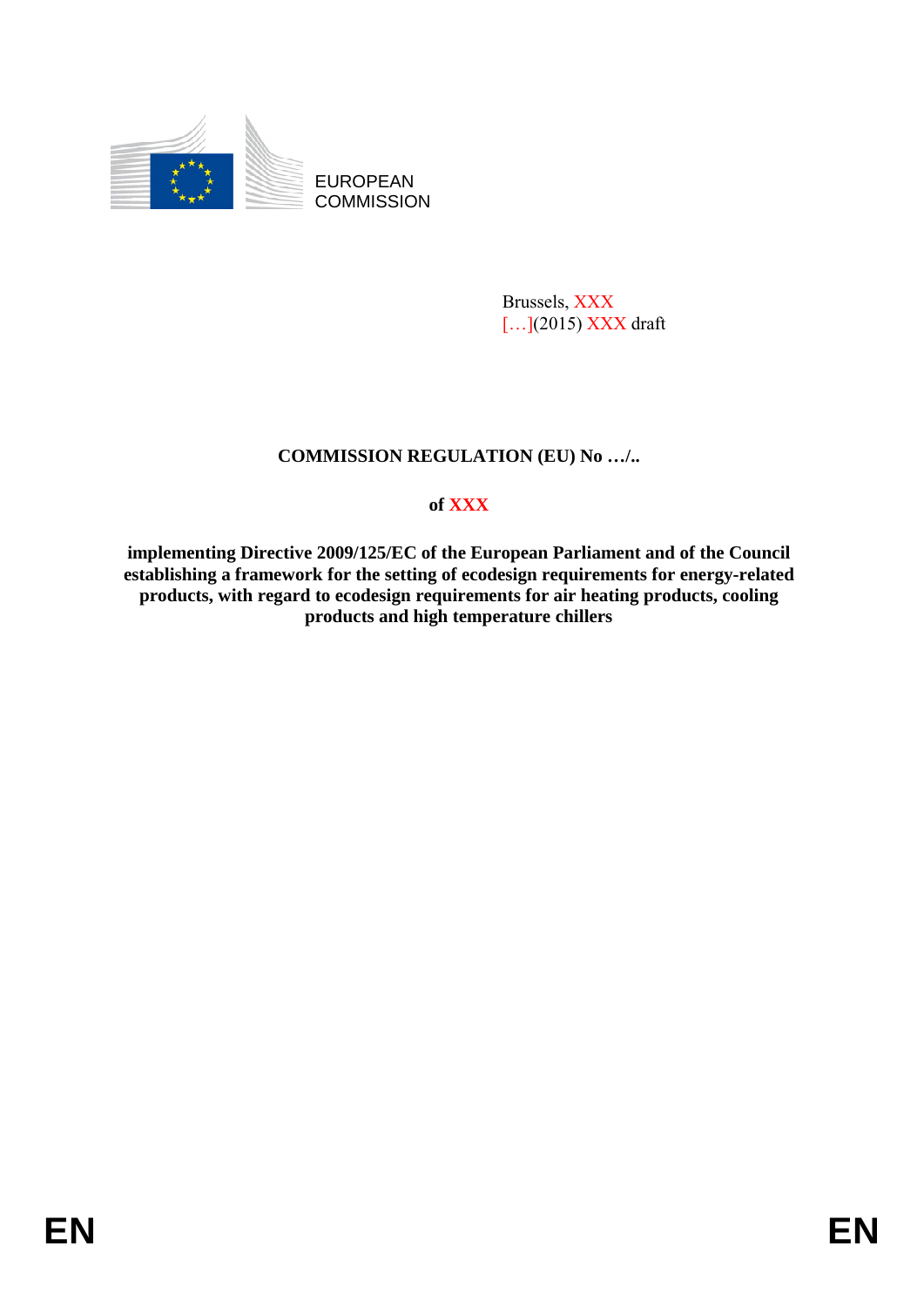### **COMMISSION REGULATION (EU) No …/..**

### **of XXX**

### **implementing Directive 2009/125/EC of the European Parliament and of the Council establishing a framework for the setting of ecodesign requirements for energy-related products, with regard to ecodesign requirements for air heating products, cooling products and high temperature chillers**

### THE EUROPEAN COMMISSION,

Having regard to the Treaty on the Functioning of the European Union,

Having regard to Directive 2009/125/EC of the European Parliament and of the Council of 21 October 2009 establishing a framework for the setting of ecodesign requirements for energyrelated products<sup>1</sup> and in particular Article 15(1) thereof,

After consulting the Ecodesign Consultation Forum,

Whereas:

- (1) Pursuant to Directive 2009/125/EC, the Commission should set ecodesign requirements for energy-related products for which there are significant volumes of sales and trade, which have a significant effect on the environment and which offer significant potential for reducing this effect by improving their design, without creating excessive costs.
- (2) Pursuant to Article 16(2)(a) of Directive 2009/125/EC, the Commission should, where appropriate, introduce implementing measures for products which offer significant potential for reducing greenhouse gas emissions in a cost-effective way, such as air heating products and cooling products. These implementing measures should be introduced in accordance with the procedure referred to in Article 19(3) of Directive 2009/125/EC and the criteria set out in Article 15(2) of the same Directive. The Commission should consult the Ecodesign Consultation Forum on the measures to be introduced.
- (3) The Commission has carried out two preparatory studies covering the technical, environmental and economic characteristics of air heating products and cooling products typically used in the EU. The studies were designed in conjunction with interested parties from EU and non-EU countries, and the results have been made publicly available.
- (4) The characteristics of air heating products and cooling products that have been identified as significant for the purposes of this Regulation are energy consumption, noise emission and emissions of nitrogen oxides during use. Direct emissions from refrigerants were also identified as relevant.
- (5) The preparatory studies show that it is not necessary to introduce requirements relating to the other ecodesign parameters referred to in Part I of Annex I to Directive 2009/125/EC in the case of air heating products and cooling products.

 $\frac{1}{1}$ 

OJ L 285, 31.10.2009, p. 10.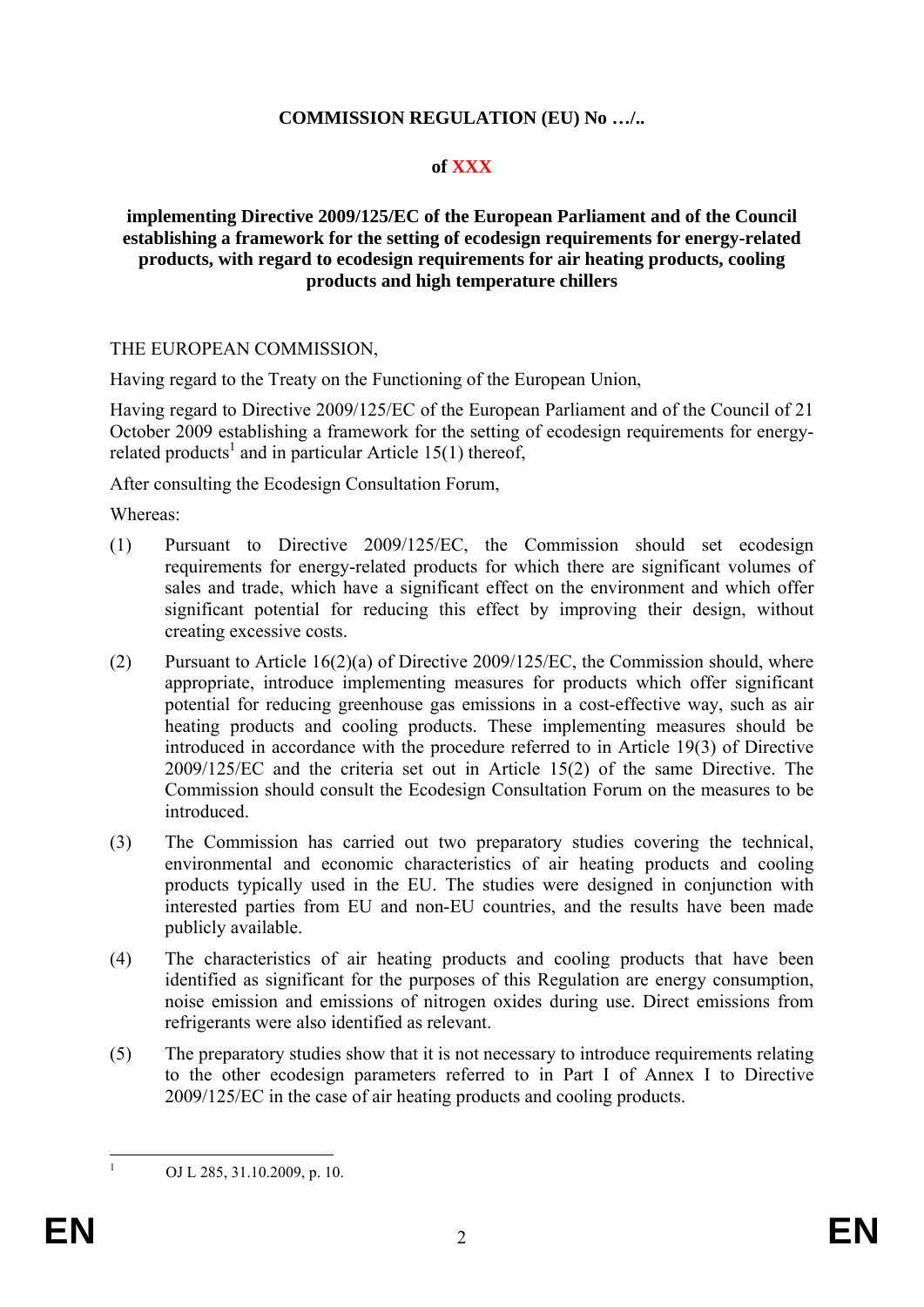- (6) This Regulation should cover air heating products, cooling products and high temperature process chillers designed to use gaseous fuels, liquid fuels or electricity.
- (7) As refrigerants are set out in Regulation (EU) No 517/2014 on fluorinated greenhouse gases and repealing Regulation (EC) No  $842/2006^2$  no specific requirements on refrigerants are therefore set in this Regulation. A bonus is, however, proposed under the ecodesign requirements for space cooling products, the aim of which is to steer the market towards using refrigerants that are less harmful to the environment. The bonus will mean that the minimum energy efficiency requirements for cooling products using low global warming potential (GWP) refrigerants are lower than for other cooling products. A similar bonus is not proposed for high temperature process chillers, as direct emissions account for not more than 2% of combined direct and indirect emissions from the high temperature process chillers covered by this Regulation. Likewise, a bonus would not be appropriate for space heating products (heat pumps) using refrigerants with a GWP below 150, as, due to the longer operating hours over which heating products are typically in use compared to space cooling products, offering even a small bonus of 5% would mean that products benefiting from a bonus would produce higher total greenhouse gas emissions than would products not awarded a bonus.
- (8) The combined annual energy consumption of air heating products, cooling products and high temperature process chillers in the EU was estimated at 2477 PJ (59 Mtoe) per year for 2010, corresponding to 107 Mt of carbon dioxide emissions. Unless specific measures are taken, the annual energy consumption of air heating products, cooling products and high temperature process chillers is expected to reach 2534 PJ (60 Mtoe) per year by 2030.
- (9) The energy consumption of air heating products, cooling products and high temperature process chillers could be reduced, without increasing the combined cost of purchasing and operating these products, using existing, non-proprietary technologies.
- (10) Total annual emissions of nitrogen oxides in the EU, primarily emitted by gas-fired warm air heaters, were estimated at  $36 \text{ Mt}$  SO<sub>x</sub> equivalent per year for  $2010$  (expressed in terms of their contribution to acidification). These emissions are expected to fall to 22 Mt  $SO_x$  equivalent per year by 2030.
- (11) Emissions from air heating products, cooling products and high temperature process chillers could be further reduced, without increasing the combined cost of purchasing and operating these products, using existing, non-proprietary technologies.
- (12) The ecodesign requirements set out in this Regulation are expected to deliver annual energy savings of approximately 203 PJ (5 Mtoe), corresponding to 9 Mt of carbon dioxide emissions, by 2030.
- (13) The ecodesign requirements set out in this Regulation are expected to reduce nitrogen oxide emissions by 2.6 Mt  $SO_x$  equivalent/year by 2030.
- (14) This Regulation covers products with varying technical characteristics. If the same efficiency requirements were imposed on all products, certain technologies would effectively be banned from the market, which would have negative consequences for consumers. For this reason, ecodesign requirements are set according to the potential of each technology, thus creating a level playing field in the market.

 $\frac{1}{2}$  Regulation (EC) No 842/2006 of the European Parliament and of the Council of 17 May 2006 on certain fluorinated greenhouse gases (OJ L 161, 14.6.2006, p. 1).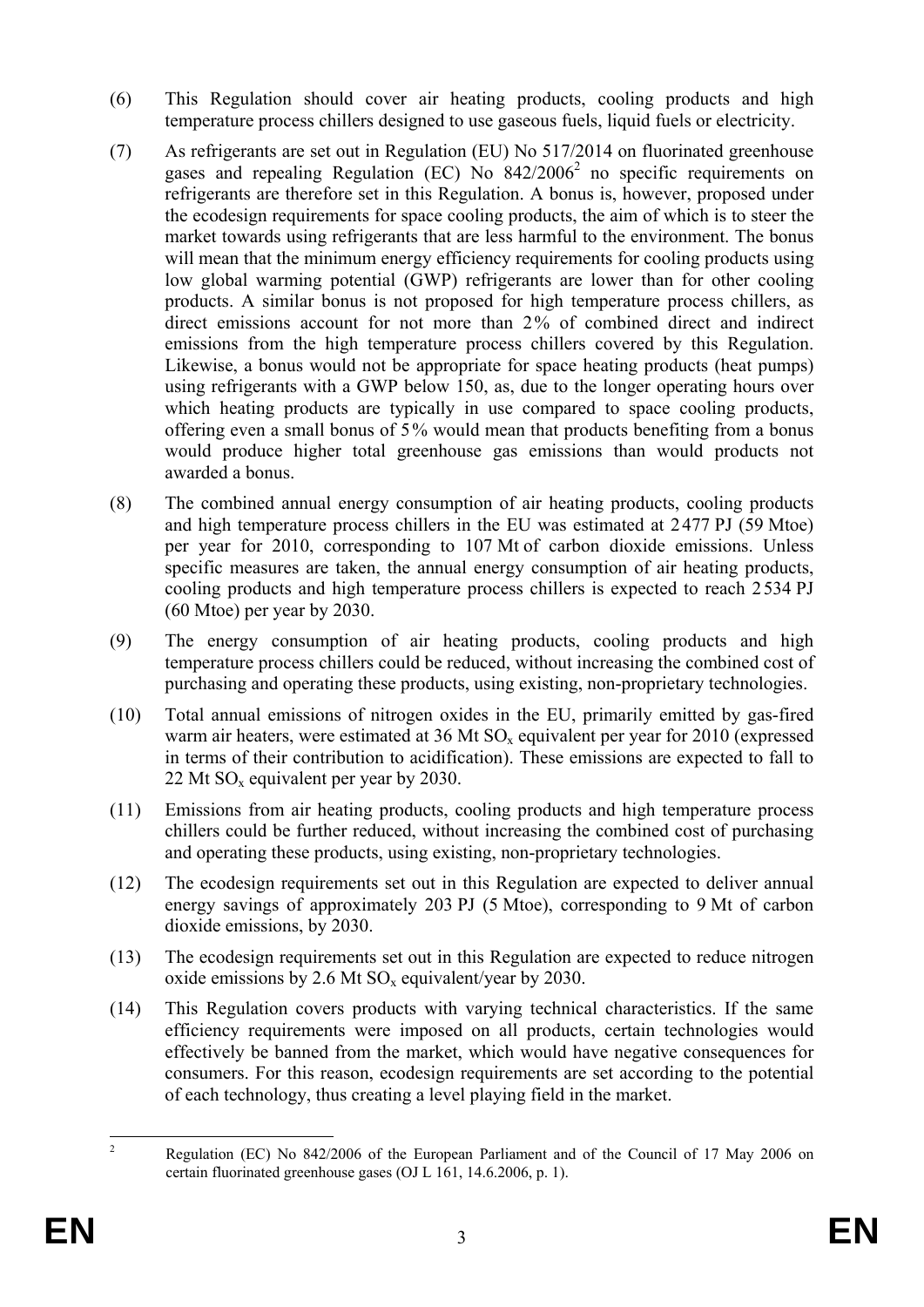- (15) Ecodesign requirements should harmonise the requirements relating to energy consumption, noise and nitrogen oxide emissions that apply to air heating products and cooling products throughout the EU. This will help to improve both the functioning of the single market and the environmental performance of the products concerned.
- (16) The ecodesign requirements set out in this Regulation should not affect the functionality or affordability of air heating products, cooling products and high temperature process chillers for the end-user and should not have a detrimental effect on health, safety or the environment.
- (17) Manufacturers should be given sufficient time to redesign their products so that they comply with this Regulation. This should be considered when setting the date from which the requirements are to apply. The timing should take account of the cost implications for manufacturers, in particular for small and medium-sized enterprises, while also ensuring that the objectives of this Regulation can be met by the target dates.
- (18) Measurements of the relevant product parameters should be performed through reliable, accurate and reproducible measurement methods, which take into account the recognised state of the art measurement methods including, where available, harmonised standards adopted by the European standardisation organisations, as listed in Annex I to Regulation (EU) 1025/2012 of the European Parliament and of the Council of 25 October 2012 on European standardisation<sup>3</sup>.
- (19) In accordance with Article 8(2) of Directive 2009/125/EC, this Regulation specifies which conformity assessment procedures apply.
- (20) To facilitate compliance checks, manufacturers should provide information in the technical documentation referred to in Annexes IV and V to Directive 2009/125/EC insofar as that information relates to the requirements laid down in this Regulation.
- (21) To further limit the environmental effects of air heating products, cooling products and high temperature process chillers, manufacturers should provide information on disassembly, recycling and/or disposal.
- (22) In addition to the legally binding requirements laid down in this Regulation, indicative benchmarks for best available technologies should be identified to ensure that information on the life-cycle environmental performance of space heaters and combination heaters is widely available and easily accessible.
- (23) The measures provided for in this Regulation are in accordance with the opinion of the Committee established by Article 19(1) of Directive 2009/125/EC,

HAS ADOPTED THIS REGULATION:

### *Article 1 Subject matter and scope*

- 1. This Regulation establishes ecodesign requirements for the placing on the market and/or putting into service of:
	- (a) air heating products with a rated heating capacity not exceeding 1 MW;

 $\frac{1}{3}$  Regulation (EU) 1025/2012 of the European Parliament and of the Council of 25 October 2012 on European standardisation (OJ L 316, 14.11.2012, p. 12).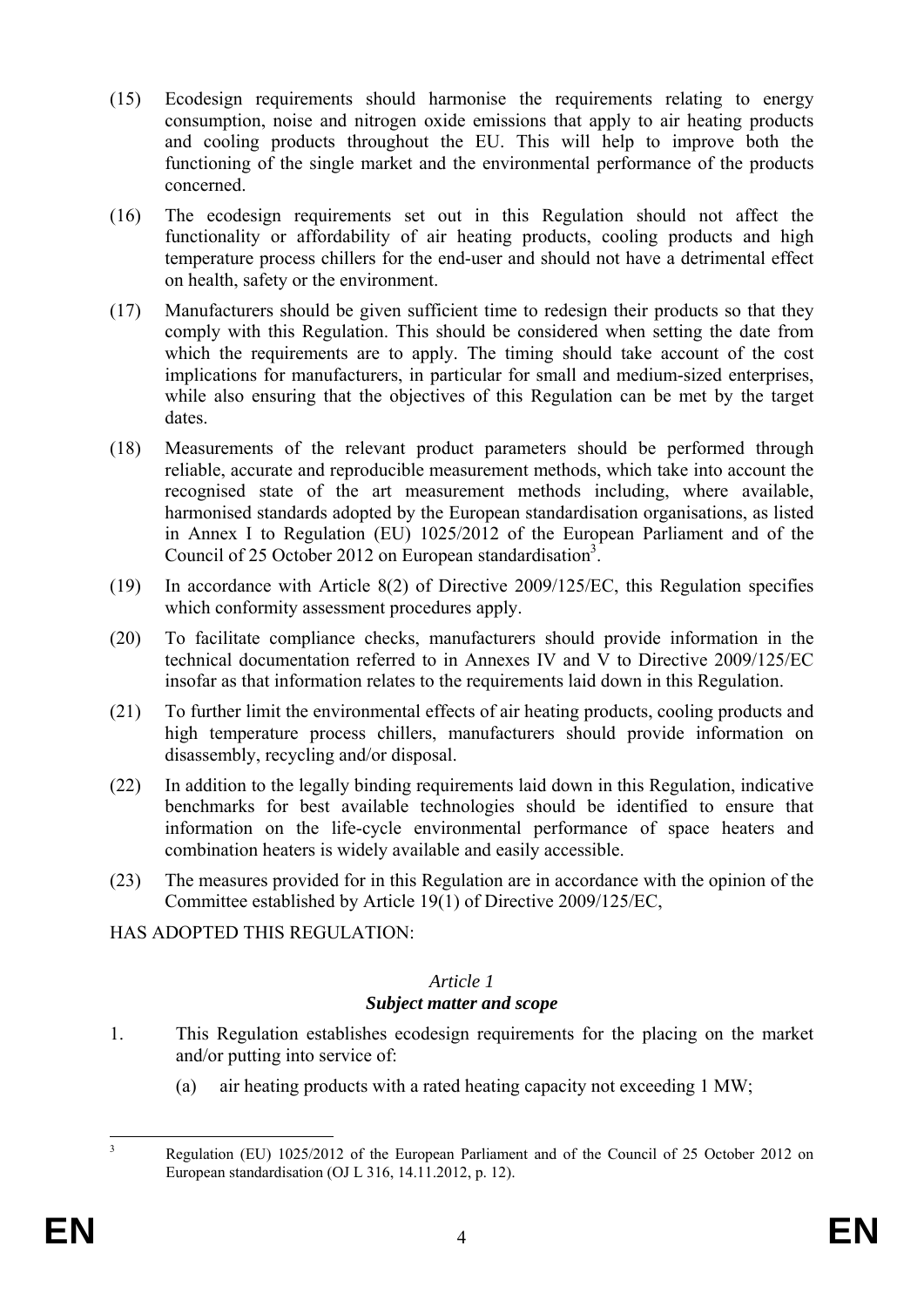- (b) cooling products with a rated cooling capacity not exceeding 2 MW;
- (c) fan coil units; and
- (d) high temperature process chillers.
- 2. This Regulation shall not apply to products meeting at least one of the following criteria:
	- (a) products covered by Commission Regulation *[number and footnote to be inserted after publication in the OJEU]*<sup>4</sup> ;
	- (b) products covered by Commission Regulation (EU) No  $206/2012^5$ ;
	- (c) comfort chillers and high temperature process chillers with leaving chilled water temperatures of less than  $+ 2 \degree C$ ;
	- (d) products designed for using predominantly biomass fuels;
	- (e) products using solid fuels;
	- (f) products that supply heat or cold in combination with electric power ('cogeneration') by means of a fuel combustion or conversion process;
	- (g) products covered by Directive 2010/75/EU of the European Parliament and of the Council<sup>6</sup>;
	- (h) high temperature process chillers that operate using exclusively evaporative condensing;
	- (i) custom-made high temperature process chillers assembled on site and made on a one-off basis;
	- (j) high temperature process chillers in which refrigeration is effected by an absorption process that uses heat as the energy source; and
	- (k) air heating and/or cooling products of which the primary function is the purpose of storing and merchandising perishable materials at specified temperatures by commercial, institutional or industrial facilities and of which space heating and/or space cooling is a secondary function and:
		- (i) which are covered by Commission Regulation [*number and footnote to*  be inserted after publication in the OJEU]<sup>7</sup>; and
		- (ii) for which the energy efficiency of the space heating and/or space cooling function is dependent on that of the primary function.

 $\frac{1}{4}$  Commission Regulation (EU) No …/.. of XXX *[To be inserted after publication]* implementing Directive 2009/125/EC of the European Parliament and of the Council with regard to ecodesign requirements for local space heaters. (OJ L *[To be inserted after publication]*). 5

Commission Regulation (EU) No 206/2012 of 6 March 2012 implementing Directive 2009/125/EC of the European Parliament and of the Council with regard to ecodesign requirements for air conditioners and comfort fans (OJ L 72, 10.3.2012, p. 7).

Directive 2010/75/EU of the European Parliament and of the Council of 24 November 2010 on industrial emissions (integrated pollution prevention and control) (OJ L 334, 17.12.2010, p. 17).

Commission Regulation (EU) No …/.. of XXX *[To be inserted after publication]* implementing Directive 2009/125/EC of the European Parliament and of the Council with regard to ecodesign requirements for professional refrigerated storage cabinets, blast cabinets, condensing units and process chillers (OJ L *[To be inserted after publication]*).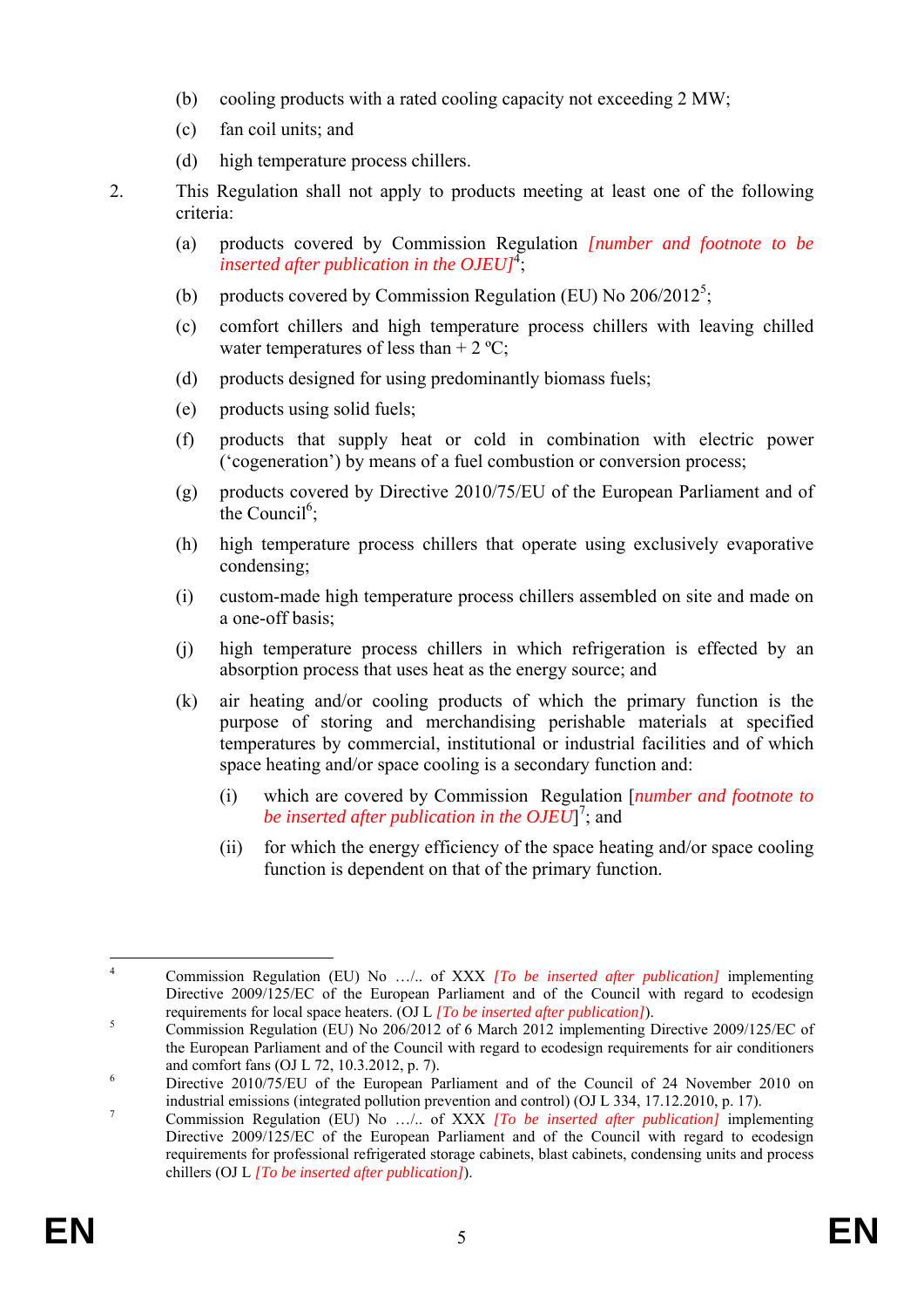### *Article 2*

### *Definitions*

The following definitions shall apply in addition to the definitions set out in Directive 2009/125/EC:

- 1. 'air heating product' means a device that:
	- (a) incorporates or provides heat to an air-based heating system; and
	- (b) is equipped with one or more heat generators.

A heat generator designed for an air heating product and an air heating product housing designed to be equipped with such a heat generator shall, together, be considered as an air heating product;

- 2. 'air-based heating system' means the components and/or equipment necessary for the distribution of heated air, by means of an air-moving device, either through ducting or directly into the heated space, where the purpose of the system is to attain and maintain the desired indoor temperature of an enclosed space, such as a building or parts thereof, for the thermal comfort of human beings;
- 3. 'heat generator' means the part of an air heating product that generates useful heat using one or more of the following processes:
	- (a) the combustion of liquid or gaseous fuels;
	- (b) the Joule effect, taking place in the heating elements of an electric resistance heating system;
	- (c) by capturing heat from ambient air, water/brine or ground heat source(s) and transferring this heat to the air-based heating system using a vapour compression cycle or a sorption cycle;
- 4. 'cooling product' means a device that:
	- (a) incorporates, or provides chilled air or water to, an air-based cooling system or water-based cooling system, and
	- (b) is equipped with one or more cold generator(s).

A cold generator designed for use in a cooling product and a cooling product housing designed to be equipped with such a cold generator shall, together, be considered as a cooling product;

- 5. 'air-based cooling system' means the components or equipment necessary for the distribution of chilled air, through ducting or local cooling of air, in order to attain and maintain the desired indoor temperature of an enclosed space, such as a building or parts thereof, for the thermal comfort of human beings;
- 6. 'water-based cooling system' means the components or equipment necessary for the distribution of chilled water and the transfer of heat from indoor spaces to cold water, where the purpose of the system is to attain and maintain the desired indoor temperature of an enclosed space, such as a building or parts thereof, for the thermal comfort of human beings;
- 7. 'cold generator' means the part of a cooling product that generates a temperature difference allowing heat to be extracted from the heat source, the indoor space to be cooled, and transferred to a heat sink, such as ambient air, water/brine or ground, using a vapour compression cycle or a sorption cycle;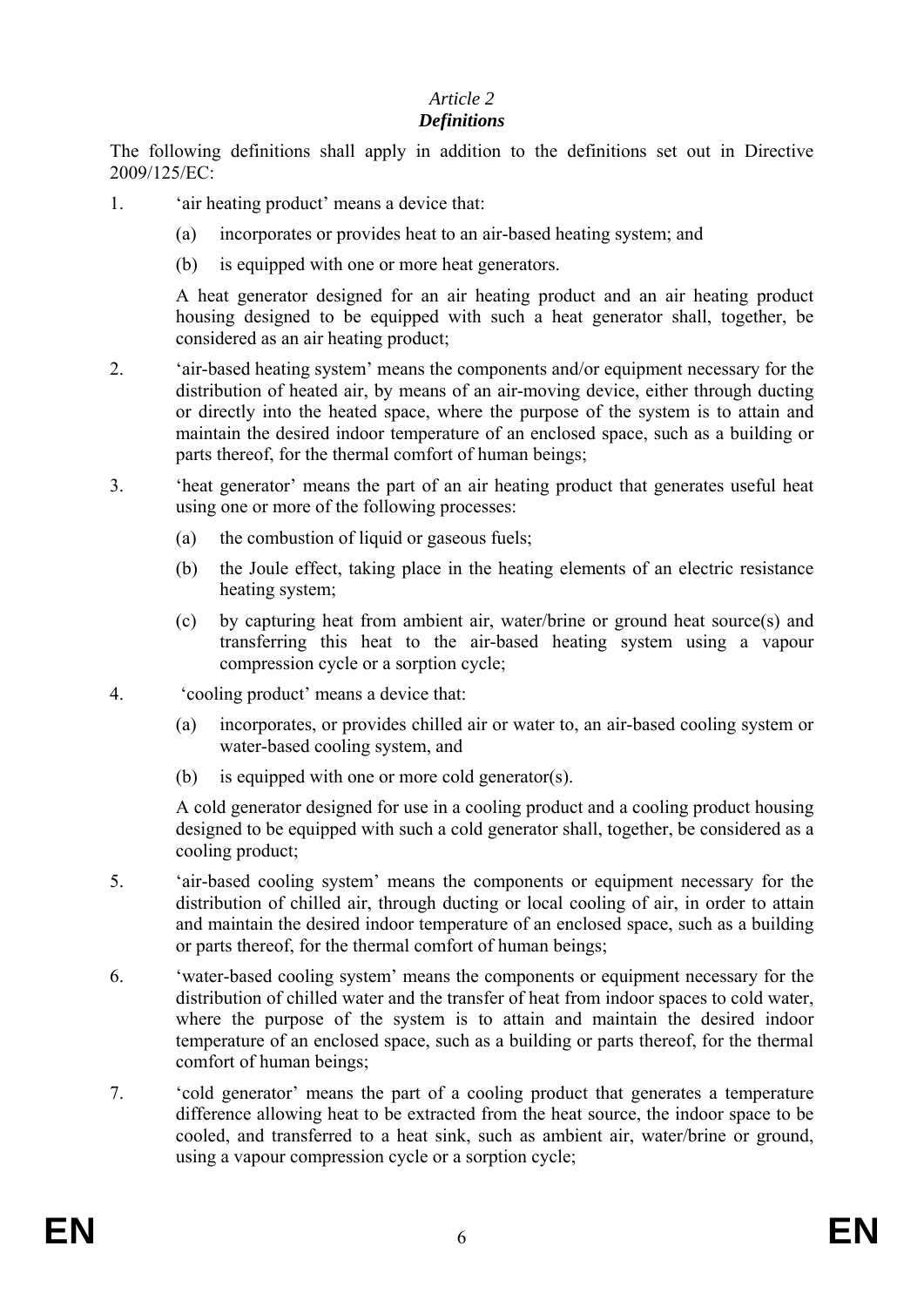- 8. 'comfort chiller' means a cooling product:
	- (a) whose indoor heat exchanger (evaporator) extracts heat from a water-based cooling system (heat source), designed to operate at leaving chilled water temperatures greater than  $+ 2^{\circ}C$ ;
	- (b) that is equipped with a cold generator;
	- (c) whose outdoor heat exchanger (condenser) releases this heat to ambient air, water/brine or ground heat sink(s); and
	- (d) that may or may not operate in reverse;
- 9. 'fan coil unit' means a factory-made assembled device that provides forced circulation of air, for the purpose of one or more of heating, cooling, dehumidification and filtering of indoor air, for the thermal comfort of human beings, but which does not include a heat or cold generator nor an outdoor heat exchanger. The device may be equipped with minimal ductwork to guide the intake and exit of air, including conditioned air. The product may be designed to be built in or may have an enclosure allowing it be placed in the space to be conditioned;
- 10. 'high temperature process chiller' means a product:
	- (a) equipped with at least one compressor, driven or intended to be driven by an electric motor, and one evaporator;
	- (b) capable of cooling and continuously maintaining the temperature of a liquid, in order to provide cooling to a refrigerated appliance or system, the purpose of which is not to provide cooling of a space for the thermal comfort of human beings;
	- (c) capable of delivering its rated refrigeration capacity, at an indoor heat exchanger outlet temperature of 7°C, at standard rating conditions;
	- (d) that may or may not be equipped with a condenser, coolant circuit hardware or other ancillary equipment;
- 11. 'rated refrigeration capacity'  $(P_A)$  means the refrigeration capacity that the high temperature process chiller can reach when operating at full load and measured at rating point 'A' of the part load conditions defined for air-cooled or water-cooled high temperature process chillers, expressed in kW;
- 12. 'biomass fuel' means a gaseous or liquid fuel produced from biomass;
- 13. 'biomass' means the biodegradable part of products, waste and residues of biological origin from agriculture (including vegetal and animal substances), forestry and related industries including fisheries and aquaculture, and the biodegradable fraction of industrial and municipal waste;
- 14. 'fossil fuel' means a gaseous or liquid fuel of fossil origin;
- 15. 'solid fuel' means a fuel which is solid at normal indoor room temperatures, including biomass and fossil fuel;
- 16. 'rated heating capacity' means the heating capacity of a heat pump when providing space heating at 'standard rating conditions'  $(P_{\text{rated.h}})$ , or the maximum nominal heat output  $(P_{\text{nom}})$  of a warm air heater, expressed in kW;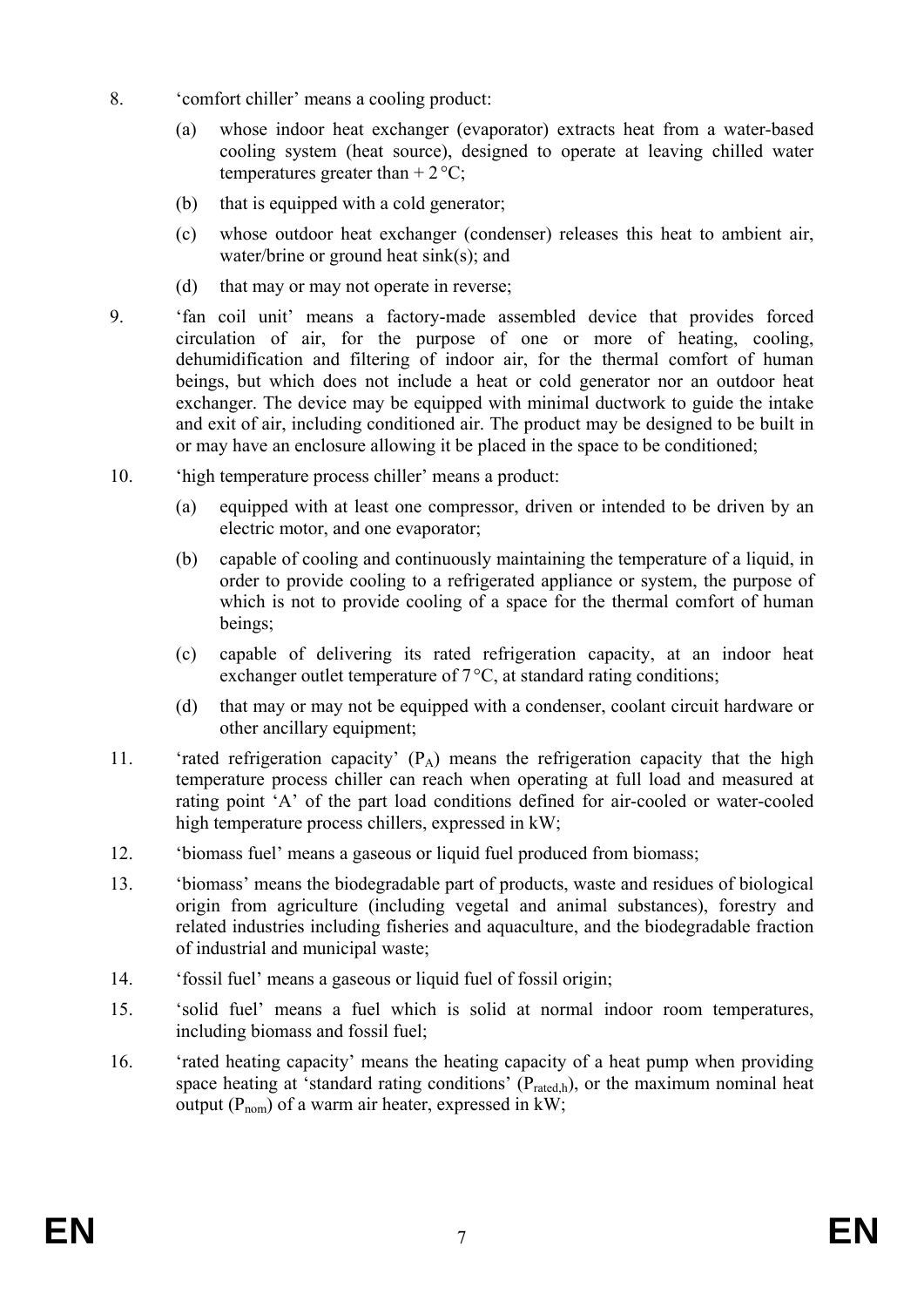- 17. 'rated cooling capacity'  $(P_{\text{rated }c})$  means the cooling capacity of a comfort chiller and/or air conditioner when providing space cooling at 'standard rating conditions', expressed in kW;
- 18. 'standard rating conditions' means the operating conditions of comfort chillers, air conditioners and heat pumps under which they are tested to determine their rated heating capacity, cooling capacity, sound power level and level of emissions of nitrogen oxide. For products using internal combustion engines, this is the rpm equivalent;
- 19. 'leaving chilled water temperature' means the temperature of the water leaving the chiller, expressed in degree Celsius.

For the purposes of the Annexes II to VII, additional definitions are set out in Annex I.

## *Article 3*

### *Ecodesign requirements and timetable*

- 1. The ecodesign requirements for air heating products, cooling products, fan coil units and high temperature chillers are set out in Annex II.
- 2. Each ecodesign requirement shall apply in accordance with the following timetable:
	- (a) From 1 January 2018:
		- (i) air heating products shall comply with the requirements set out in point  $(1)(a)$  and point  $(5)$  of Annex II;
		- (ii) cooling products shall comply with the requirements set out in point  $(2)(a)$  and point  $(5)$  of Annex II;
		- (iii) fan coil units shall comply with the requirements set out in point (5) of Annex II;
		- (iv) high temperature process chillers shall comply with the requirements set out in point  $(3)(a)$  and point  $(5)$  of Annex II;
		- (v) air heating products, cooling products and high temperature process chillers shall comply with the requirements set out in point (4)(a) of Annex II.
	- (b) From 26 September 2018:
		- (i) air heating products, cooling products and high temperature process chillers shall comply with the requirements set out in point (4)(a) of Annex II.
	- (c) From 1 January 2021:
		- (i) air heating products shall comply with the requirements set out in point  $(1)(b)$  of Annex II;
		- (ii) cooling products shall comply with the requirements set out in point  $(2)(b)$  of Annex II;
		- (iii) high temperature process chillers shall comply with the requirements set out in point (3)(b) of Annex II;
		- (iv) air heating products shall comply with the requirements set out in point  $(4)(b)$  of Annex II.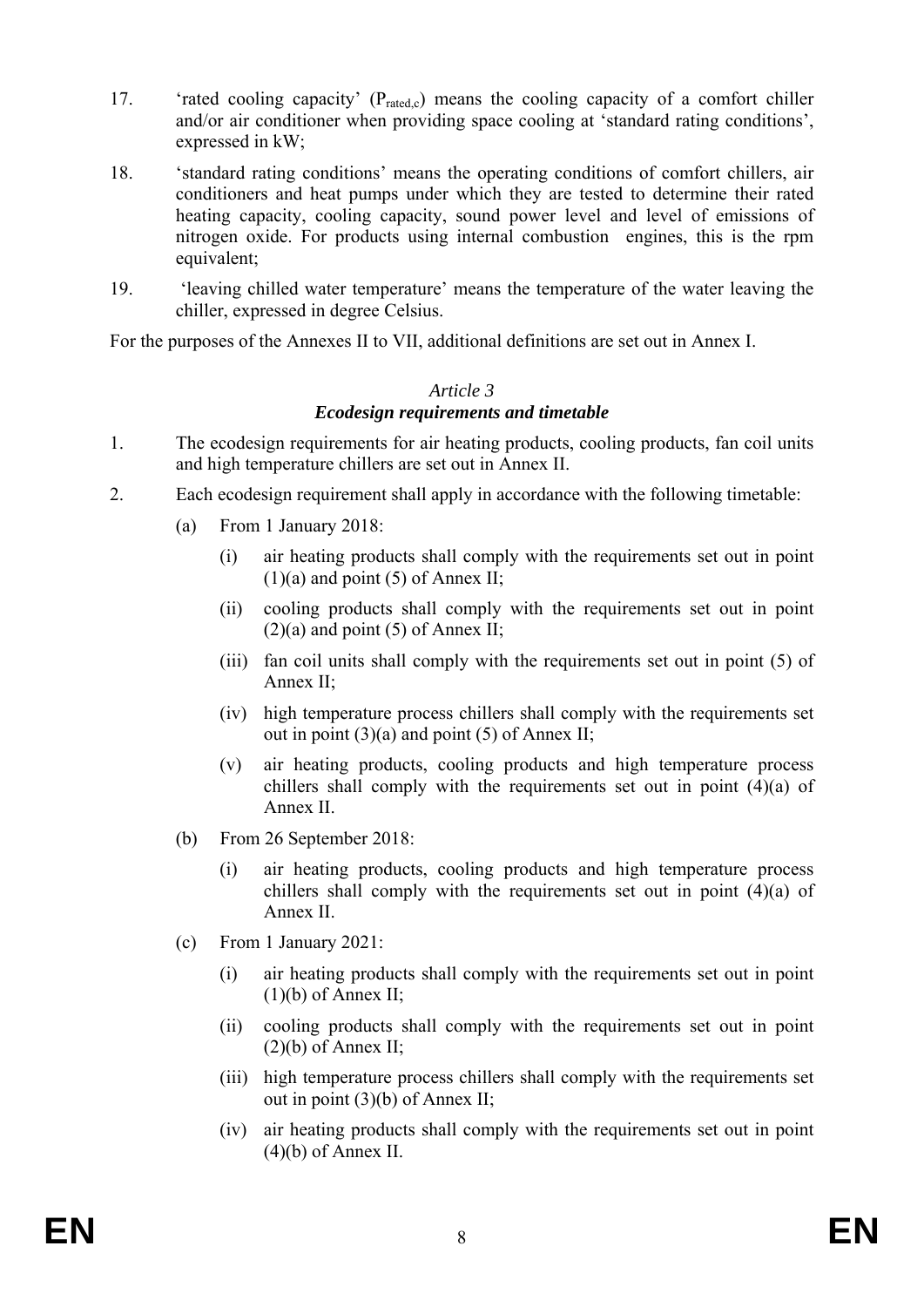3. Compliance with ecodesign requirements shall be measured and calculated in accordance with the requirements set out in Annex III.

#### *Article 4*

#### *Conformity assessment*

Manufacturers shall be able to choose whether to use, for the conformity assessment procedure referred to in Article 8(2) of Directive 2009/125/EC, either the internal design control set out in Annex IV to that Directive or the management system set out in Annex V to that Directive.

Manufacturers shall provide technical documentation containing the information set out in point 6 of Annex II to this Regulation.

### *Article 5*

### *Verification procedure for market surveillance purposes*

Member States' competent authorities shall apply the verification procedure set out in Annex IV to this Regulation when performing the market surveillance checks referred to in Article 3(2) of Directive 2009/125/EC to ensure compliance with the requirements set out in Annex II to this Regulation.

### *Article 6 Benchmarks*

The indicative benchmarks for classifying air heating products, cooling products and high temperature process chillers available on the market at the time of entry into force of this Regulation as 'best-performing' are set out in Annex V to this Regulation.

### *Article 7*

### *Review*

The Commission shall review this Regulation in the light of technological progress made in connection to air heating products, cooling products and high temperature process chillers. It shall present the results of this review to the Ecodesign Consultation Forum no later than 1 January 2021. The review shall include an assessment of the following aspects:

- (a) the appropriateness of setting ecodesign requirements covering direct greenhouse gas emissions caused by refrigerants;
- (b) the appropriateness of setting stricter ecodesign requirements for the energy efficiency of air heating products, cooling products and high temperature process chillers, for sound power level and for emissions of nitrogen oxides;
- (c) the appropriateness of setting emission requirements on the basis of useful heating or cooling output, instead of energy input; and
- (d) for all products, the value of the tolerances for verification, as mentioned in the verification procedures set out in Annex IV.

#### *Article 8 Derogation*

1. Until 1 January 2018, Member States may allow the placing on the market and/or putting into service of air heating products and cooling products that comply with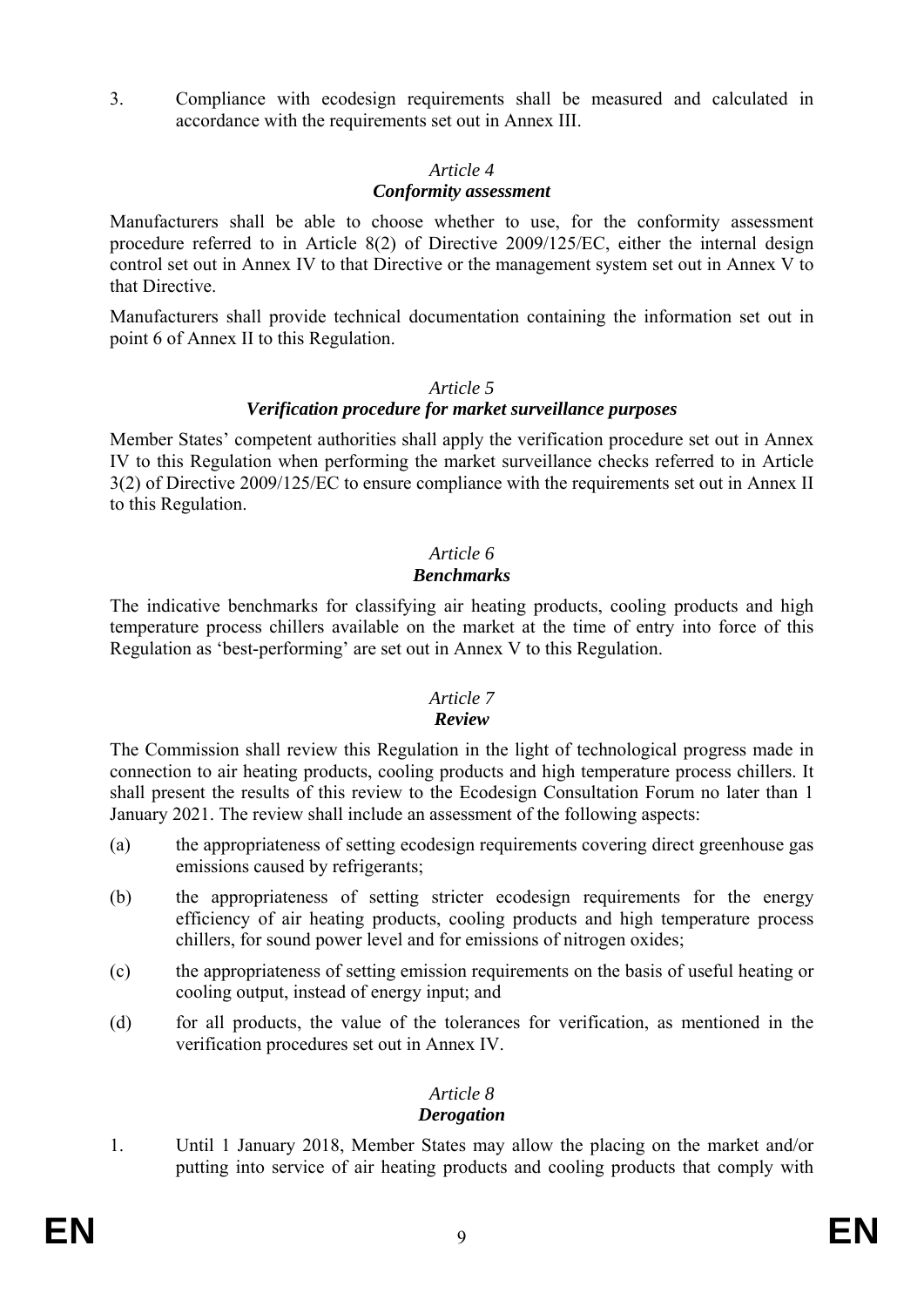their national provisions on seasonal energy efficiency in force at the time of the adoption of this Regulation;

- 2. Until 1 January 2018, Member States may allow the placing on the market and/or putting into service of high temperature process chillers that comply with their national provisions on seasonal energy performance ratio in force at the time of the adoption of this Regulation;
- 3. Until 1 January 2018, Member States may allow the placing on the market and/or putting into service of air heating products, heat pump heaters, comfort chillers and air conditioners that comply with their national provisions on emissions of nitrogen oxides in force at the time of the adoption of this Regulation.

# *Article 9 Entry into force*

This Regulation shall enter into force on the twentieth day following that of its publication in the *Official Journal of the European Union*.

This Regulation shall be binding in its entirety and directly applicable in all Member States. Done at Brussels,

> *For the Commission The President*  Jean-Claude JUNCKER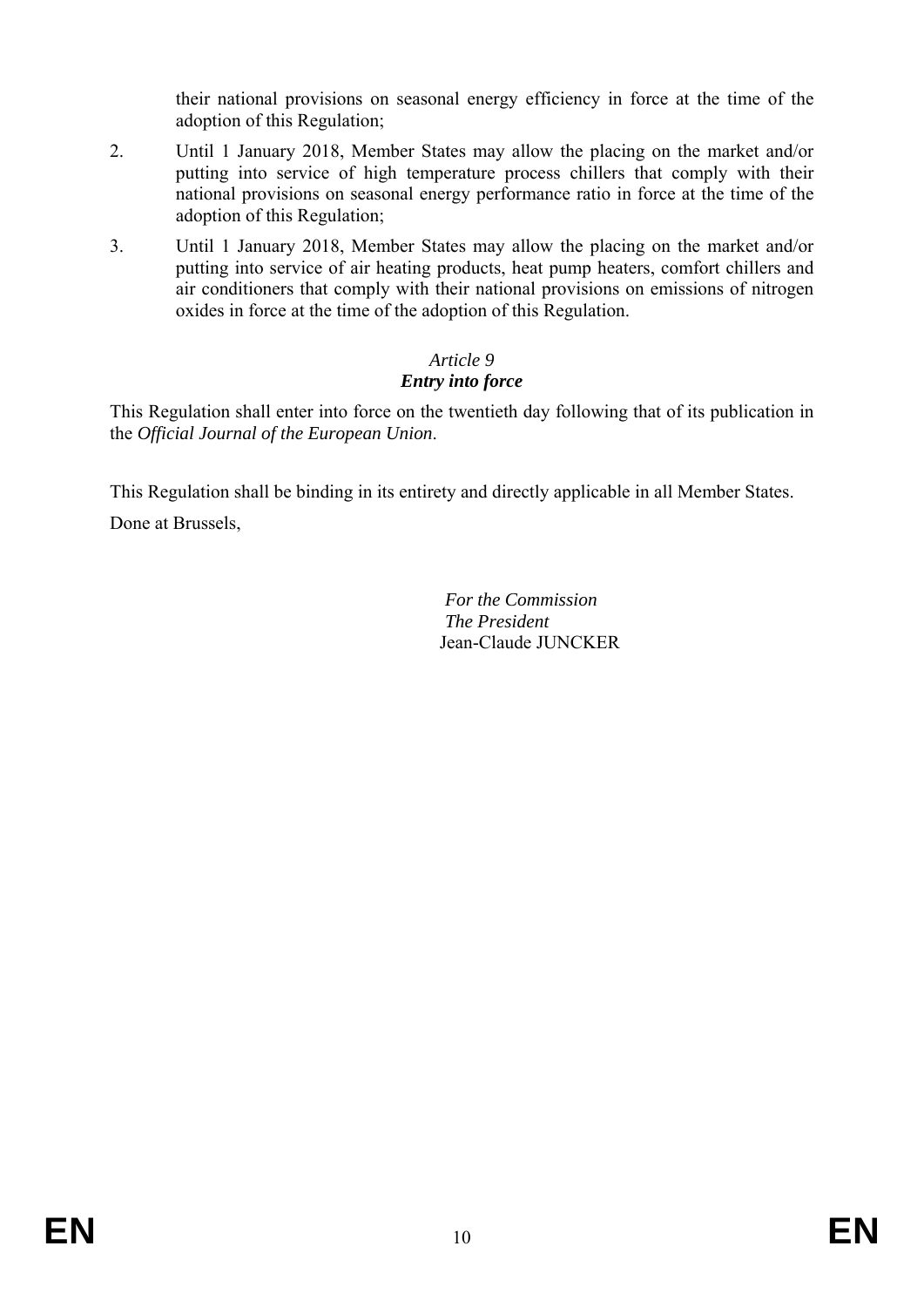### **Annex I Definitions applicable for Annexes II to VII**

In addition to the definitions set out in Directive 2009/125/EC, the following definitions shall apply:

### **Common definitions:**

- 1) 'conversion coefficient' (CC) means a coefficient reflecting the estimated 40 % average EU generation efficiency, as established in Annex IV of Directive 2012/27/EU of the European Parliament and of the Council of  $25$  October  $2012$  on energy efficiency<sup>8</sup>; the value of the conversion coefficient shall be  $CC = 2.5$ ;
- 2) 'gross calorific value' (GCV) means the total amount of heat released by a unit quantity of fuel when it is burned completely with oxygen and when the products of combustion are returned to ambient temperature; this quantity includes the heat of condensation of any water vapour contained in the fuel and of the water vapour formed by the combustion of any hydrogen contained in the fuel;
- 3) 'global warming potential' (GWP) means the climatic warming potential of a greenhouse gas relative to that of carbon dioxide  $(CO<sub>2</sub>)$ , calculated in terms of the 100-year warming potential of one kilogram of a greenhouse gas related to one kilogram of  $CO<sub>2</sub>$ ;

GWP values considered will be those set out in Annex I, II and IV to Regulation (EU) No  $517/2014^9$ ;

GWP values for mixtures of refrigerants shall be based on the formula stated in Annex IV of the Regulation (EU) No 517/2014;

- 4) 'nominal air flow rate' means the air flow rate in m<sup>3</sup>/h measured at the air outlet of indoor and/or outdoor units (if applicable) of chillers, air conditioners or heat pumps, and fan coils at standard rating conditions for cooling, or heating if the product has no cooling function:
- 5) 'sound power level'  $(L_{WA})$  means the A-weighted sound power level measured indoors and/or outdoors, at standard rating conditions, and expressed in dB;
- 6) 'supplementary heater' means a heat generator of the air heating product that generates supplemental heat during conditions the heating load exceeds the heating capacity of the preferred heat generator;
- 7) 'preferred heat generator' means the heat generator of the air heating product that has the highest contribution in the total heat supplied over the heating season;
- 8) 'seasonal space heating energy efficiency'  $(\eta_{s,h})$  means the ratio between the reference annual heating demand pertaining to a designated heating season provided by an air heating product, and the annual energy consumption for heating, corrected by contributions accounting for temperature control and the electricity consumption of ground water pump(s), expressed in %;
- 9) 'seasonal space cooling energy efficiency'  $(\eta_{s,c})$  means the ratio between the reference annual cooling demand pertaining to a designated cooling season provided by a cooling product, and the annual energy consumption for cooling, corrected by contributions accounting for temperature control and the electricity consumption of ground water pump(s), expressed in  $\%$ ;

 $\frac{1}{8}$ OJ L 315, 14.11.2012, p.1.

<sup>9</sup> OJ L 150, 20.5.2014, p. 217.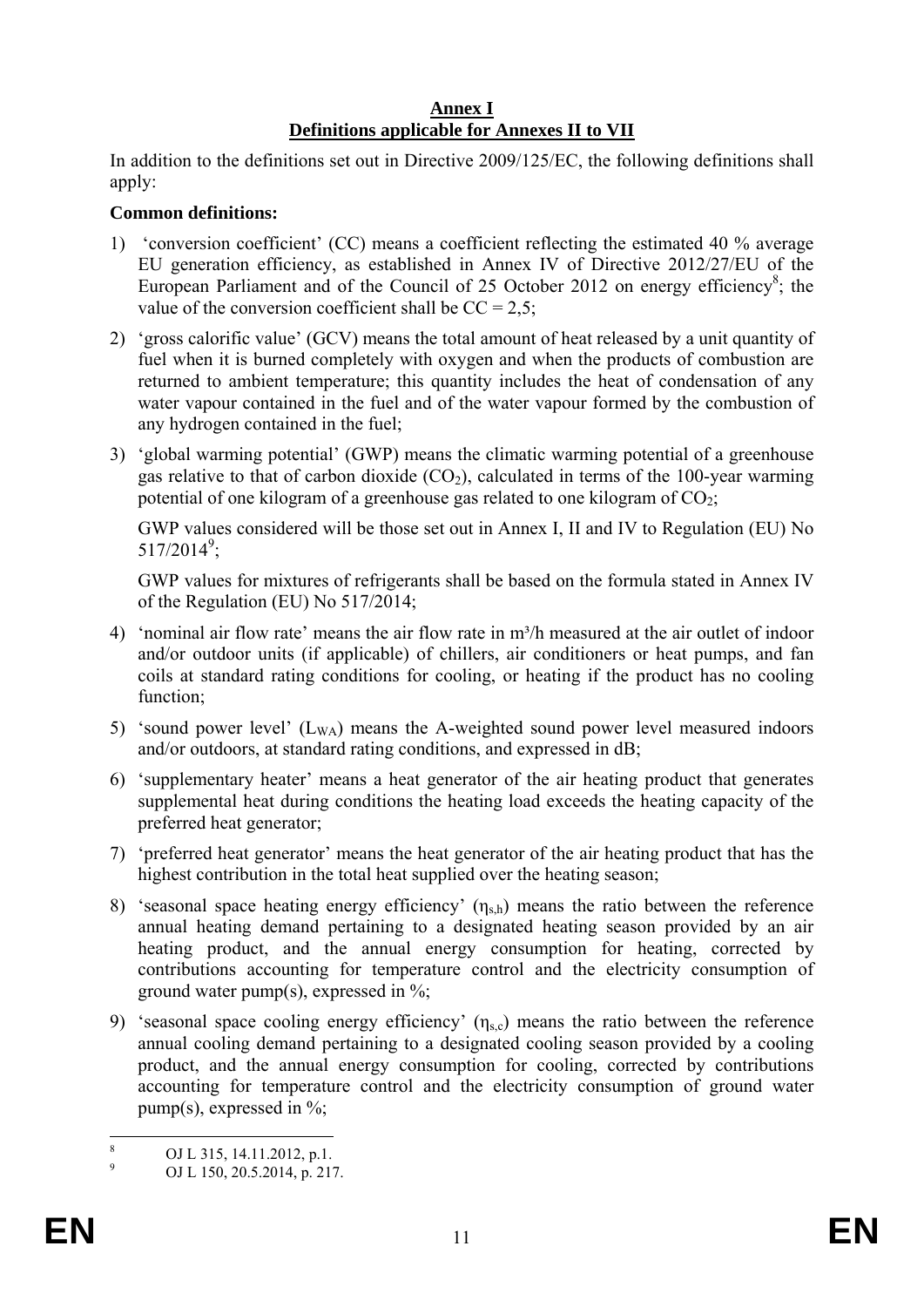- 10) 'temperature control' means equipment that interfaces with the end-user regarding the values and timing of desired indoor temperature and communicates relevant data, such as actual indoor and/or outdoor temperature(s), to an interface of the product such as a central processing unit, thus contributing to the regulation of the indoor temperature(s);
- 11) 'bin' (bin<sub>i</sub>) means a combination of an 'outdoor temperature  $(T_i)$ ' and 'bin hours (h<sub>i</sub>)', as set out in Annex III, Table 26;
- 12) 'bin hours' (hj) means the hours per season, expressed in hours per year, at which an outdoor temperature occurs for each bin, as set out in Annex III, Table 26;
- 13) 'indoor temperature'  $(T_{in})$  means the dry bulb indoor air temperature, expressed in degrees Celsius;the relative humidity may be indicated by a corresponding wet bulb temperature;
- 14) 'outdoor temperature' (Tj) means the dry bulb outdoor air temperature, expressed in degrees Celsius; the relative humidity may be indicated by a corresponding wet bulb temperature;
- 15) 'capacity control' means the ability of a process chiller to change its cooling capacity by changing the volumetric flow rate of the refrigerant(s), to be indicated as 'fixed' if the volumetric flow rate cannot be changed, 'staged' if the volumetric flow rate is changed or varied in series of not more than two steps, or 'variable' if the volumetric flow rate is changed or varied in series of three or more steps.
- 16) 'nitrogen oxide emissions' means the emissions of the sum of nitrogen monoxide and nitrogen dioxide by air heating products or cooling products using gaseous or liquid fuels, and expressed in nitrogen dioxide, established while providing the rated heating capacity, expressed in mg/kWh in terms of GCV;

### **Definitions related to warm air heaters:**

- 17) 'warm air heater' means an air heating product that transfers the heat from a heat generator using the combustion of gaseous or liquid fuels, or the Joule effect in electric resistance heating only, directly to air and incorporates or distributes this heat through an air-based heating system.
- 18) 'warm air heater using gaseous/liquid fuels' means a warm air heater that uses a heat generator using the combustion of gaseous or liquid fuels;
- 19) 'warm air heater using electricity' means a warm air heater that uses a heat generator using the Joule effect in resistance heating;
- 20) 'minimum capacity' means the minimum heating capacity of the warm air heater  $(P_{min})$ , expressed in kW;
- 21) 'useful efficiency at rated heating capacity'  $(\eta_{nom})$  means the ratio of the rated heating capacity and the total energy input to achieve this heating capacity, expressed in %, whereby the total energy input is based on the GCV of the fuel if using gaseous/liquid fuels;
- 22) 'useful efficiency at minimum capacity'  $(\eta_{pl})$  means the ratio of the minimum capacity and the total energy input to achieve this heating capacity, expressed in %, whereby the total energy input is based on the GCV of the fuel;
- 23) 'seasonal space heating energy efficiency in active mode'  $(\eta_{s,on})$  means a weighted average of the useful efficiency at rated heating capacity, and of the useful efficiency at minimum capacity, including consideration of the envelope losses, plus the emission efficiency, expressed in %;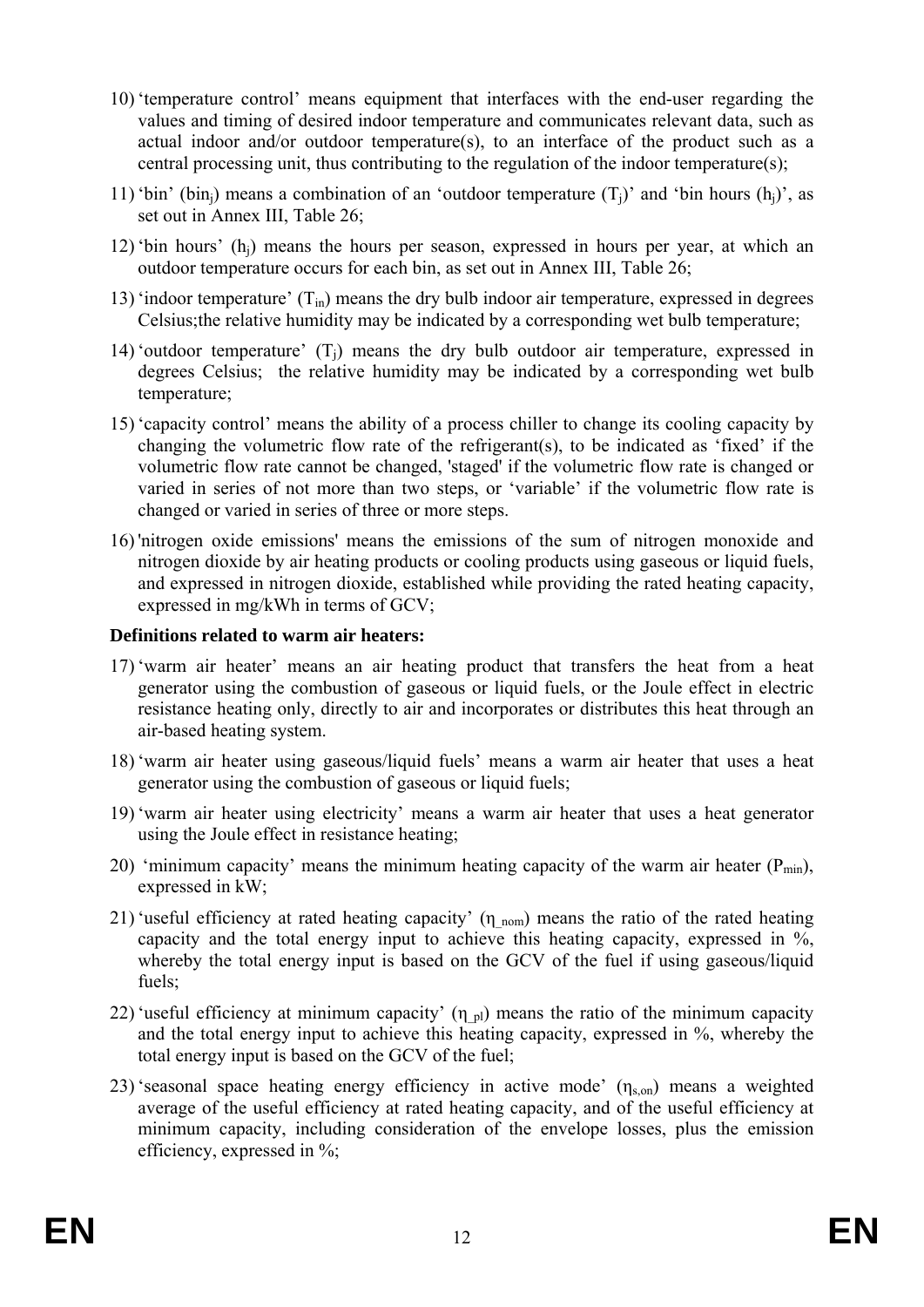- 24) 'envelope losses' means the losses in seasonal space heating energy efficiency due to heat loss of the heat generator to areas outside the space to be heated, expressed in %;
- 25) 'auxiliary electricity consumption' means the losses in seasonal space heating energy efficiency due to electric power consumption at rated heating capacity ( $el_{max}$ ), at minimum capacity ( $el_{min}$ ) and in standby mode ( $el_{sb}$ );
- 26) 'pilot flame losses' means the losses in seasonal space heating energy efficiency caused by the ignition burner power consumption;
- 27) 'ignition burner power consumption'  $(P_{\text{ign}})$  means the power consumption of a burner intended to ignite the main burner and that can only be extinguished by intervention of the user, expressed in W based on the GCV of the fuel;
- 28) 'vented flue losses' means the losses in seasonal space heating energy efficiency during periods the main heat generator is not active, expressed in %;

### **Definitions of heat pumps, air conditioners and comfort chillers:**

- 25) 'heat pump' means an air heating product:
	- a) of which the outdoor heat exchanger (evaporator) extracts heat from ambient air, water, or ground heat sources.
	- b) which has a heat generator that uses a vapour compression cycle or a sorption cycle,
	- c) of which the indoor heat exchanger (condenser) releases this heat to an air-based heating system,
	- d) which may be equipped with a supplementary heater;
	- e) which may operate in reverse in which case it may be considered an air conditioner;
- 26) 'air-to-air heat pump' means a heat pump which has a heat generator that uses a vapour compression cycle driven by an electric motor or internal combustion engine and whereby the outdoor heat exchanger (evaporator) allows heat transfer from ambient air;
- 27) 'water/brine-to-air heat pump' means a heat pump which has a heat generator that uses a vapour compression cycle driven by an electric motor or internal combustion engine and whereby the outdoor heat exchanger (evaporator) allows heat transfer from water or brine;
- 28) 'rooftop heat pump' means a heat pump, driven by an electric compressor, of which the evaporator, compressor and condenser are integrated into a single package;
- 29) 'sorption cycle heat pump' means a heat pump which has a heat generator that uses a sorption cycle relying on external combustion of fuels and/or a heat driven process;
- 29) 'air conditioner' means a cooling product that provides in space cooling and:
	- a) of which the indoor heat exchanger (evaporator) extracts heat from an air-based cooling system (heat source),
	- b) which has a cold generator that uses a vapour compression cycle or a sorption cycle,
	- c) of which the outdoor heat exchanger (condenser) releases this heat to ambient air, water or ground heat sink(s) and which may or may not include heat transfer that is based on evaporation of externally added water;
	- d) may operate in reverse in which case it may be considered a heat pump.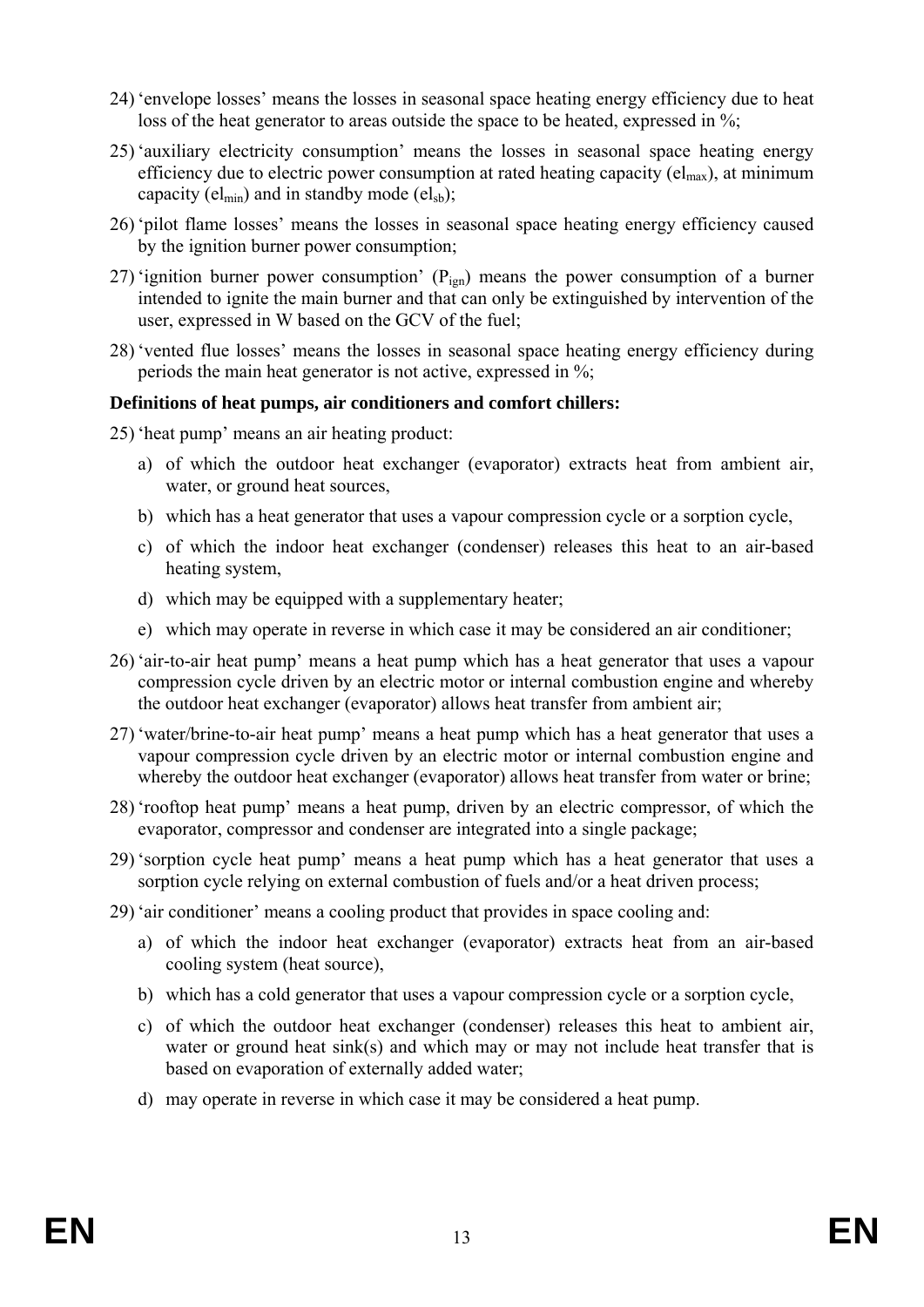- 30) 'air-to-air air conditioner' means an air conditioner which has a cold generator that uses a vapour compression cycle driven by an electric motor or internal combustion engine and whereby the outdoor heat exchanger (condenser) allows heat transfer to air;
- 31) 'water/brine-to-air air conditioner' means an air conditioner which has a cold generator that uses a vapour compression cycle driven by an electric motor or internal combustion engine and whereby the outdoor heat exchanger (condenser) allows heat transfer to water or brine;
- 32) 'rooftop air conditioner' means an air conditioner, driven by an electric compressor, of which the evaporator, compressor and condenser are integrated into a single package;
- 33) 'sorption cycle air conditioner' means an air conditioner which has a cold generator that uses a sorption cycle relying on external combustion of fuels and/or a heat driven process;
- 34) 'air-to-water chiller' means a comfort chiller that has a cold generator that uses a vapour compression cycle driven by an electric motor or internal combustion engine and whereby the outdoor heat exchanger (condenser) of the cold generator allows heat transfer to air, including heat transfer that is based on evaporation into this air of externally added water;
- 35) 'water/brine-to-water chiller' means a comfort chiller that has a cold generator that uses a vapour compression cycle driven by an electric motor or internal combustion engine and whereby the outdoor heat exchanger (condenser) of the cold generator allows heat transfer to water or brine, excluding heat transfer that is based on evaporation of externally added water;

### **Definitions related to the calculation method for comfort chillers, air conditioners and heat pumps**

- 36) 'reference design conditions' means the combination of the 'reference design temperature', the maximum 'bivalent temperature' and the maximum 'operation limit temperature', as set out in Annex III, Table 24;
- 33) 'reference design temperature' means the 'outdoor temperature' for either cooling  $(T_{\text{design.c}})$  or heating  $(T_{\text{design.h}})$  as described in Annex III, Table 24, at which the 'part load ratio' is equal to 1 and which varies according to the designated cooling or heating season, expressed in degrees Celsius;
- 34) 'bivalent temperature'  $(T_{\text{biv}})$  means the outdoor temperature  $(T_i)$  declared by the manufacturer at which the declared heating output (vapour compression cycle only) equals the part load for heating and below which the declared capacity heating has to be supplemented with electric back up heater capacity in order to meet the part load for heating, expressed in degrees Celsius;
- 35) 'operation limit temperature'  $(T<sub>ol</sub>)$  means the outdoor temperature declared by the manufacturer for heating, below which the heat pump will not be able to deliver any heating capacity and the declared heating capacity is equal to zero, expressed in degrees Celsius;
- 36) 'part load ratio' (pl $(T_i)$ ) means the 'outdoor temperature' minus 16<sup>o</sup>C, divided by the 'reference design temperature' minus 16ºC, for either space cooling or space heating;
- 37) 'season' means a set of ambient conditions, designated as either the average/colder/warmer cooling season or average heating season, describing per bin the combination of outdoor temperatures and bin hours pertaining to that season;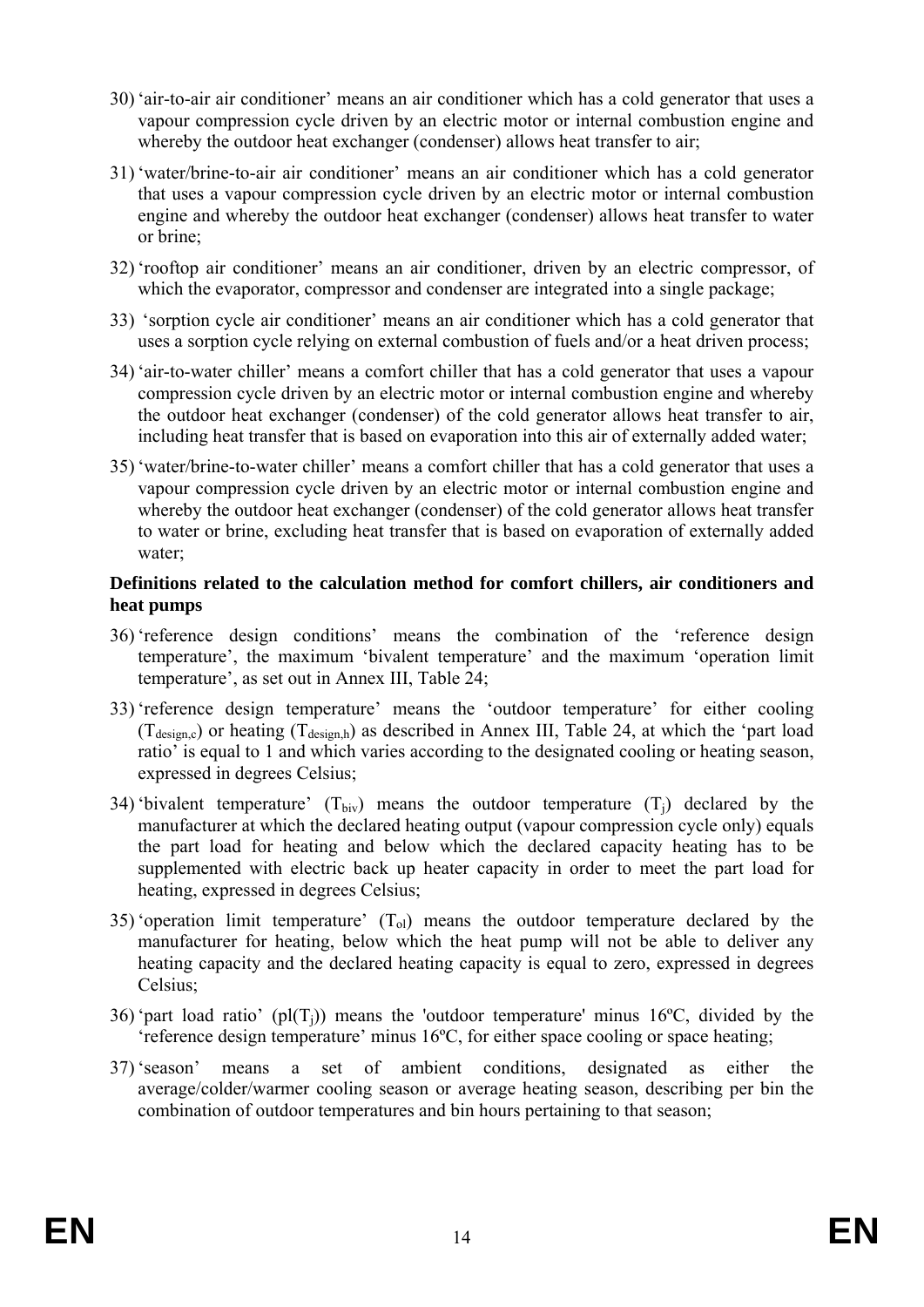- 38) 'part load for heating' ( $Ph(T<sub>i</sub>)$ ) means the heating load at a specific outdoor temperature, calculated as the design load for heating multiplied by the part load ratio and expressed in kW;
- 39) 'part load for cooling'  $(Pe(T_i))$  means the cooling load at a specific outdoor temperature, calculated as the design load for cooling multiplied by the part load ratio and expressed in kW;
- 40) 'seasonal energy efficiency ratio' (SEER) is the overall energy efficiency ratio of the air conditioner or chiller, representative for the whole cooling season, calculated as the 'reference annual cooling demand' divided by the 'annual electricity consumption for cooling';
- 41) 'seasonal coefficient of performance' (SCOP) is the overall coefficient of performance of a heat pump using electricity, representative of the designated heating season, calculated as the reference annual heating demand divided by the reference annual energy consumption for heating;
- 42) 'reference annual cooling demand'  $(Q<sub>C</sub>)$  means the reference cooling demand, and pertaining to a designated cooling 'season', to be used as basis for calculation of SEER and calculated as the product of the design load for cooling  $(P_{\text{desiene}})$  and the equivalent active mode hours for cooling  $(H_{CE})$ , expressed in kWh;
- 43) 'reference annual heating demand'  $(Q_H)$  means the reference heating demand pertaining to a designated heating season, to be used as basis for calculation of SCOP and calculated as the product of the design load for heating  $(P_{\text{desionh}})$  and the annual equivalent active mode hours  $(H_{HE})$ , expressed in kWh;
- 44) 'annual energy consumption for cooling'  $(Q_{CE})$  means the energy consumption required to meet the 'reference annual cooling demand' pertaining to a designated heating season, and is calculated as the 'reference annual cooling demand' divided by the 'active mode seasonal energy efficiency ratio' (SEERon) and the electricity consumption of the unit for thermostat off-, standby-, off- and crankcase heater-mode during the cooling season, expressed in kWh;
- 45) 'annual energy consumption for heating'  $(Q_{HE})$  means the energy consumption required to meet the reference annual heating demand pertaining to a designated heating season, and is calculated as the 'reference annual heating demand' divided by the 'active mode seasonal energy efficiency ratio'  $(SCOP<sub>on</sub>)$  and the electricity consumption of the unit for thermostat off-, standby-, off- and crankcase heater-mode during the cooling season expressed in kWh;
- 46) 'equivalent active mode hours for cooling'  $(H_{CE})$  means the assumed annual number of hours the unit must provide the 'design load for cooling' ( $P_{\text{design}}$ ) in order to satisfy the 'reference annual cooling demand', expressed in hours;
- 47) 'equivalent active mode hours for heating'  $(H_{HE})$  means the assumed annual number of hours a heat pump air heater has to provide the design load for heating to satisfy the reference annual heating demand, expressed in hours;
- 48) 'active mode seasonal energy efficiency ratio' (SEERon) means the average energy efficiency ratio of the unit in active mode for the cooling function, constructed from part load and bin-specific energy efficiency ratio's ( $EER_{bin}(T_i)$ ) and weighted by the bin hours the bin condition occurs;
- 49) 'active mode seasonal coefficient of performance'  $(SCOP<sub>on</sub>)$  means the average coefficient of performance of the heat pump in active mode, for the designated heating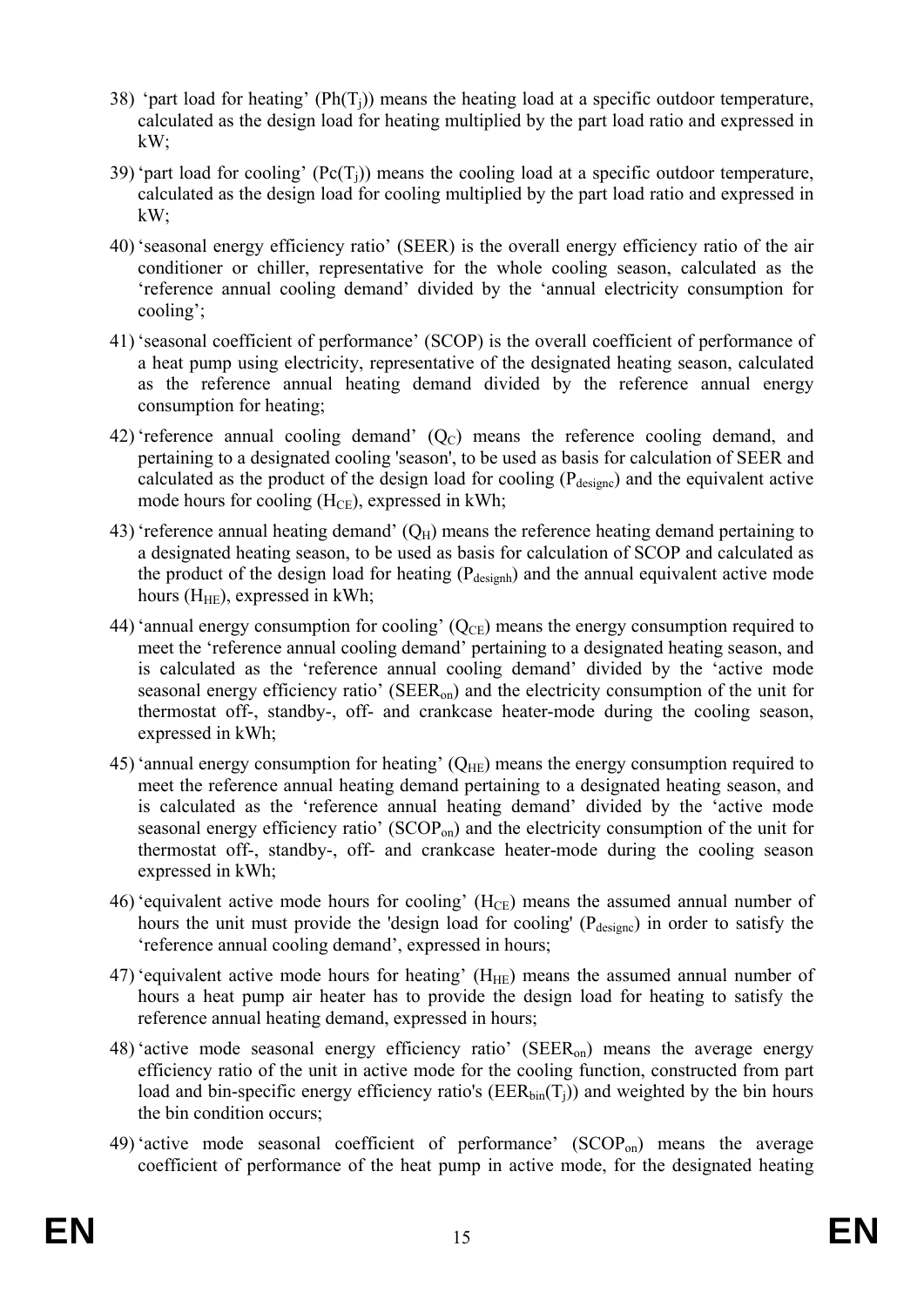season, constructed from the part load, electric back up heating capacity (where required) and bin-specific coefficients of performance  $(COP_{bin}(T_i))$  and weighted by the bin hours the bin condition occurs;

- 50) 'bin-specific coefficient of performance'  $(COP_{bin}(T_i))$  means the coefficient of performance of the heat pump for every bin j with outdoor temperature  $T_i$  in a season, derived from the part load, declared capacity and declared coefficient of performance  $(COP<sub>d</sub>(T<sub>i</sub>)$  for specified bins (j) and calculated for other bins through inter/extrapolation, when necessary corrected by the applicable degradation coefficient;
- 51) 'bin-specific energy efficiency ratio' ( $EER_{bin}(T_i)$ ) means the energy efficiency ratio specific for every bin j with outdoor temperature  $T_i$  in a season, derived from the part load, declared capacity and declared energy efficiency ratio ( $EER_d(T_i)$ ) for specified bins (j) and calculated for other bins through inter/extrapolation, when necessary corrected by the applicable degradation coefficient;
- 52) 'declared heating capacity'  $(Pdh(T_i))$  means the heating capacity of the vapour compression cycle of a heat pump, pertaining to an outdoor temperature  $T_i$  and indoor temperature  $(T_{in})$ , as declared by the manufacturer, expressed in kW;
- 53) 'declared cooling capacity '  $(Pdc(T_i))$  means the cooling capacity of the vapour compression cycle of the air conditioner or chiller, pertaining to an outdoor temperature  $T_i$ and indoor temperature  $(T_{in})$ , as declared by the manufacturer, expressed in kW
- 54) 'design load for heating' (P<sub>designh</sub>) means heating load applied to a heat pump at the reference design temperature, whereby the design load for heating P<sub>designh</sub> is equal to the part load for heating with outdoor temperature  $T_i$  equal to reference design temperature  $T_{\text{desionh}}$ , expressed in kW;
- 55) design load for cooling' ( $P_{\text{desiene}}$ ) means the cooling load applied to a chiller or air conditioner at the reference design temperature, whereby the design load for cooling  $P_{\text{designc}}$  is equal to declared cooling capacity at outdoor temperature  $T_i$  equal to reference design temperature for cooling  $T_{\text{designe}}$ , expressed in kW
- 56) 'declared coefficient of performance'  $(COP_d(T_i))$  means the coefficient of performance at a limited number of specified bins (j) with outdoor temperature (Tj);
- 57) 'declared energy efficiency ratio' ( $EER_d(T_i)$ ) means the energy efficiency ratio at a limited number of specified bins (j) with outdoor temperature  $(T_i)$ ;
- 58) 'degradation coefficient' (Cd or Cc) means the measure of efficiency loss due to cycling of an air conditioner or heat pump; if Cd/Cc is not determined by measurement then the default degradation coefficient shall be  $Cd = 0.25$  for an air conditioner or heat pump, or  $Cc = 0.9$  for a comfort or high temperature process chiller;
- 59) 'electric back-up heating capacity' (elbu( $T_i$ )) is the heating capacity of a real or assumed electric back-up heater with COP of 1 that supplements the declared heating capacity  $(Pdh(T_i))$  in order to meet the part load for heating  $(Ph(T_i))$  in case Pdh(T<sub>i</sub>) is less than Ph(T<sub>i</sub>), for the outdoor temperature (T<sub>i</sub>), expressed in kW;
- 60) 'system capacity ratio' means the ratio of the total declared cooling or heating capacity of all operating indoor units to the declared cooling or heating capacity of the outdoor unit(s) at standard rating conditions;
- 61) 'capacity ratio' means the part load for heating  $P_{H(Ti)}$  divided by the declared heating capacity  $P_{dh(Ti)}$  or the part load for cooling  $P_{C(Ti)}$  divided by the declared cooling capacity  $P_{dc(Ti)}$ ;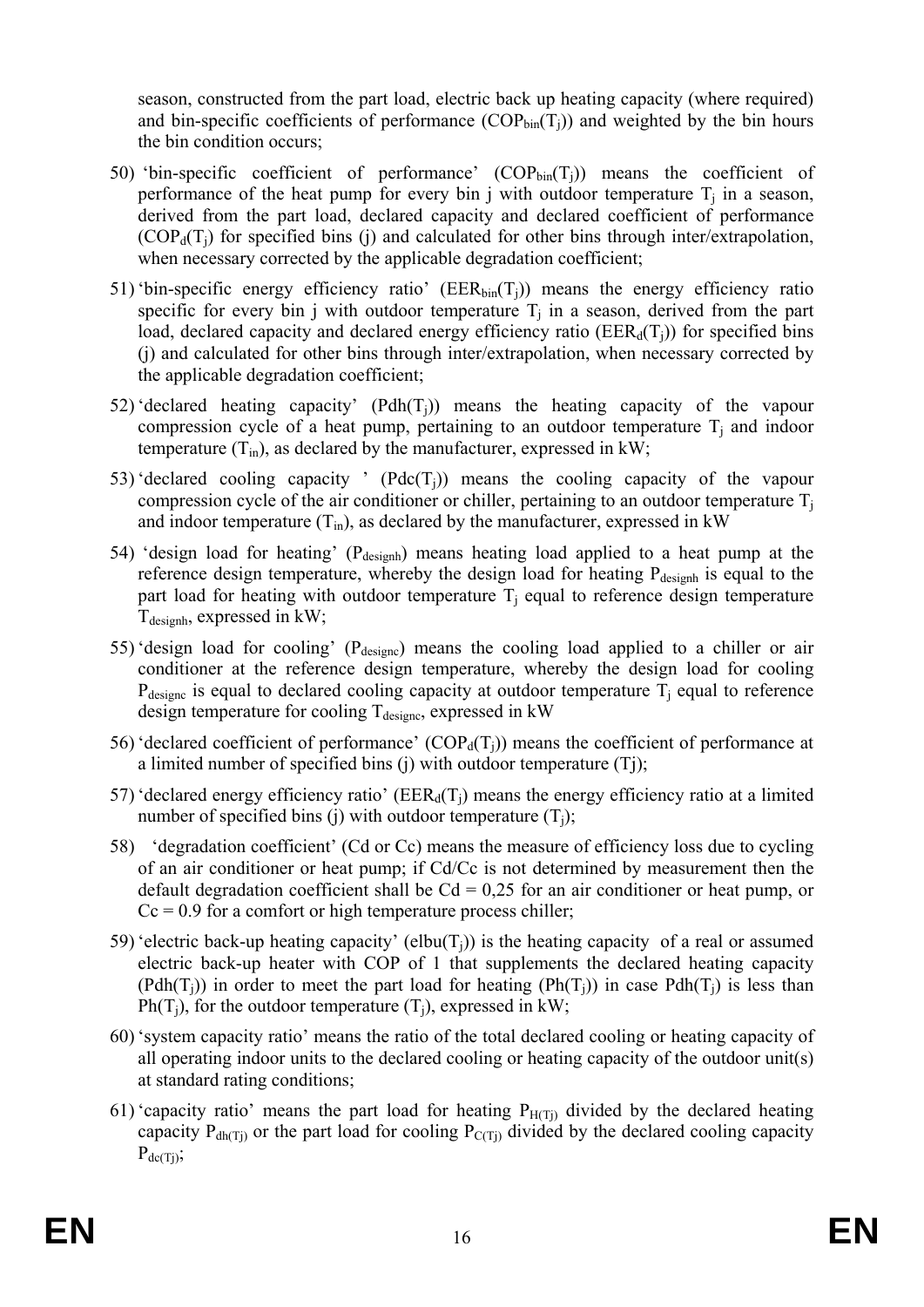### **Operating modes for calculation of seasonal space heating or cooling energy efficiency of comfort chillers, air conditioners and air heating products:**

- 62) 'active mode' means the mode corresponding to the hours with a cooling or heating load of the building and whereby the cooling or heating function of the unit is activated. This condition may involve on/off-cycling of the unit in order to reach or maintain a required indoor air temperature;
- 63) 'standby mode' means a condition where the warm air heater, chiller, air conditioner or heat pump is connected to the mains power source, depends on energy input from the mains power source to work as intended and provides only the following functions, which may persist for an indefinite time: reactivation function, or reactivation function and only an indication of enabled reactivation function, and/or information or status display;
- 64) 'reactivation function' means a function facilitating the activation of other modes, including active mode, by remote switch including remote control, internal sensor, timer to a condition providing additional functions, including the main function;
- 65) 'information or status display' is a continuous function providing information or indicating the status of the equipment on a display, including clocks;
- 66) 'off mode' means a condition in which the chiller, air conditioner or heat pump is connected to the mains power source and is not providing any function. Also considered as 'off mode' are conditions providing only an indication of 'off mode' condition, as well as conditions providing only functionalities intended to ensure electromagnetic compatibility pursuant to Directive 2004/108/EC of the European Parliament and of the  $Count^{10}$ :
- 67) 'thermostat-off mode' means the condition corresponding to the hours with no cooling or heating load, whereby the cooling or heating function is switched on but the unit is not operational; cycling in active mode is not considered as thermostat-off mode;
- 68) 'crankcase heater mode' means the condition in which the unit has activated a heating device to avoid the refrigerant migrating to the compressor to limit the refrigerant concentration in oil at compressor start;
- 69) 'off mode power consumption'  $(P_{OFF})$  means the power consumption of unit in off mode, expressed in kW;
- 70) 'thermostat-off mode power consumption'  $(P_{TO})$  means the power consumption of the unit while in thermostat-off mode, expressed in kW;
- 71) 'standby mode power consumption'  $(P_{SB})$  means the power consumption of the unit while in standby mode, expressed in kW;
- 72) 'crankcase heater mode power consumption'  $(P_{CK})$  means the power consumption of the unit while in crankcase heater mode, expressed in kW;
- 73) 'thermostat-off mode operating hours'  $(H<sub>TO</sub>)$  means the annual number of hours [hrs/a] the unit is considered to be in thermostat-off mode, the value of which depends on the designated season and function;
- 74) 'standby mode operating hours'  $(H_{SB})$  means the annual number of hours [hrs/a] the unit is considered to be in standby mode, the value of which depends on the designated season and function;

 $10$ 

OJ L 390, 31.12.2004, p.24.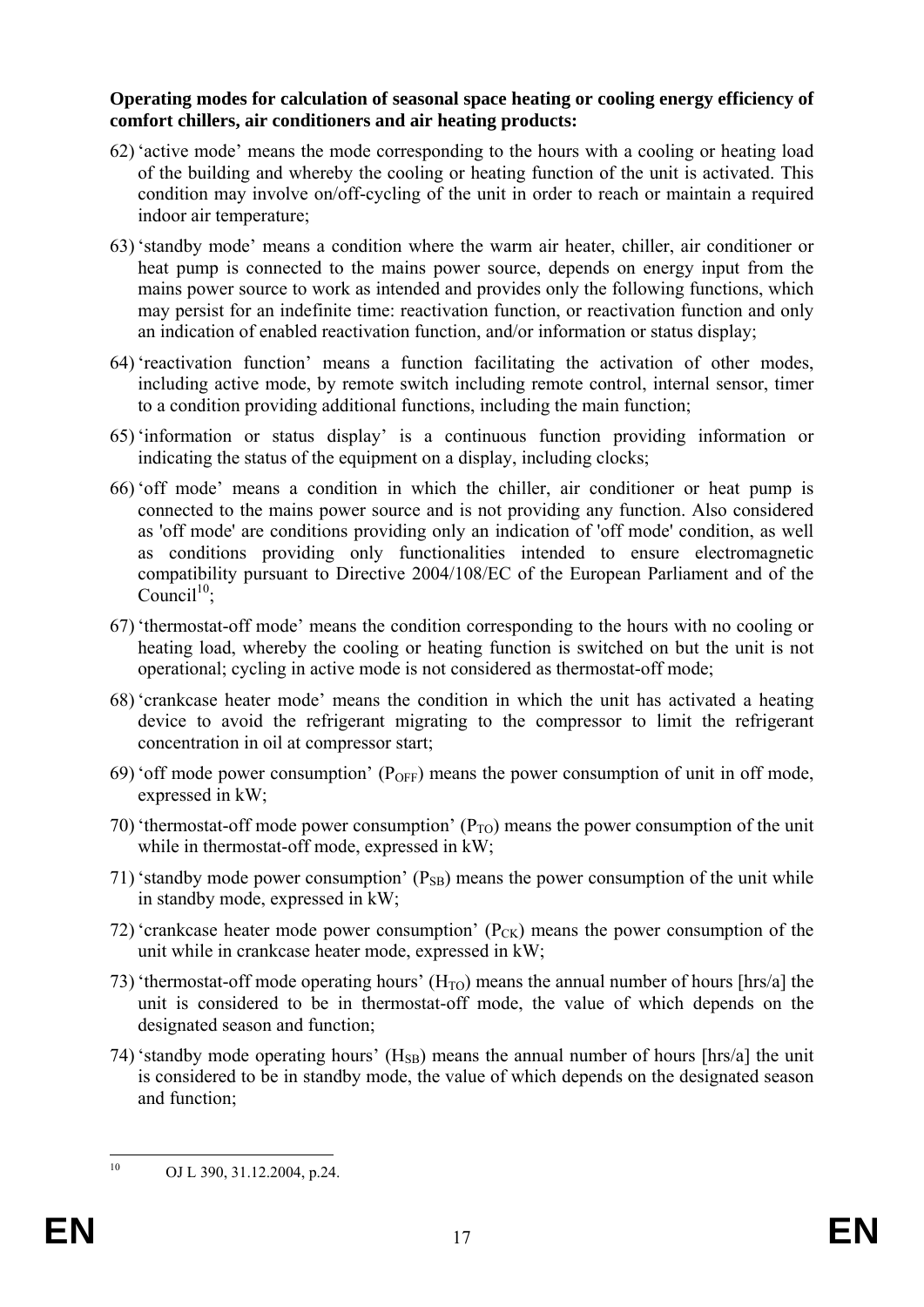- 75) 'off mode operating hours' ( $H_{\text{OFF}}$ ) means the annual number of hours [hrs/a] the unit is considered to be in off-mode, the value of which depends on the designated season and function;
- 76) 'crankcase heater mode operating hours' ( $H_{CK}$ ) means the annual number of hours [hrs/a] the unit is considered to be in crankcase heater operation mode, the value of which depends on the designated season and function;

### **Definitions related to the calculation method for internal combustion air conditioners and heat pumps**

- 77) 'seasonal primary energy ratio for cooling' (SPERc) means the overall energy efficiency ratio of the air conditioner or chiller, representative for the designated cooling season;
- 78) 'seasonal gas utilization efficiency in cooling mode' (SGUEc) means the gas utilization efficiency for the whole cooling season;
- 79) 'cooling load'  $(P_{c(Ti)})$  means the cooling load applied to the unit at bin at outdoor temperature Tj, calculated as the 'design cooling load' ( $P_{\text{designc}}$ ) multiplied by the part load ratio (plr(Tj)), expressed in kW;
- 80) 'design cooling load' (P<sub>designc</sub>) is the cooling capacity at reference design conditions and equal to the rated cooling capacity ( $P_{\text{ratedc}}$ ) at standard rating conditions, expressed in kW;
- 81) 'gas utilization efficiency at partial load' means the gas utilization efficiency when cooling  $(GUE_{cPL})$  or heating  $(GUE_{hPL})$  at outdoor temperature Tj;
- 82) 'gas utilization efficiency at declared capacity' means the gas utilization efficiency when cooling ( $GUE<sub>cDC</sub>$ ) or heating ( $GUE<sub>hDC</sub>$ ) at part load conditions as defined in Annex III, Table 21, and corrected for possible cycling behaviour of the unit, in case the effective cooling capacity  $(Q_{Ec})$  exceeds the cooling load  $(P_{c(Ti)})$  or the effective heating capacity  $(Q_{Ec})$  exceeds the heating load  $(P_{h(Ti)})$ ;
- 83) 'effective cooling capacity'  $(Q_{Ec})$  means the measured cooling capacity corrected for the heat from the device (pump(s) or fan(s)) responsible for circulating the heat transfer medium through the indoor heat exchanger;
- 84) 'effective heat recovery capacity'  $(Q_{Ehr})$  means the measured heat recovery capacity corrected for the heat from the device (pump(s)) of the heat recovery circuit;
- 85) 'measured heat input for cooling'  $(Q_{\text{gmc}})$  means the measured fuel input at part load conditions as defined in Annex III, Table 21;
- 86) seasonal auxiliary energy factor in cooling mode' (SAEF<sub>c</sub>) means the auxiliary energy efficiency for the designated cooling season, including the contribution of low power modes;
- 87) 'reference annual cooling demand' (Q<sub>refc</sub>) means the annual cooling demand, calculated as the design cooling load multiplied by the equivalent active mode hours for cooling  $(H_{EC})$ ;
- 88) 'seasonal auxiliary energy factor in cooling mode in active mode' ( $SAEF_{con}$ ) means the the auxiliary energy efficiency for the designated cooling season, excluding the contribution of low power modes;
- 89) 'auxiliary energy factor in cooling mode at partial load' (AEF<sub>cPL</sub>) means the auxiliary energy efficiency when cooling at outdoor temperature Ti;
- 90) 'electric power input in cooling mode'  $(P_{Ec})$  means the effective cooling electrical power input, in kW;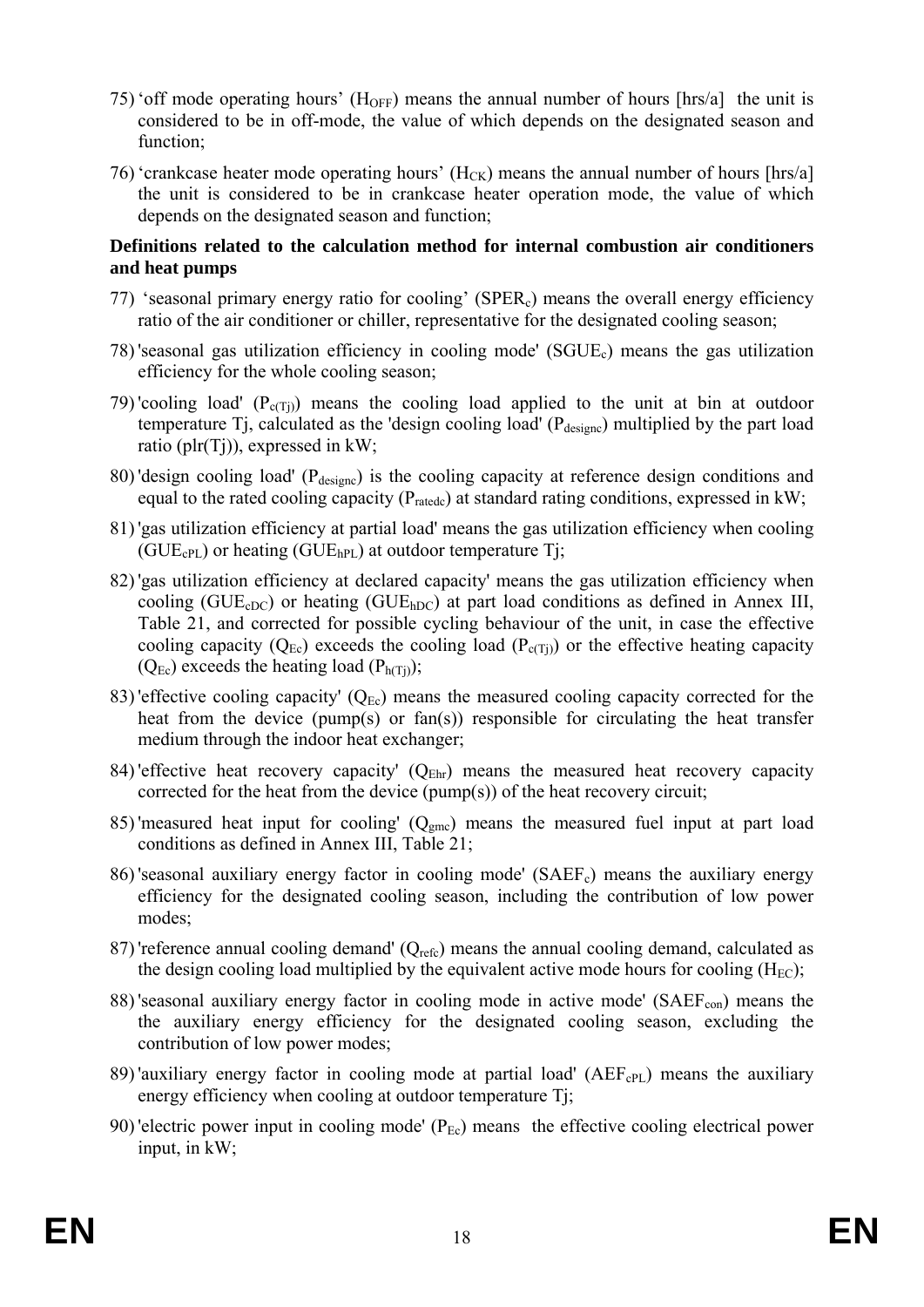- 91) 'seasonal primary energy ratio for heating' (SPERh) means the overall energy efficiency ratio of the heat pump, representative for the designated heating season;
- 92) 'seasonal gas utilization efficiency in heating mode' (SGUEh) means the gas utilization efficiency for the designated heating season;
- 93) 'heating load'  $(P<sub>h(Ti)</sub>)$  means the heating load applied to the unit at bin at outdoor temperature Tj, calculated as the 'design heating load' ( $P_{\text{desient}}$ ) multiplied by the part load ratio (plr(Tj)), expressed in kW;
- 94) 'design heating load' ( $P_{\text{desigh}}$ ) is the heating capacity at reference design conditions and is equal to the rated heating capacity ( $P_{\text{ratedh}}$ ) at standard rating conditions, expressed in kW;
- 95) 'effective cooling capacity'  $(Q_{Eh})$  means the measured heating capacity corrected for the heat from the device (pump(s) or fan(s)) responsible for circulating the heat transfer medium through the indoor heat exchanger;
- 96) 'measured heat input for heating' (Qgmh) means the measured fuel input at part load conditions as defined in Annex III Table 21;
- 97) 'seasonal auxiliary energy factor in heating mode' ( $SAEF<sub>b</sub>$ ) means the auxiliary energy efficiency for the designated heating season, including the contribution of low power modes;
- 98) 'reference annual heating demand'  $(Q_{refh})$  means the annual heating demand, calculated as the design heating load multiplied by the annual equivalent heating hours;
- 99) 'seasonal auxiliary energy factor in heating mode in active mode' (SAEFhon) means the the auxiliary energy efficiency for the designated heating season, excluding the contribution of low power modes;
- 100) 'auxiliary energy factor in heating mode at partial load' ( $AEF<sub>hPL</sub>$ ) means the auxiliary energy efficiency when heating at outdoor temperature Tj;
- 101) 'electric power input in heating mode'  $(P_{Eh})$  means the effective heating electrical power input, in kW;
- 102) 'NOx emissions of heat pumps and air conditioners with an internal combustion engine' means the emissions of the sum of nitrogen monoxide and nitrogen dioxide emissions, of heat pumps and air conditioners with an internal combustion engine, measured at standard rating conditions, using engine rpm equivalent, expressed in mg nitrogen dioxide per kWh fuel input in terms of GCV;
- 103) 'engine rpm equivalent' (Erpmequivalent) means the revolutions per minute of the internal combustion engine calculated on the basis of a engine rpm at 70, 60, 40 and 20 % part load ratios for heating and weighing factors of 0.15, 0.25, 0.30 and 0.30 respectively;

### **Definitions related to high temperature process chillers**

- 104) 'air-cooled high temperature process chiller' means a high temperature process chiller, of which the outdoor heat exchanger (condenser) transfers heat to ambient air;
- 105) 'water-cooled high temperature process chiller' means a high temperature process chiller, of which the outdoor heat exchanger (condenser) transfers heat to water/brine or ground;
- 106) 'rated power input'  $(D_A)$  means the electrical power input which is needed by the high temperature process chiller (including the compressor, the condenser fan(s) or pumps(s), the evaporator pump(s) and possible auxiliaries) to reach the rated refrigeration capacity, expressed in kW to two decimal places;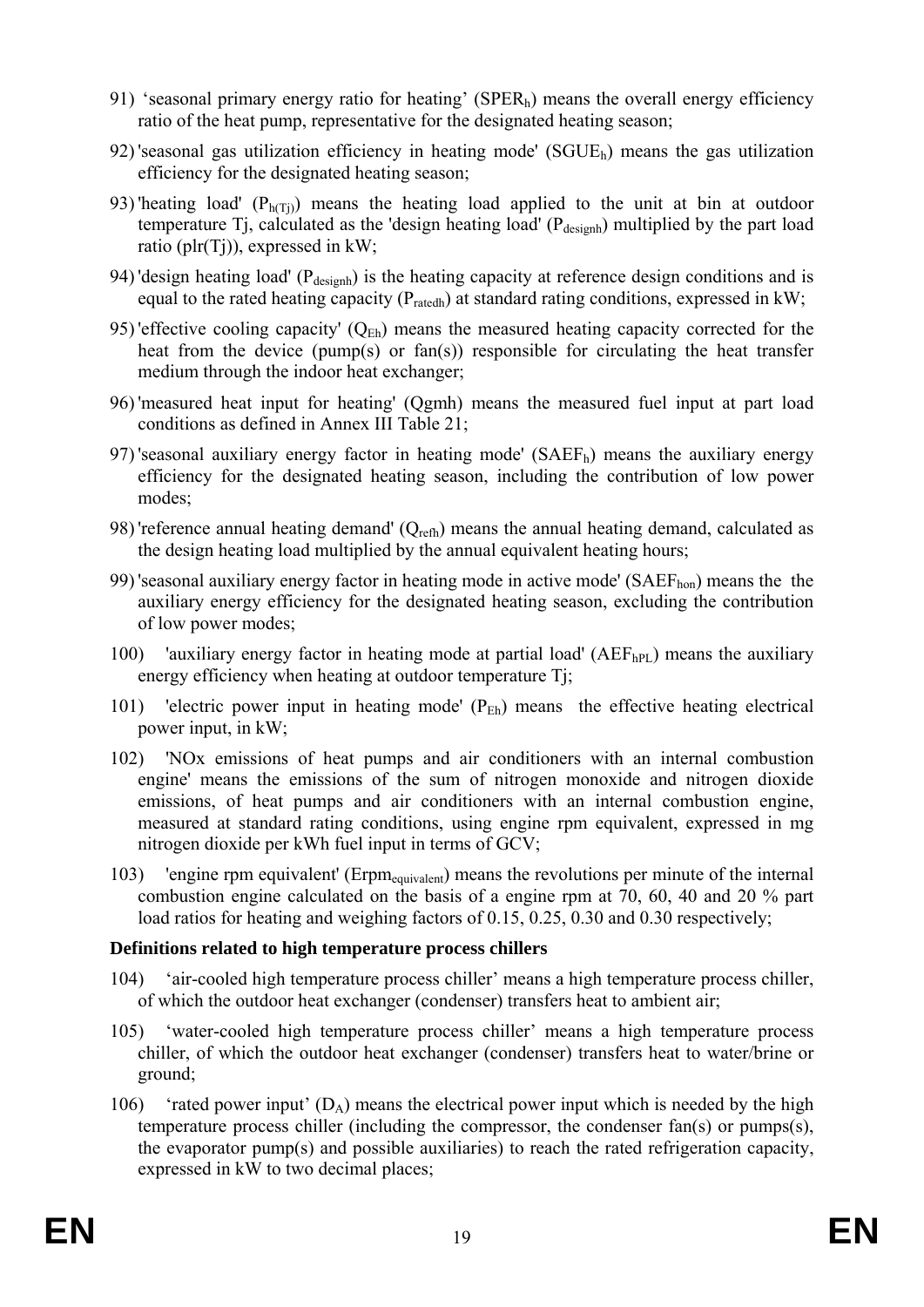- 107) 'rated energy efficiency ratio' (EERA) means the rated refrigeration capacity, expressed in kW divided by the rated power input, expressed in kW, expressed to two decimal places;
- 108) 'seasonal energy performance ratio' (SEPR) is the efficiency ratio of a high temperature process chiller, representative of the variations in load and ambient temperature throughout the year, and calculated as the ratio between the annual refrigeration demand and the annual electricity consumption;
- 109) 'annual refrigeration demand' means the sum of each bin-specific refrigeration load demand multiplied by the corresponding number of bin hours;
- 110) 'refrigeration load' means the rated refrigeration capacity multiplied by the part load ratio high temperature process chillers, expressed in kW to two decimal places;
- 111) 'part load'  $(P<sub>C</sub>(T<sub>i</sub>))$  means the refrigeration load at a specific ambient temperature (Ti), calculated as the full load multiplied by the part load ratio high temperature process chillers corresponding to the same ambient temperature  $T_i$  and expressed in kW at two decimal places;
- 112) 'part load ratio high temperature process chillers'  $(P_R(T_i))$  means :
	- a) for high temperature process chillers using air-cooled condensers, the ambient temperature Ti minus 5  $\degree$ C divided by the reference ambient temperature minus 5  $\degree$ C multiplied by 0.2 and added to 0.8. For ambient temperatures higher than the reference ambient temperature, the part load ratio high temperature process chillers shall be 1. For ambient temperatures lower than 5°C, the part load ratio high temperature process chillers shall be 0.8;
	- b) for high temperature process chillers using water-cooled condensing, the ambient temperature (water inlet to condenser) minus 9°C divided by the reference ambient temperature (water inlet to condenser) minus 9°C multiplied by 0.2 and added to 0.8. For ambient temperatures (water inlet to condenser) higher than the reference ambient temperature, the part load ratio high temperature process chillers shall be 1. For ambient temperatures lower than 9°C (water inlet to condenser), the part load ratio high temperature process chillers shall be  $0.8$ ;
	- c) which can be expressed to three decimal places or in percentage, after multiplying by 100, to one decimal place;
- 113) 'annual electricity consumption' is calculated as the sum of the ratios between each bin-specific cooling demand and the corresponding bin-specific energy efficiency ratio, multiplied by the corresponding number of bin hours;
- 114) 'ambient temperature' means:
	- a) for high temperature process chillers using air-cooled condensing, the air dry bulb temperature, expressed in degrees Celsius;
	- b) for high temperature process chillers using water-cooled condensing, the inlet temperature of water at the outdoor heat exchanger, expressed in degrees Celsisus;
- 115) 'reference ambient temperature' means the ambient temperature, expressed in degrees Celsius, at which the part load ratio high temperature process chillers is equal to 1. It shall be set at 35°C outdoor air temperature for air-cooled high temperature process chillers and 30°C water inlet temperature for water-cooled high temperature process chillers with 35°C outdoor air temperature to the condenser;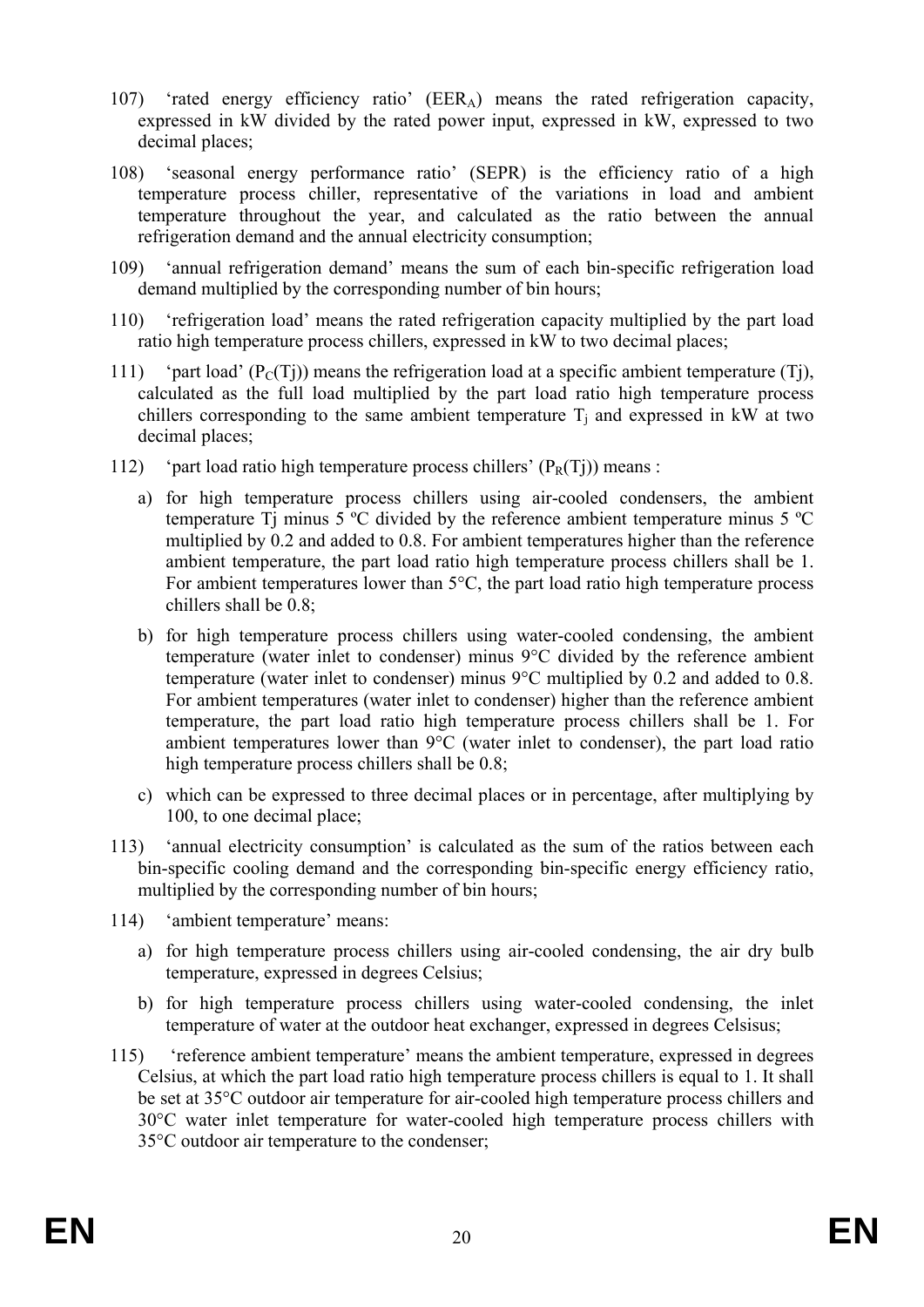- 116) 'energy efficiency ratio at part load' ( $EER_{PI}(T_i)$ ) means the energy efficiency ratio for every bin in the year, derived from the declared energy efficiency ratio for specified bins and calculated for other bins by linear interpolation;
- 117) 'declared refrigeration load' means the refrigeration load at specified bin conditions, and calculated as the rated refrigeration capacity multiplied by the corresponding part load ratio high temperature process chillers;
- 118) 'declared energy efficiency ratio' ( $EER_{DC}$ ) means the energy efficiency ratio of the high temperature process chiller at a specific rating point, corrected where necessary by the degradation coefficient if the minimum declared refrigeration capacity exceeds the refrigeration load or interpolated if the nearest declared refrigeration capacities lie above and below the refrigeration load ;
- 119) 'declared power input' means the electrical power input needed by the high temperature process chiller to meet the declared cooling capacity at a specific rating point;
- 120) 'declared refrigeration capacity' means the refrigeration capacity delivered by the high temperature process chiller to meet the declared refrigeration demand at a specific rating point;
- 121) 'degradation coefficient chillers' (Cc) means the measure of efficiency loss due to cycling of comfort or high temperature process chillers at part load; if Cc is not determined by measurement, then the default degradation coefficient chillers is  $Cc = 0.9$ ;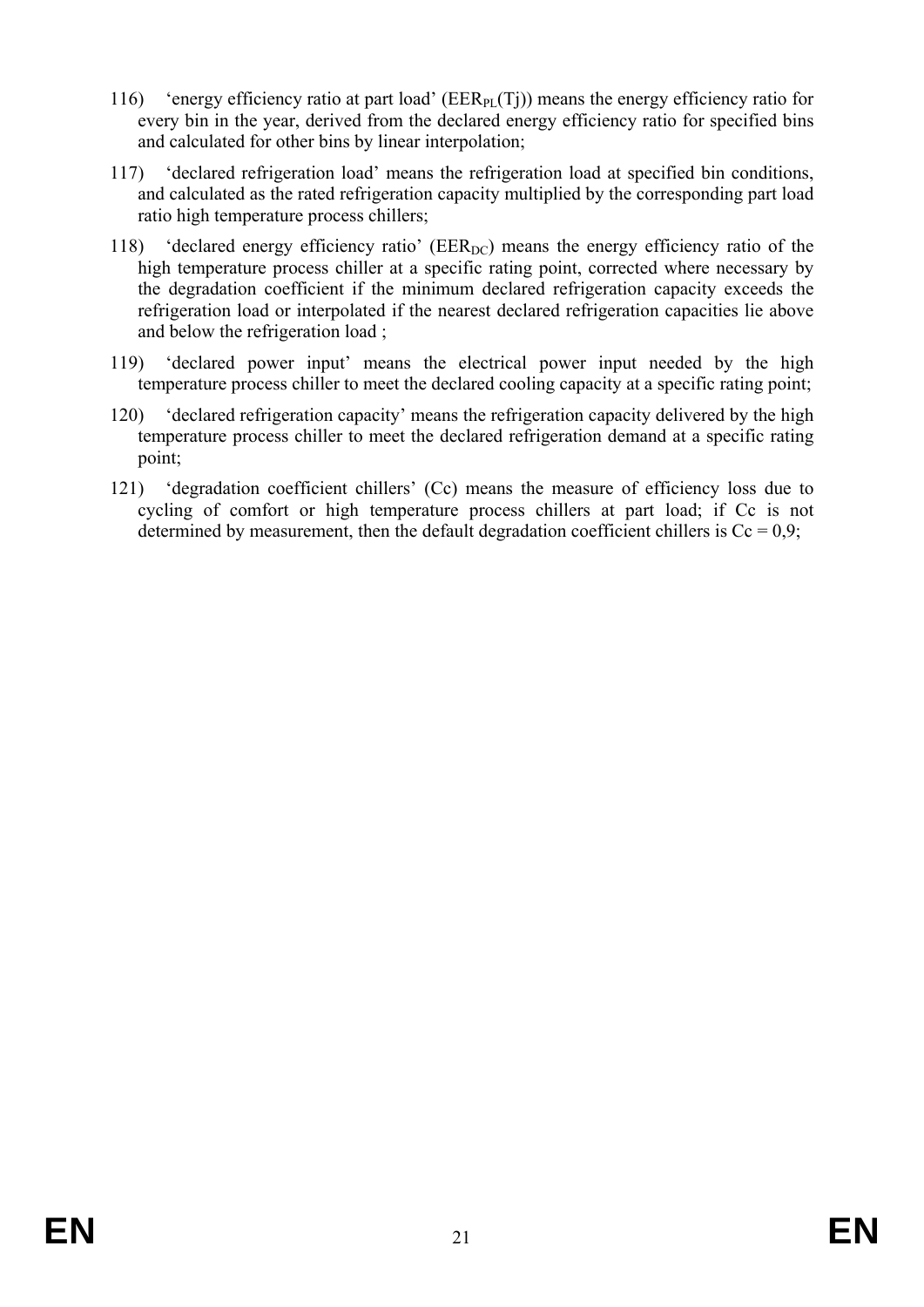### **Annex II Ecodesign requirements**

- 1) Seasonal space heating energy efficiency of air heating products:
	- a) From 1 January 2018 the seasonal space heating energy efficiency and useful efficiencies of air heating products shall not fall below the values in Table 1;

*Table 1* 

#### **First tier minimum seasonal space heating energy efficiency and useful efficiencies of air heating products, expressed in %**

| Warm air heater using fuels                                                                             |     |
|---------------------------------------------------------------------------------------------------------|-----|
| Warm air heater using electricity                                                                       | 30  |
| heat pump, driven by an electric motor, except rooftop heat pump and except<br>sorption cycle heat pump | 133 |
| rooftop heat pump                                                                                       | 115 |
| heat pump, driven by an internal combustion engine                                                      | 120 |

b) From 1 January 2021 the seasonal space heating energy efficiency and useful efficiencies of heaters shall not fall below the values in Table 2;

#### *Table 2*

#### **Second tier minimum seasonal space heating energy efficiency and useful efficiencies of air heating products, expressed in %**

| Warm air heater using fuels                                                                             |     |
|---------------------------------------------------------------------------------------------------------|-----|
| Warm air heater using electricity                                                                       |     |
| heat pump, driven by an electric motor, except rooftop heat pump and except<br>sorption cycle heat pump | 137 |
| rooftop heat pump                                                                                       | 125 |
| heat pump, driven by an internal combustion engine                                                      | 130 |

- 2) Seasonal space cooling energy efficiency of cooling products:
	- a) From 1 January 2018 the seasonal space cooling energy efficiency and useful efficiencies of cooling products shall not fall below the values in Table 3;

*Table 3* 

#### **First tier minimum seasonal space cooling energy efficiency and useful efficiencies of cooling products, expressed in %**

|                                                                                                                      | GWP > 150 | $GWP \leq 150$ |
|----------------------------------------------------------------------------------------------------------------------|-----------|----------------|
| Air-to-water chiller with rated cooling capacity $\leq 400$ kW, when driven by an<br>electric motor                  | 149       | 134            |
| Air-to-water chiller with rated cooling capacity $\geq 400$ kW when driven by an<br>electric motor                   | 161       | 145            |
| Water/brine to-water chiller with rated cooling capacity $\leq 400$ kW when driven by<br>an electric motor           | 196       | 179            |
| Water/brine to-water chiller with 400 kW < rated cooling capacity $\leq$ 1500 kW<br>when driven by an electric motor | 227       | 204            |
| Water/brine to-water chiller with rated cooling capacity $> 1500$ kW when driven<br>by an electric motor             | 245       | 220            |
| Air-to-water chillers, when driven by an internal combustion engine                                                  | 144       | 130            |
| Air-to-air air conditioner, driven by an electric motor, except rooftop air                                          | 181       | 163            |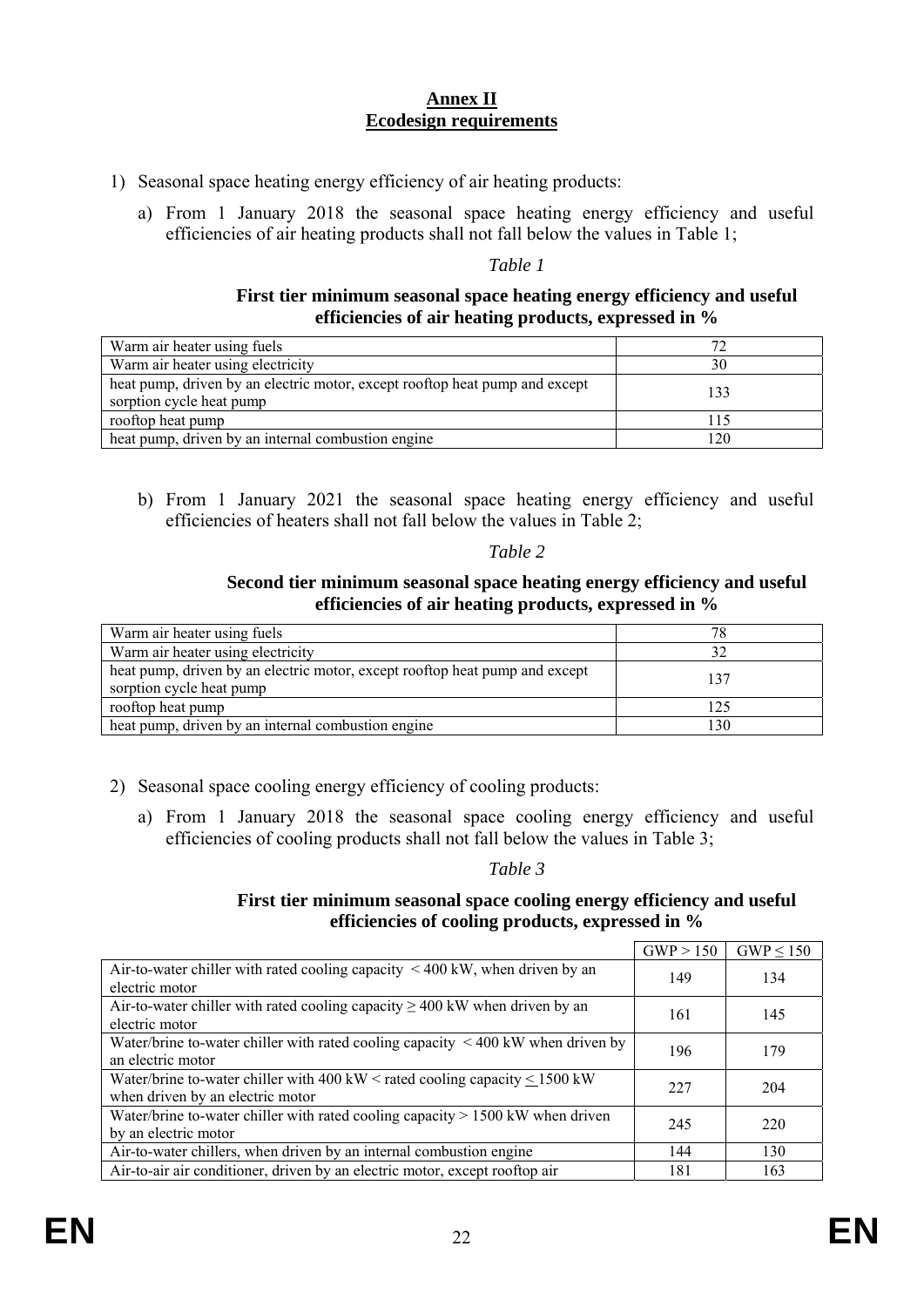| conditioner and except sorption cycle heat pump                     |     |
|---------------------------------------------------------------------|-----|
| rooftop air conditioner                                             | 105 |
| Air-to-air air conditioner, driven by an internal combustion engine | 14. |

b) From 1 January 2021 the seasonal space cooling energy efficiency and useful efficiencies of cooling products shall not fall below the values in Table 4;

#### *Table 4*

### **Second tier minimum seasonal space cooling energy efficiency and useful efficiencies of cooling products, expressed in %**

|                                                                                                                                     | GWP > 150 | GWP < 150 |
|-------------------------------------------------------------------------------------------------------------------------------------|-----------|-----------|
| Air-to-water chiller with rated capacity $\leq 400$ kW, when driven by an electric<br>motor                                         | 161       | 145       |
| Air-to-water chiller with rated capacity $\geq$ 400 kW when driven by an electric<br>motor                                          | 185       | 167       |
| Water/brine to-water -cooled chiller with rated cooling capacity $<$ 400 kW when<br>driven by an electric motor                     | 200       | 180       |
| Water/brine to-water -cooled chiller with $400 \text{ kW}$ < rated cooling capacity<br>$<$ 1500 kW when driven by an electric motor | 252       | 227       |
| Water/brine to-water -cooled chiller with rated cooling capacity $> 1500$ kW when<br>driven by an electric motor                    | 272       | 245       |
| Air-to-water chiller with rated capacity $\langle 400 \text{ kW} \rangle$ , when driven by a internal<br>combustion engine          | 154       | 139       |
| Air-to-air air conditioner, driven by an electric motor, except rooftop air<br>conditioner and except sorption cycle heat pump      | 189       | 169       |
| rooftop air conditioner                                                                                                             | 138       | 124       |
| Air-to-air air conditioner, driven by an internal combustion engine                                                                 | 167       | 150       |

- 3) Seasonal energy performance ratio of high temperature process chillers:
	- a) From 1 January 2018 the seasonal energy performance ratio of high temperature process chillers shall not fall below the values in Table 5;

#### *Table 5*

#### **First tier seasonal energy performance ratio of high temperature process chillers, expressed in %**

| Heat transfer medium at the<br>condensing side | Rated refrigeration capacity                | Minimum SEPR value |
|------------------------------------------------|---------------------------------------------|--------------------|
| Air                                            | $P_A < 400$ kW                              | 4.5                |
|                                                | $P_A > 400$ kW                              | 5.0                |
| Water                                          | $P_A < 400$ kW                              | 6.5                |
|                                                | 400 kW $\leq$ P <sub>A</sub> $\leq$ 1500 kW | 7.5                |
|                                                | $P_A > 1500$ kW                             | 8.0                |

b) From 1 January 2021 the seasonal energy performance ratio of high temperature process chillers shall not fall below the values in Table 6

### *Table 6*

### **Second tier seasonal energy performance ratio of high temperature process chillers, expressed in %**

| Heat transfer medium at the<br>condensing side | Rated refrigeration capacity | Minimum SEPR value |
|------------------------------------------------|------------------------------|--------------------|
| Air                                            | $P_A < 400$ kW               |                    |
|                                                | $P_A > 400$ kW               |                    |
| Water                                          | $P_A < 400$ kW               |                    |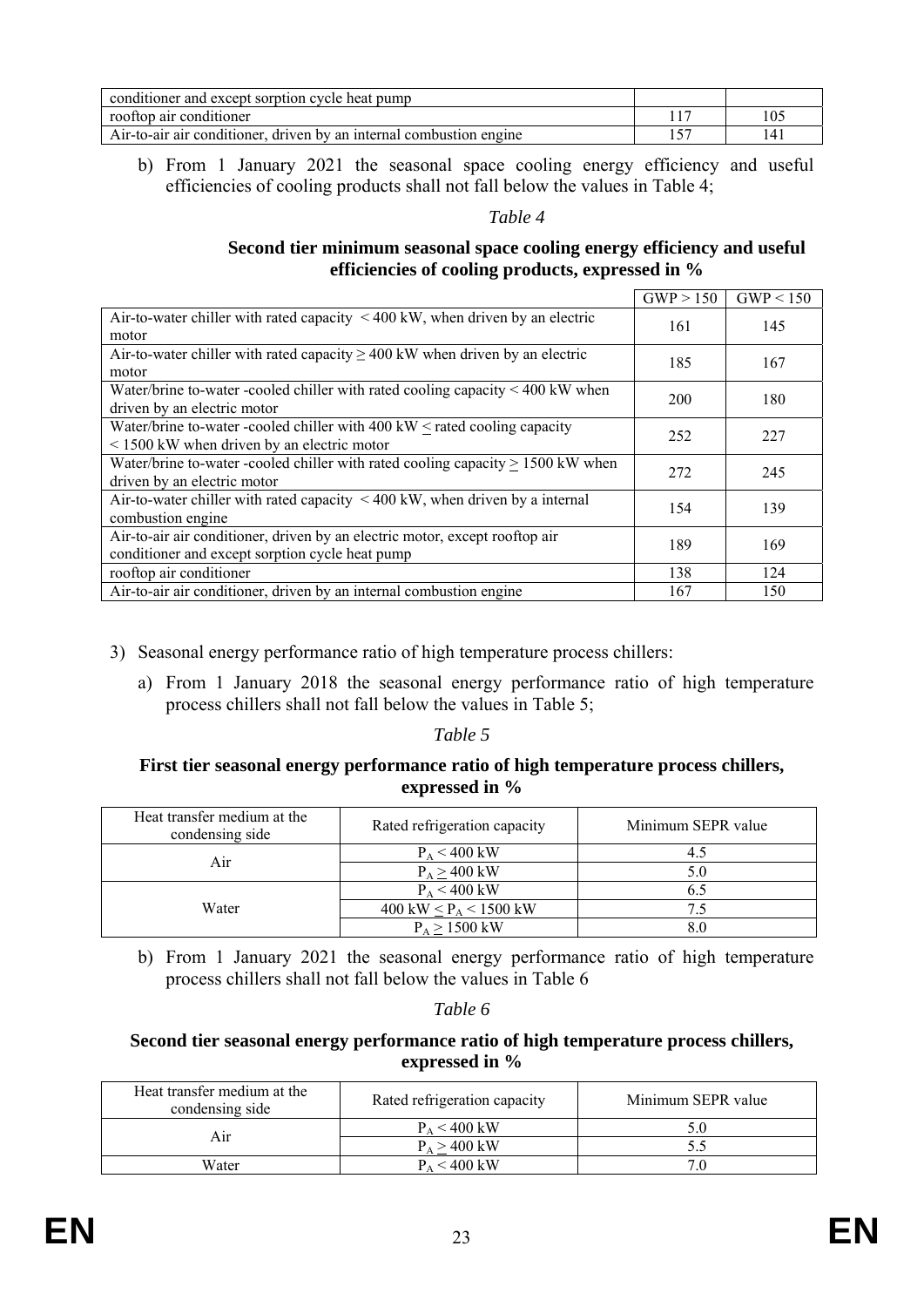| , kW<br>$\Omega$<br>700<br>A<br>ιvν<br>$\sim$ | ึง.∪ |
|-----------------------------------------------|------|
| $-117$<br>A.<br>$\sim$                        | ີ    |

- 4) Emissions of nitrogen oxides:
	- a) From 26 September 2018 the emissions of nitrogen oxides, expressed in nitrogen dioxide, of warm air heaters, heat pump, comfort chillers and high temperature chillers and air conditioners shall not exceed values in Table 7:

#### **First tier maximum nitrogen oxide emissions, expressed in mg/kWh fuel input in terms of GCV**

| Warm air heaters using gaseous fuels                                                                                                           | 100 |
|------------------------------------------------------------------------------------------------------------------------------------------------|-----|
| Warm air heaters using liquid fuels                                                                                                            | 180 |
| Heat pumps, comfort chillers, high temperature chillers and air conditioners, equipped with external<br>combustion engines using gaseous fuels | 70  |
| Heat pumps, comfort chillers, high temperature chillers and air conditioners, equipped with external<br>combustion engines using liquid fuels  | 120 |
| Heat pumps, comfort chillers, high temperature chillers and air conditioners, equipped with internal<br>combustion engines using gaseous fuels | 240 |
| Heat pumps, comfort chillers, high temperature chillers and air conditioners, equipped with internal<br>combustion engines using liquid fuels  | 420 |

b) From 1 January 2021 the emissions of nitrogen oxides, expressed in nitrogen dioxide, of warm air heaters, heat pump, comfort chillers and high temperature chillers and air conditioners shall not exceed values in Table 8:

### *Table 8*

### **Second tier maximum nitrogen oxide emissions, expressed in mg/kWh fuel input in terms of GCV**

| Warm air<br>tuels<br>heaters using gaseous   | $\mathbf{u}$ |
|----------------------------------------------|--------------|
| Warm,<br>r heaters using liquid fuels<br>air |              |

- 5) Product information:
	- a) From 1 January 2018 the instruction manuals for installers and end-users, and free access websites of manufacturers, their authorised representatives and importers shall provide the following product information:
		- (1) For warm air heaters, the information set out in Table 9 of this Annex, measured and calculated in accordance with Annex III;
		- (2) For comfort chillers, the information set out in Table 10 of this Annex, measured and calculated in accordance with Annex III;
		- (3) For air-to-air air conditioners, the information set out in Table 11 of this Annex, measured and calculated in accordance with Annex III;
		- (4) For water/brine-to-air air conditioners, the information set out in Table 12 of this Annex, measured and calculated in accordance with Annex III;
		- (5) For fan coil units, the information set out in Table 13 of this Annex, measured and calculated in accordance with Annex III;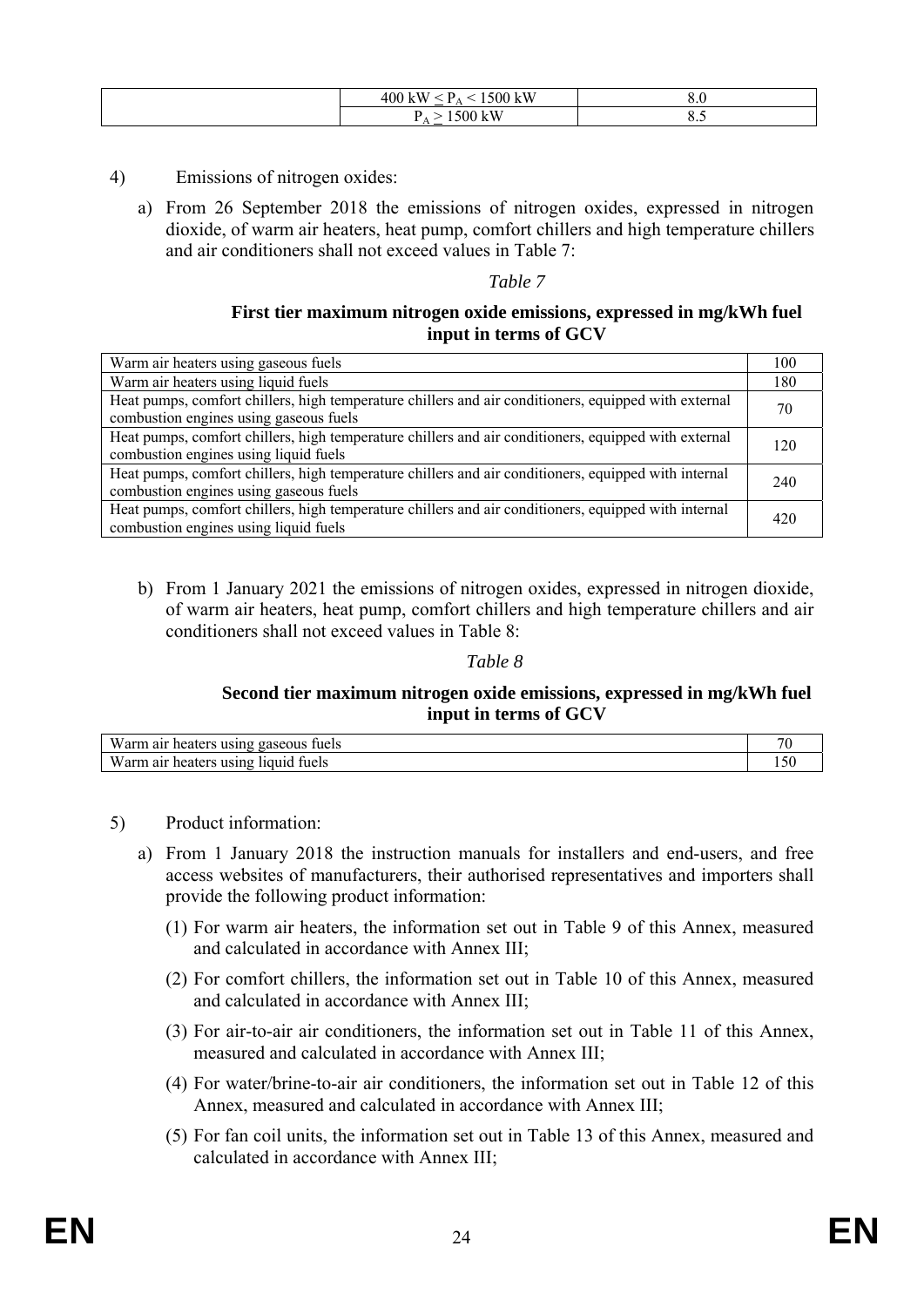- (6) For heat pumps, the information set out in Table 14 of this Annex, measured and calculated in accordance with Annex III;
- (7) For high temperature process chillers, the information set out in Table 15 of this Annex, measured and calculated in accordance with Annex III
- (8) Any specific precautions that must be taken when the product is assembled, installed or maintained;
- (9) For heat generators or cold generators designed for air heating or cooling products, and air heating or cooling product housings to be equipped with such heat or cold generators, their characteristics, the requirements for assembly, to ensure compliance with the ecodesign requirements for air heating or cooling products and, where appropriate, the list of combinations recommended by the manufacturer;
- (10) Information relevant for disassembly, recycling and/or disposal at end-of-life;
- b) The technical documentation for the purposes of conformity assessment pursuant to Article 4 shall contain the following elements:
	- i) the elements specified in point (a);
	- ii) where the information relating to a specific model has been obtained by calculation on the basis of design, and/or extrapolation from other combinations, the technical documentation shall include details of such calculations and/or extrapolations, and of tests undertaken to verify the accuracy of the calculations undertaken, including details of the mathematical model for calculating performance of such combinations, and of measurements taken to verify this model, and a list of any other products where the information included in the technical documentation was obtained on the same basis;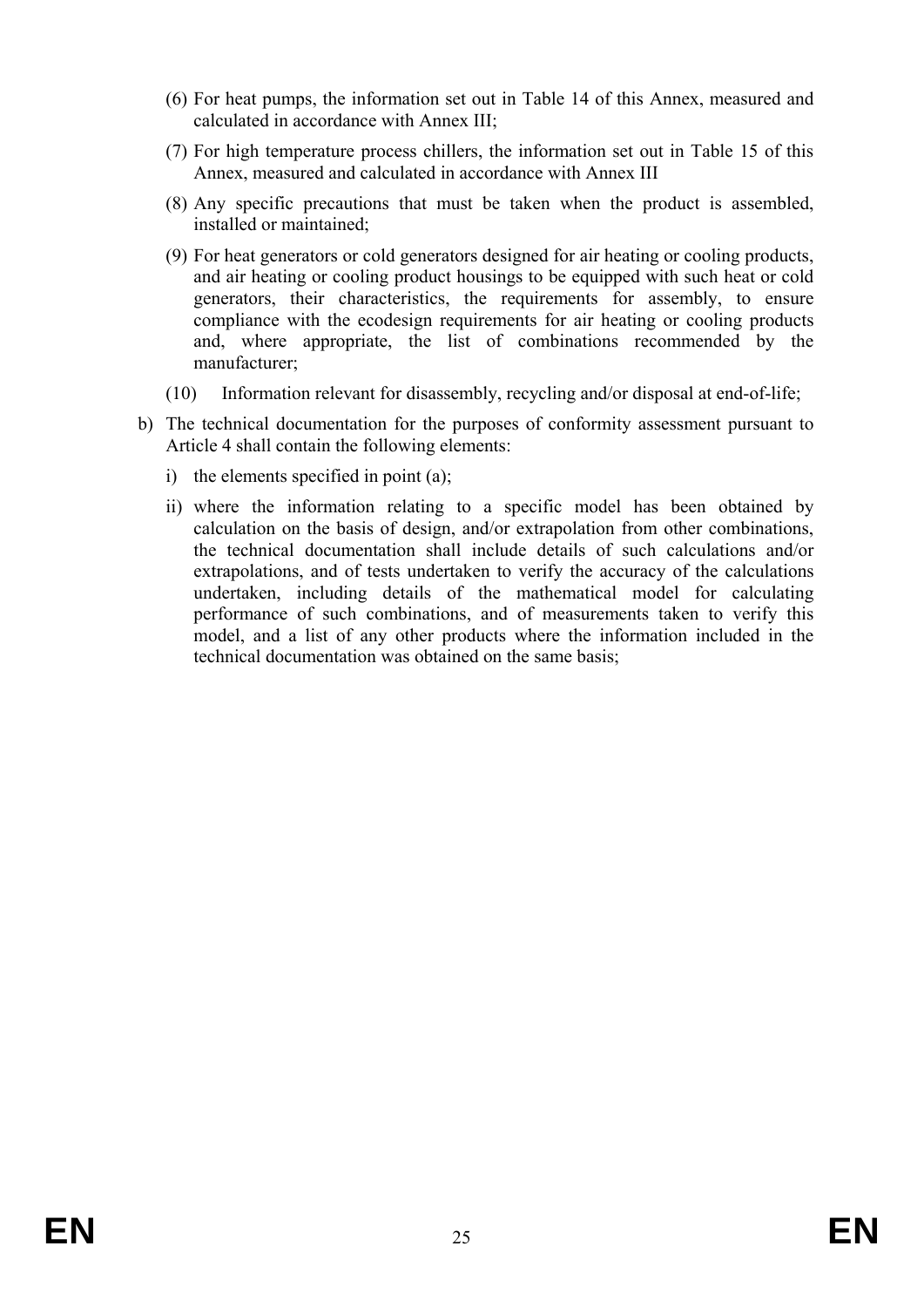| Information to identify the model(s) to which the information relates to: |                         |      |            |                                                                           |                     |             |                                 |
|---------------------------------------------------------------------------|-------------------------|------|------------|---------------------------------------------------------------------------|---------------------|-------------|---------------------------------|
| Item                                                                      | Symbol                  |      | Value Unit | Item                                                                      | Symbol              | Value       | Unit                            |
| Capacity                                                                  |                         |      |            | Useful efficiency                                                         |                     |             |                                 |
| Rated heating capacity                                                    | $P_{nom}$               | X, X | kW         | Useful efficiency at rated<br>heating capacity*                           | $\eta_{nom}$        | X, X        | $\frac{0}{0}$                   |
| Minimal capacity                                                          | $P_{min}$               | X, X | kW         | Useful efficiency at<br>minimal capacity*                                 | $\eta_{\text{min}}$ | X, X        | $\frac{0}{0}$                   |
| Other items<br>Auxiliary electricity consumption*                         |                         |      |            |                                                                           |                     |             |                                 |
| rated<br>heating<br>At<br>capacity                                        | $el_{max}$              | X, X | kW         | Envelope losses                                                           | $P_{env}$           | X, X        | kW                              |
| At minimal capacity                                                       | $el_{\min}$             | X, X | kW         | Ignition burner power<br>consumption *                                    | $P_{ign}$           | X, X        | kW                              |
| In standby mode                                                           | $\text{el}_{\text{sb}}$ | X, X | kW         | Emissions of nitrogen<br>oxides *                                         | NO <sub>x</sub>     | $\mathbf X$ | mg/kWh<br>input energy<br>(GCV) |
|                                                                           |                         |      |            | Seasonal space heating<br>energy efficiency                               | $\eta_{\rm s}$      | X, X        | $\frac{0}{0}$                   |
| * not required for electric warm air heaters                              |                         |      |            |                                                                           |                     |             |                                 |
| Contact details                                                           |                         |      |            | Name and address of the manufacturer or of its authorised representative. |                     |             |                                 |
|                                                                           |                         |      |            |                                                                           |                     |             |                                 |

### **Information requirements for warm air heaters**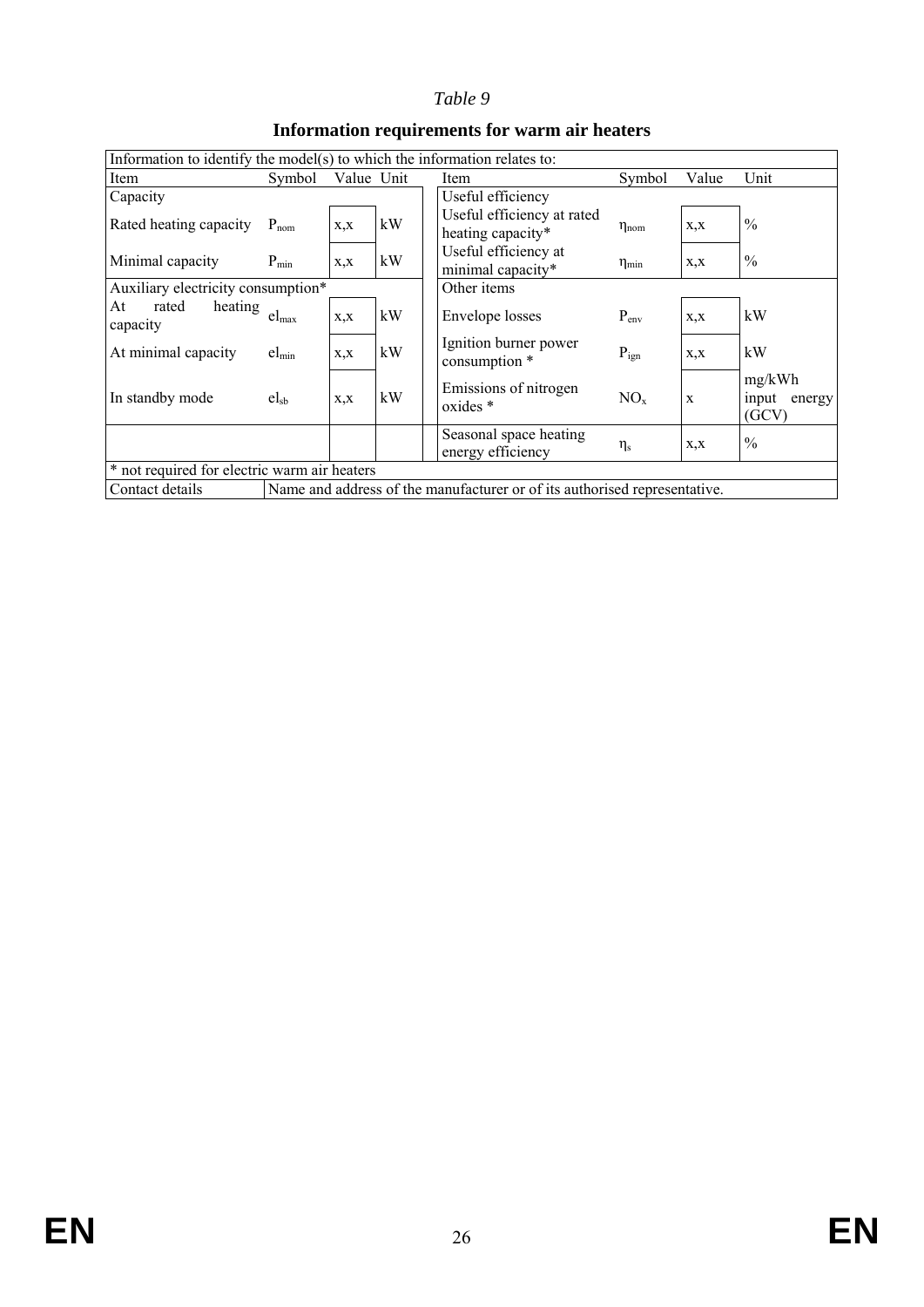### **Information requirements for comfort chillers**

|                                                                       |                                                                                                                   |              |                | $Model(s)$ : Information to identify the model(s) to which the information relates to: |                                            |         |               |
|-----------------------------------------------------------------------|-------------------------------------------------------------------------------------------------------------------|--------------|----------------|----------------------------------------------------------------------------------------|--------------------------------------------|---------|---------------|
| Outdoor heat exchanger of chiller: [select which: air or water/brine] |                                                                                                                   |              |                |                                                                                        |                                            |         |               |
| Indoor heat exchanger chiller: [default: water]                       |                                                                                                                   |              |                |                                                                                        |                                            |         |               |
| Parameters shall be declared for average cooling season               |                                                                                                                   |              |                |                                                                                        |                                            |         |               |
| Type: compressor driven vapour compression or sorption process        |                                                                                                                   |              |                |                                                                                        |                                            |         |               |
| if applicable: driver of compressor: [electric motor or fuel driven]  |                                                                                                                   |              |                |                                                                                        |                                            |         |               |
| Item                                                                  | Symbol                                                                                                            | Value Unit   |                | Item                                                                                   | Symbol                                     | Value   | Unit          |
|                                                                       |                                                                                                                   |              |                | Seasonal space cooling                                                                 |                                            |         |               |
| Rated cooling capacity                                                | Prated,c                                                                                                          | X, X         | kW             | energy efficiency                                                                      | $\eta s$                                   | X, X    | $\frac{0}{0}$ |
|                                                                       |                                                                                                                   |              |                | (SEER or SPERc)                                                                        |                                            |         |               |
| Declared cooling capacity for part load at given                      |                                                                                                                   |              |                | Declared energy efficiency ratio or gas utilization                                    |                                            |         |               |
| outdoor temperatures Tj                                               |                                                                                                                   |              |                | efficiency / auxiliary energy factor for part load at given<br>outdoor temperatures Ti |                                            |         |               |
|                                                                       |                                                                                                                   |              |                |                                                                                        | EERd<br>or                                 |         | $\frac{0}{0}$ |
| $Tj = +35 °C$                                                         | Pdc                                                                                                               | X, X         | kW             | $Tj = +35 °C$                                                                          | $GUE_{cPL}/AEF_{con}$                      | X, X    |               |
| $Tj = +30 °C$                                                         | Pdc                                                                                                               | X, X         | kW             | $Tj = +30 °C$                                                                          | EERd<br><b>or</b>                          | X, X    | $\frac{0}{0}$ |
|                                                                       |                                                                                                                   |              |                |                                                                                        | $GUE_{cPL}/AEF_{con}$                      |         |               |
| $Tj = +25 °C$                                                         | Pdc                                                                                                               | X, X         | kW             | $Tj = +25 °C$                                                                          | EERd<br><b>or</b><br>$GUE_{cPL}/AEF_{con}$ | X, X    | $\frac{0}{0}$ |
|                                                                       |                                                                                                                   |              |                |                                                                                        | EERd<br>or                                 |         |               |
| $Tj = +20 °C$                                                         | Pdc                                                                                                               | X, X         | kW             | $Tj = +20 °C$                                                                          | $GUE_{cPL}/AEF_{con}$                      | X, X    | $\frac{0}{0}$ |
|                                                                       |                                                                                                                   |              |                |                                                                                        |                                            |         |               |
| Degradation co-efficient $_{\rm Cc}$<br>chillers**                    |                                                                                                                   | X, X         | $\overline{a}$ |                                                                                        |                                            |         |               |
| Power consumption in modes other than 'active<br>mode'                |                                                                                                                   |              |                |                                                                                        |                                            |         |               |
| Off mode                                                              | $P_{OFF}$                                                                                                         | X, X         | kW             | Crankcase heater mode                                                                  | $P_{CK}$                                   | X, X    | kW            |
| Thermostat-off mode                                                   | $P_{TO}$                                                                                                          | X, X         | kW             | Standby mode                                                                           | $P_{SB}$                                   | X, X    | kW            |
|                                                                       |                                                                                                                   |              |                |                                                                                        |                                            |         |               |
| Other items                                                           |                                                                                                                   |              |                |                                                                                        |                                            |         |               |
|                                                                       |                                                                                                                   |              |                | comfort<br>air-to-water<br>For                                                         |                                            |         |               |
| Capacity control                                                      | fixed/variable                                                                                                    |              |                | chillers: Nominal air flow -                                                           | $\mathbf{X}$                               | $m^3/h$ |               |
| Sound                                                                 |                                                                                                                   |              |                | rate, outdoor measured                                                                 |                                            |         |               |
| level, $\big _{L_{WA}}$<br>power<br>outdoor                           |                                                                                                                   | X, X<br>X, X | dB             | water-/brine-to-water<br>For                                                           |                                            |         |               |
|                                                                       |                                                                                                                   |              | mg/kWh         | chillers: Rated brine or water                                                         | $\mathbf X$                                | $m^3/h$ |               |
| Emissions<br>of nitrogen                                              | NOx                                                                                                               | X, X         | input          | flow<br>rate,<br>outdoor                                                               | heat                                       |         |               |
| oxides                                                                |                                                                                                                   |              | GCV            | exchanger                                                                              |                                            |         |               |
| GWP of the refrigerant                                                |                                                                                                                   |              |                |                                                                                        |                                            |         |               |
|                                                                       |                                                                                                                   |              |                |                                                                                        |                                            |         |               |
| Contact details                                                       |                                                                                                                   |              |                | Name and address of the manufacturer or of its authorised representative.              |                                            |         |               |
|                                                                       | ** If Cc is not determined by measurement then the default degradation coefficient chillers shall be $Cc = 0.9$ . |              |                |                                                                                        |                                            |         |               |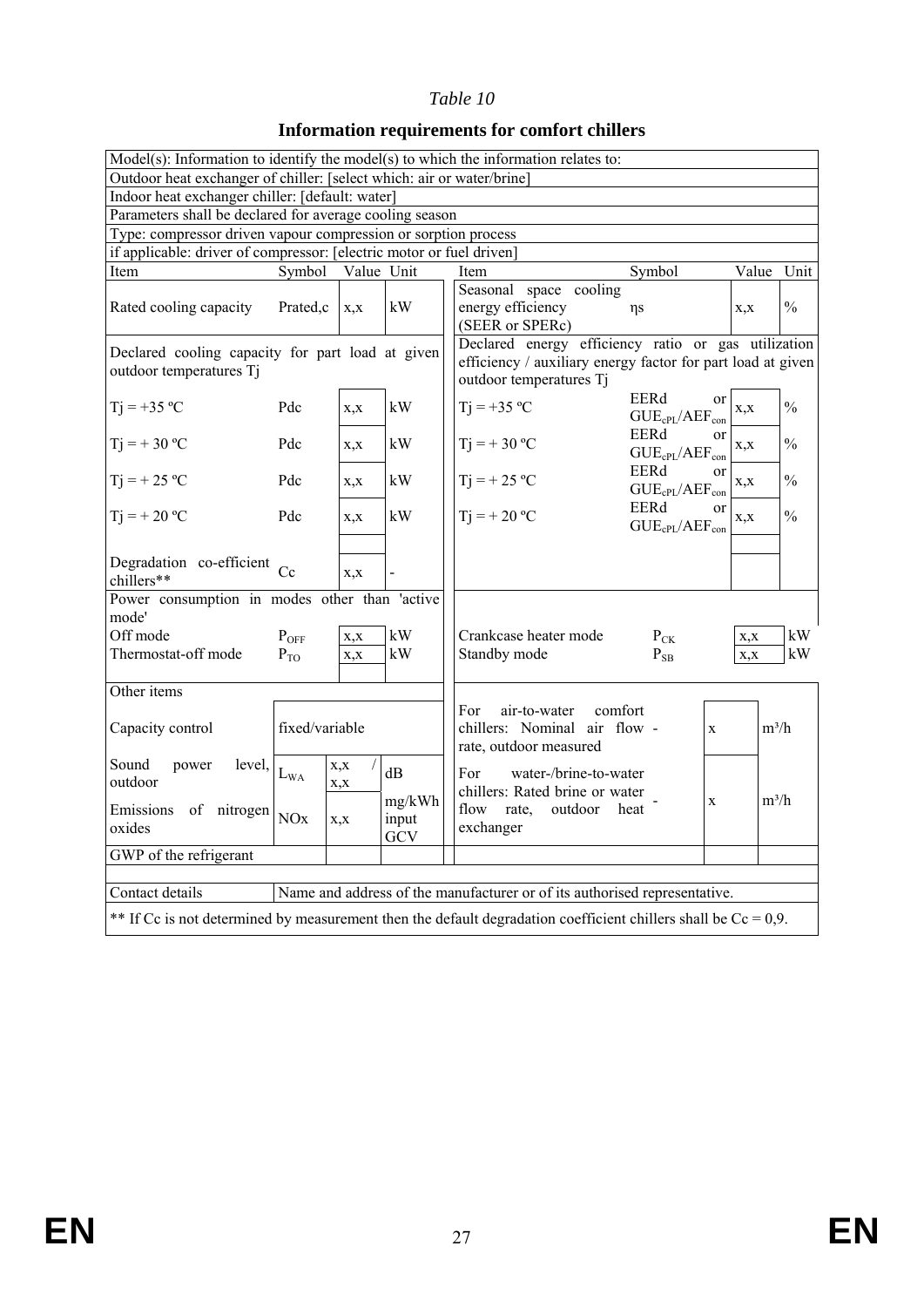### **Information requirements for air-to-air conditioners**

|                                                                                                                   |                       |              |                                | Model(s): Information to identify the model(s) to which the information relates to:                                                           |      |               |
|-------------------------------------------------------------------------------------------------------------------|-----------------------|--------------|--------------------------------|-----------------------------------------------------------------------------------------------------------------------------------------------|------|---------------|
| Outdoor heat exchanger of air conditioner: [default: air]                                                         |                       |              |                                |                                                                                                                                               |      |               |
| Indoor heat exchanger of air conditioner: [default: air]                                                          |                       |              |                                |                                                                                                                                               |      |               |
| Type: compressor driven vapour compression or sorption process                                                    |                       |              |                                |                                                                                                                                               |      |               |
|                                                                                                                   |                       |              |                                | if applicable: driver of compressor: [electric motor or internal combustion]                                                                  |      |               |
| Parameters shall be declared for average cooling season                                                           |                       |              |                                |                                                                                                                                               |      |               |
| Item                                                                                                              | Symbol Value Unit     |              |                                | Symbol<br>Item                                                                                                                                |      | Value Unit    |
| Rated cooling capacity Prated, $c   x, x$                                                                         |                       |              | kW                             | Seasonal<br>space<br>cooling<br>energy<br>$\eta s$<br>efficiency<br>(SEER or SPERc)                                                           | X, X | $\frac{0}{0}$ |
| Declared cooling capacity for part load at given<br>outdoor temperatures Tj and indoor 27°/19°C<br>(dry/wet bulb) |                       |              |                                | Declared energy efficiency ratio or gas utilization efficiency<br>/ auxiliary energy factor for part load at given outdoor<br>temperatures Tj |      |               |
| $Ti = +35 °C$                                                                                                     | Pdc                   | X, X         | kW                             | $Ti = +35 °C$<br>EERd or $GUE_{cPI}/AEF_{con}$                                                                                                | X, X | $\frac{0}{0}$ |
| $Ti = +30 °C$                                                                                                     | Pdc                   | X, X         | kW                             | $Ti = +30 °C$<br>EERd or GUE <sub>cPL</sub> /AEF <sub>con</sub>                                                                               | X, X | $\frac{0}{0}$ |
| $Tj = +25 °C$                                                                                                     | Pdc                   | X, X         | kW                             | $Tj = +25 °C$<br>$\rm EERd$ or $\rm GUE_{cPI}/AEF_{con}$                                                                                      | X, X | $\frac{0}{0}$ |
| $Tj = +20 °C$                                                                                                     | Pdc                   | X, X         | kW                             | $Ti = +20 °C$<br>EERd or GUE <sub>cPL</sub> /AEF <sub>con</sub>                                                                               | X.X  | $\frac{0}{0}$ |
| Degradation<br>$co-$<br>efficient<br>conditioners**                                                               | air Cdc               | X, X         | $\overline{\phantom{0}}$       |                                                                                                                                               |      |               |
| Power consumption in modes other than 'active<br>mode'                                                            |                       |              |                                |                                                                                                                                               |      |               |
| Off mode                                                                                                          | $P_{OFF}$             | X, X         | kW                             | Crankcase heater mode<br>$P_{CK}$                                                                                                             | X, X | kW            |
| Thermostat-off mode                                                                                               | $P_{TO}$              | X, X         | kW                             | Standby mode<br>$P_{SB}$                                                                                                                      | X, X | kW            |
|                                                                                                                   |                       |              |                                |                                                                                                                                               |      |               |
| Other items                                                                                                       |                       |              |                                |                                                                                                                                               |      |               |
| Capacity control                                                                                                  | fixed/staged/variable |              |                                | air-to-air<br>For<br>air<br>conditioner: Nominal air<br>X<br>flow<br>outdoor<br>rate.<br>measured                                             |      | $m^3/h$       |
| Sound power level, L <sub>WA</sub><br>outdoor                                                                     |                       | X, X<br>X, X | dB                             |                                                                                                                                               |      |               |
| if<br>engine<br>driven:<br>Emissions of nitrogen NOx<br>oxides                                                    | $\mathbf X$           |              | mg/kWh<br>fuel<br>input<br>GCV |                                                                                                                                               |      |               |
|                                                                                                                   |                       |              |                                |                                                                                                                                               |      |               |
|                                                                                                                   |                       |              |                                |                                                                                                                                               |      |               |
| Contact details                                                                                                   |                       |              |                                | Name and address of the manufacturer or of its authorised representative.                                                                     |      |               |
|                                                                                                                   |                       |              |                                | ** If Cdc is not determined by measurement then the default degradation coefficient air conditioners shall be Cd                              |      |               |
| $= 0.25.$                                                                                                         |                       |              |                                |                                                                                                                                               |      |               |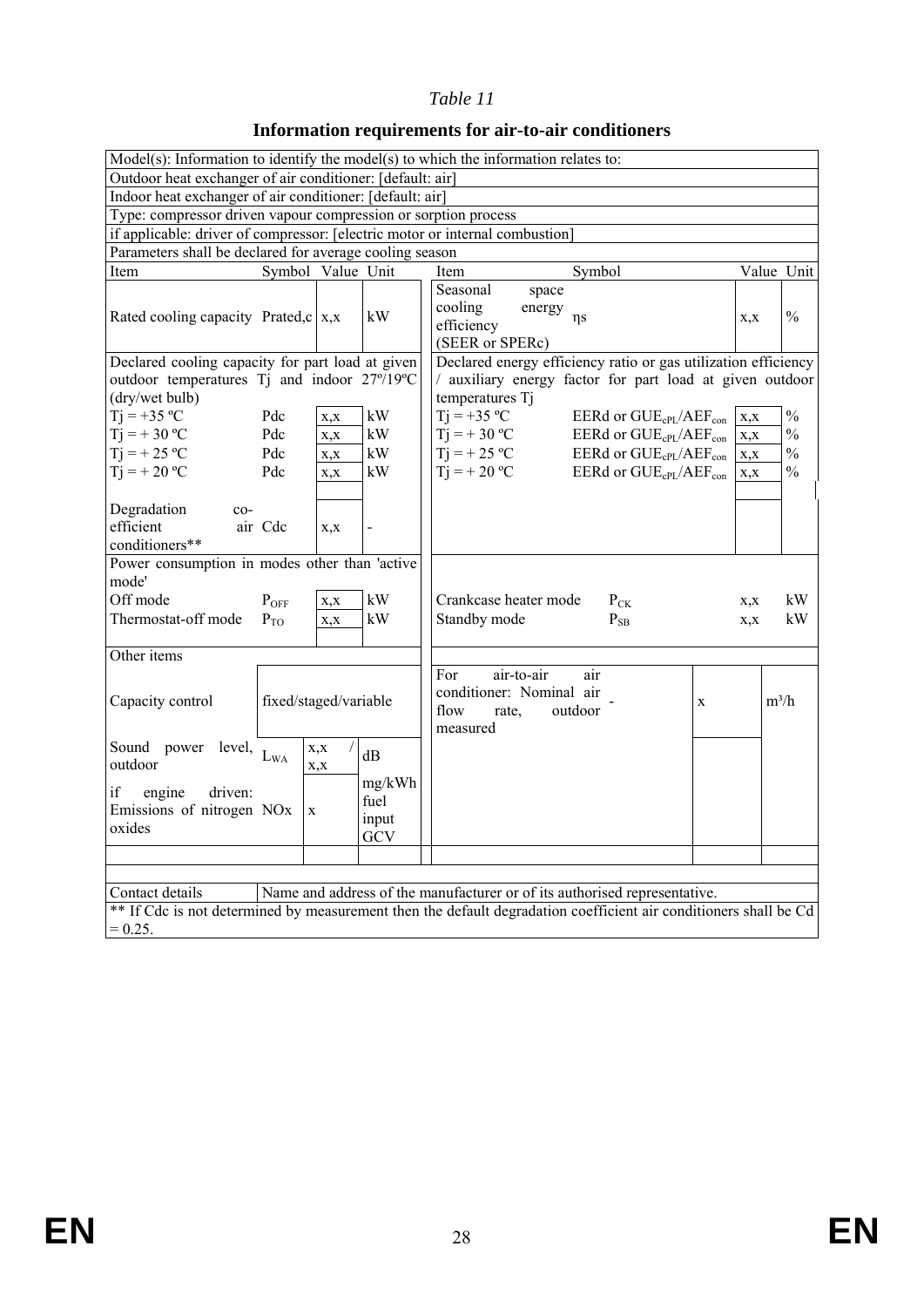### **Information requirements for water/brine-to-air air conditioners**

|                                    | Outdoor heat exchanger of air conditioner: [default: water/brine]                                              |                   |                           |                        | $Model(s)$ : Information to identify the model(s) to which the information relates to:                                                        |                       |               |
|------------------------------------|----------------------------------------------------------------------------------------------------------------|-------------------|---------------------------|------------------------|-----------------------------------------------------------------------------------------------------------------------------------------------|-----------------------|---------------|
|                                    | Indoor heat exchanger of air conditioner: [default: air]                                                       |                   |                           |                        |                                                                                                                                               |                       |               |
|                                    | Type: compressor driven vapour compression or sorption process                                                 |                   |                           |                        |                                                                                                                                               |                       |               |
|                                    | if applicable: driver of compressor: [electric motor or fuel driven]                                           |                   |                           |                        |                                                                                                                                               |                       |               |
|                                    | Parameters shall be declared for the average cooling season                                                    |                   |                           |                        |                                                                                                                                               |                       |               |
| Item                               |                                                                                                                |                   | Symbol Value Unit         |                        | Item<br>Symbol                                                                                                                                |                       | Value Unit    |
|                                    |                                                                                                                |                   |                           |                        | Seasonal                                                                                                                                      |                       |               |
| Rated cooling capacity             |                                                                                                                |                   | Prated, $c \mid x, x$     | kW                     | space cooling<br>energy<br>$\eta s$<br>efficiency<br>(SEER<br>or<br>SPERc)                                                                    | X, X                  | $\frac{0}{0}$ |
|                                    | Declared cooling capacity for part load at given outdoor<br>temperatures Tj and indoor 27°/19°C (dry/wet bulb) |                   |                           |                        | Declared energy efficiency ratio or gas utilization<br>efficiency / auxiliary energy factor for part load at<br>given outdoor temperatures Tj |                       |               |
| Outdoor<br>temperature tower<br>Tj | cooling<br>(inlet/outlet)                                                                                      | ground<br>coupled |                           |                        |                                                                                                                                               |                       |               |
| $Tj = +35 °C$ 30/35                |                                                                                                                | 10/15<br>Pdc      | X, X                      | kW                     | EERd<br>$Tj = +35 °C$<br>$GUE_{cPL}/AEF_{con}$                                                                                                | or<br>X, X            | $\frac{0}{0}$ |
| $Tj = +$<br>30 °C                  | $26/*$                                                                                                         | $10/*$<br>Pdc     | X, X                      | kW                     | EERd<br>$Tj = +30 °C$<br>$GUE_{cPL}/AEF_{con}$                                                                                                | or<br>X, X            | $\frac{0}{0}$ |
| $Tj = +$<br>25 °C                  | $22/*$                                                                                                         | $10/*$<br>Pdc     | X, X                      | kW                     | <b>EERd</b><br>$Tj = +25 °C$<br>$GUE_{cPL}/AEF_{con}$                                                                                         | <sub>or</sub><br>X, X | $\frac{0}{0}$ |
| $Tj = +$<br>20 °C                  | $18/*$                                                                                                         | $10/*$<br>Pdc     | X, X                      | kW                     | EERd<br>$Tj = +20 °C$<br>$GUE_{cPL}/AEF_{con}$                                                                                                | <sub>or</sub><br>X, X | $\frac{0}{0}$ |
| Degradation<br>conditioners**      | co-efficient                                                                                                   | air<br>Cdc        | X, X                      |                        |                                                                                                                                               |                       |               |
|                                    | Power consumption in modes other than 'active mode'                                                            |                   |                           |                        |                                                                                                                                               |                       |               |
| Off mode                           |                                                                                                                | $P_{OFF}$         | X, X                      | kW                     | Crankcase<br>heater<br>$\mathbf{P}_{\text{CK}}$<br>mode                                                                                       | X, X                  | kW            |
| Thermostat-off mode                |                                                                                                                | $P_{TO}$          | X, X                      | kW                     | Standby mode<br>$P_{SB}$                                                                                                                      | X, X                  | kW            |
| Other items                        |                                                                                                                |                   |                           |                        |                                                                                                                                               |                       |               |
| Capacity control                   |                                                                                                                | fixed/variable    |                           |                        |                                                                                                                                               |                       |               |
|                                    | Sound power level, outdoor                                                                                     | <b>LWA</b>        | $\sqrt{ }$<br>x,x<br>X, X | dB                     | For<br>air-to-<br>water//brine<br>air<br>conditioners: Rated                                                                                  |                       |               |
| if engine driven                   | Emissions of nitrogen oxides                                                                                   | <b>NOx</b>        | $\mathbf X$               | mg/kWh                 | $\mathbf X$<br>brine or water flow<br>rate, outdoor heat<br>exchanger                                                                         |                       | $m^3/h$       |
| Emissions<br>monoxide              | of                                                                                                             | carbon<br>CO      | X, X                      | mg/kWh<br>input<br>GCV |                                                                                                                                               |                       |               |
|                                    | Combination heater: yes/no                                                                                     |                   |                           |                        |                                                                                                                                               |                       |               |
| Contact details                    |                                                                                                                |                   |                           |                        | Name and address of the manufacturer or of its authorised representative.                                                                     |                       |               |
| $Cdc = 0.25$ .                     |                                                                                                                |                   |                           |                        | ** If Cdc is not determined by measurement then the default degradation coefficient air conditioners shall be                                 |                       |               |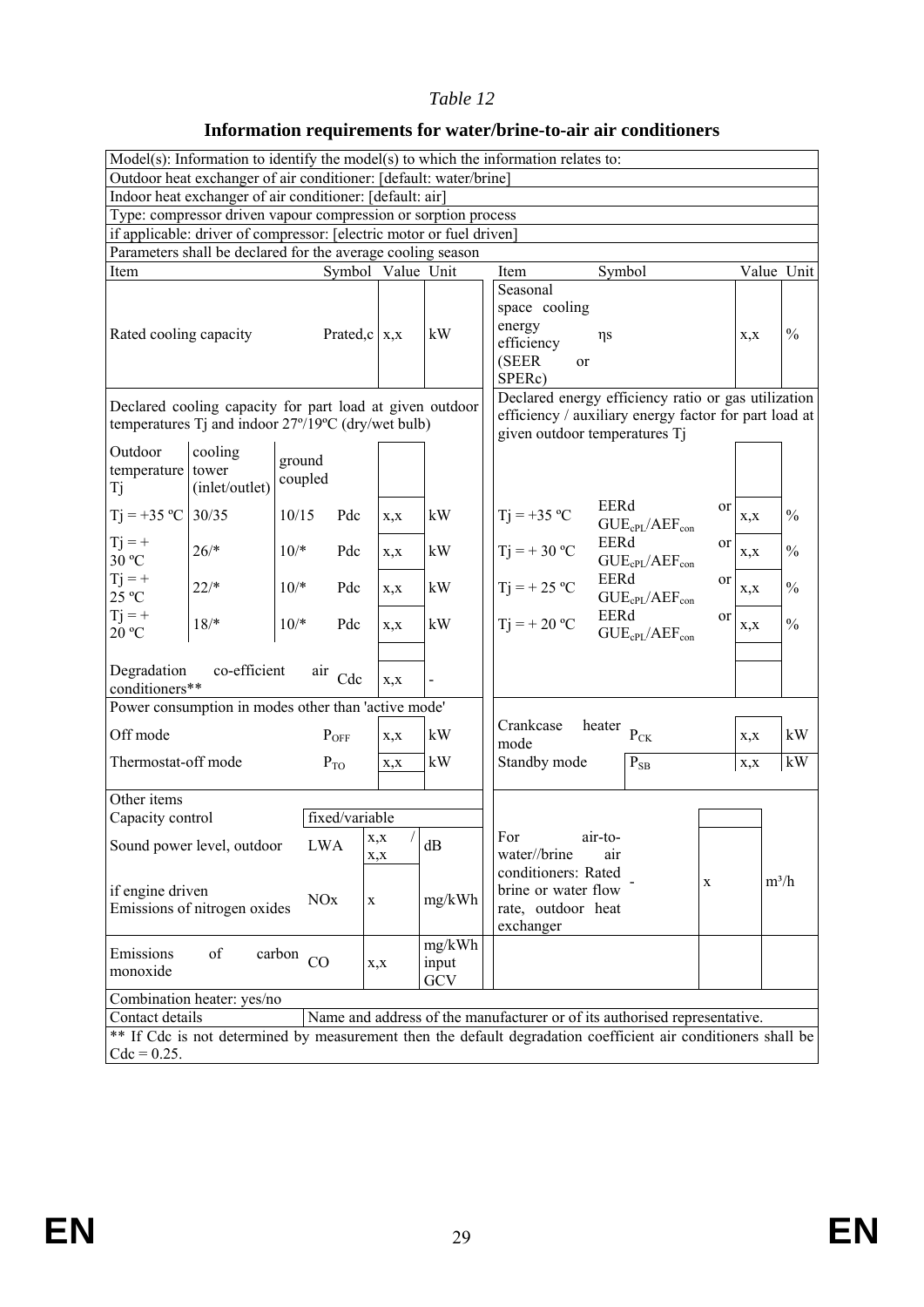| Information to identify the model(s) to which the information relates to: |          |       |      |                                                                           |              |            |      |
|---------------------------------------------------------------------------|----------|-------|------|---------------------------------------------------------------------------|--------------|------------|------|
| Item                                                                      | Symbol   | Value | Unit | Item                                                                      | Symbol       | Value      | Unit |
| Cooling<br>capacity<br>(sensible)                                         | Prated,c | X,X   | W    | Electricity consumption                                                   | Pon          | X, X       | W    |
| Cooling capacity (latent)                                                 | Prated,c | X,X   | W    | Sound power level (per speed $L_1$ )<br>setting, if applicable)           | $L_{\rm WA}$ | $x /$ etc. | dВ   |
| Contact details                                                           |          |       |      | Name and address of the manufacturer or of its authorised representative. |              |            |      |

### **Information requirements for fan coil units**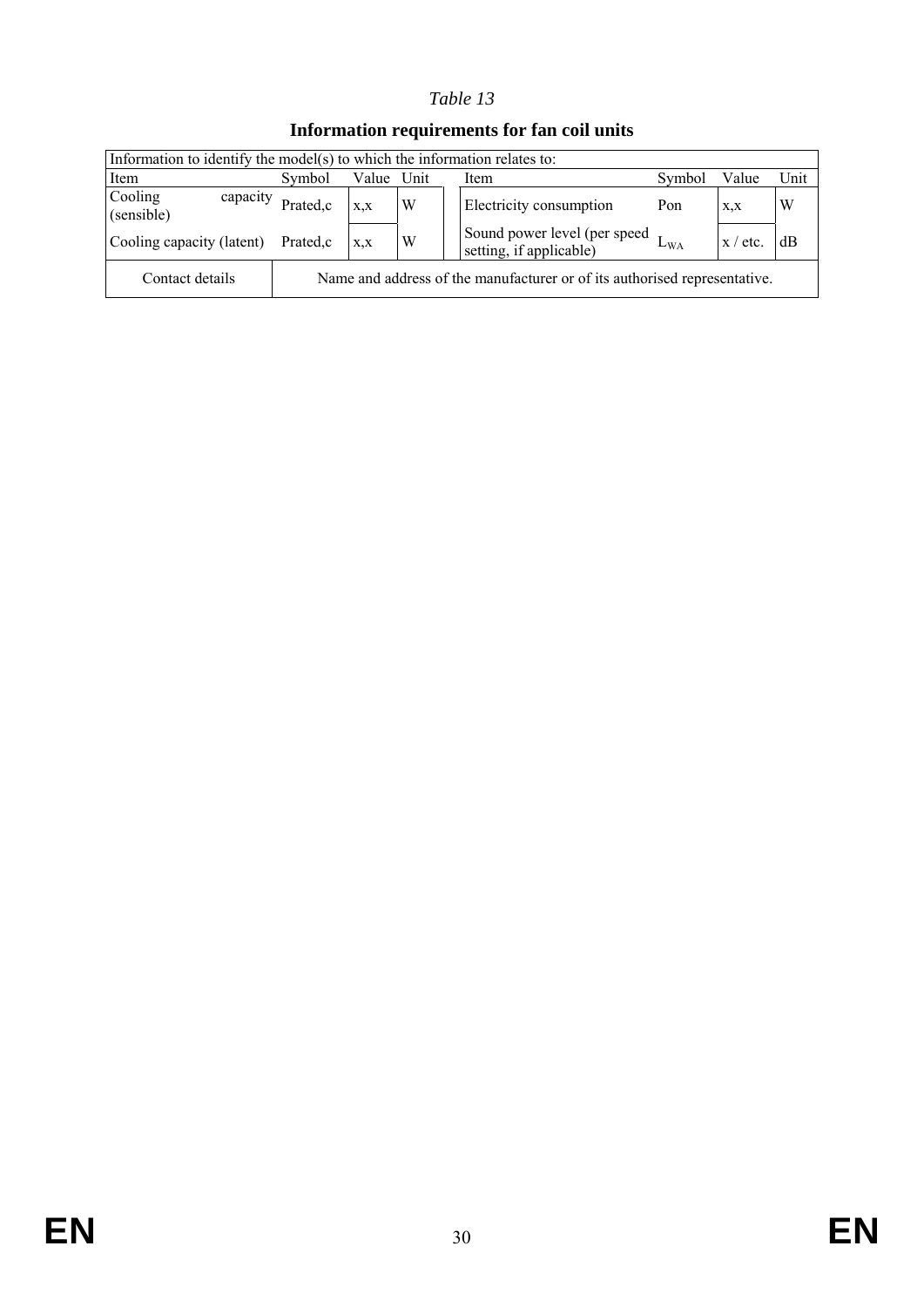# **Information requirements for heat pumps**

| Information to identify the model(s) to which the information relates to:                                                                      |                   |             |             |                                                                                                               |                                                             |               |             |                 |
|------------------------------------------------------------------------------------------------------------------------------------------------|-------------------|-------------|-------------|---------------------------------------------------------------------------------------------------------------|-------------------------------------------------------------|---------------|-------------|-----------------|
| Outdoor heat exchanger of heat pump: [select which: air/water/brine]                                                                           |                   |             |             |                                                                                                               |                                                             |               |             |                 |
| Indoor heat exchanger of air conditioner: [default: air]                                                                                       |                   |             |             |                                                                                                               |                                                             |               |             |                 |
| Indication if the heater is equipped with a supplementary heater: yes/no<br>Indication if the heater is a heat pump combination heater: yes/no |                   |             |             |                                                                                                               |                                                             |               |             |                 |
| Parameters shall be declared for the average heating season                                                                                    |                   |             |             |                                                                                                               |                                                             |               |             |                 |
| Item                                                                                                                                           | Symbol Value Unit |             |             | Item                                                                                                          | Symbol                                                      |               |             | Value Unit      |
|                                                                                                                                                |                   |             |             | Seasonal space heating                                                                                        |                                                             |               |             |                 |
| Rated heating capacity Prated, $\ln  x $ , x                                                                                                   |                   |             | kW          | energy efficiency                                                                                             | $\eta s$                                                    |               | X, X        | $\frac{0}{0}$   |
| Declared heating capacity for part load at indoor                                                                                              |                   |             |             | Declared coefficient of performance or gas utilization                                                        |                                                             |               |             |                 |
| temperature 20 °C and outdoor temperature Ti                                                                                                   |                   |             |             | efficiency / auxiliary energy factor for part load at given<br>outdoor temperatures Tj                        |                                                             |               |             |                 |
|                                                                                                                                                |                   |             |             |                                                                                                               | COPd                                                        | or            |             |                 |
| $Ti = -7 °C$                                                                                                                                   | Pdh               | X, X        | kW          | $Ti = -7 °C$                                                                                                  | GUE <sub>hPL</sub> /AEF <sub>hon</sub>                      |               | X, X        | $\frac{0}{0}$   |
| $Tj = +2$ °C                                                                                                                                   | Pdh               |             | kW          | $Tj = +2$ °C                                                                                                  | COPd                                                        | or            |             | $\frac{0}{0}$   |
|                                                                                                                                                |                   | X, X        |             |                                                                                                               | GUE <sub>hPL</sub> /AEF <sub>hon</sub>                      |               | X, X        |                 |
| $Ti = +7 °C$                                                                                                                                   | Pdh               | X, X        | kW          | $Ti = +7 °C$                                                                                                  | COPd                                                        | or            | X, X        | $\frac{0}{0}$   |
|                                                                                                                                                |                   |             |             |                                                                                                               | GUE <sub>hPL</sub> /AEF <sub>hon</sub><br>COPd              | <sub>or</sub> |             |                 |
| $Ti = + 12 °C$                                                                                                                                 | Pdh               | X, X        | kW          | $Ti = + 12 °C$                                                                                                | GUE <sub>hPL</sub> /AEF <sub>hon</sub>                      |               | X, X        | $\frac{0}{0}$   |
| $Ti = bivalent$                                                                                                                                | Pdh               |             |             | $T$ j = bivalent                                                                                              | <b>COPd</b>                                                 | <sub>or</sub> |             | $\frac{0}{0}$   |
| temperature                                                                                                                                    |                   | X, X        | kW          | temperature                                                                                                   | GUE <sub>hPL</sub> /AEF <sub>hon</sub>                      |               | X, X        |                 |
| $Tj = operation limit$                                                                                                                         | Pdh               | X, X        | kW          | $Tj$ = operation limit                                                                                        | COPd                                                        | <sub>or</sub> | X, X        | $\frac{0}{0}$   |
| For air-to-water heat                                                                                                                          |                   |             |             | For water-to-air heat                                                                                         | GUE <sub>hPL</sub> /AEF <sub>hon</sub>                      |               |             |                 |
| pumps: Tj = $-15$ °C (if Pdh                                                                                                                   |                   | X, X        | kW          | pumps: $Tj = -15 °C$ (if                                                                                      | COPd                                                        | <sub>or</sub> | X, X        | $\frac{0}{0}$   |
| $T_{OL}$ < - 20 °C)                                                                                                                            |                   |             |             | $TOL < -20$ °C)                                                                                               | GUE <sub>hPI</sub> /AEF <sub>hon</sub>                      |               |             |                 |
|                                                                                                                                                |                   |             |             | For water-to-air<br>heat                                                                                      |                                                             |               |             |                 |
| Bivalent temperature                                                                                                                           | Tbiy              | X           | $\rm ^{o}C$ | pumps: Operation limit TOL                                                                                    |                                                             |               | X           | $\rm ^{o}C$     |
|                                                                                                                                                |                   |             |             | temperature                                                                                                   |                                                             |               |             |                 |
|                                                                                                                                                |                   |             |             | water/brine-to-air<br>For                                                                                     |                                                             |               |             |                 |
| Degradation<br>$co-$                                                                                                                           |                   |             |             | pumps: Heating WTOL<br>heat                                                                                   |                                                             |               |             | $\rm ^{\circ}C$ |
| efficient heat pumps**                                                                                                                         | Cdh               | X, X        |             | water operating limit                                                                                         |                                                             |               | $\mathbf X$ |                 |
|                                                                                                                                                |                   |             |             | temperature                                                                                                   |                                                             |               |             |                 |
| Power consumption in modes other than 'active<br>mode'                                                                                         |                   |             |             | Supplementary heater                                                                                          |                                                             |               |             |                 |
|                                                                                                                                                |                   |             |             | Electric back-up heating                                                                                      |                                                             |               |             |                 |
| Off mode                                                                                                                                       | $P_{OFF}$         | X, X        | kW          | capacity *                                                                                                    | elbu                                                        |               | X, X        | kW              |
| Thermostat-off mode                                                                                                                            | $P_{TO}$          | X, X        | kW          | Type of energy input                                                                                          |                                                             |               |             |                 |
| Crankcase heater mode P <sub>CK</sub>                                                                                                          |                   | X, X        | kW          | Standby mode                                                                                                  | $\mathbf{P}_{\underline{\mathbf{S}}\underline{\mathbf{B}}}$ |               | X, X        | kW              |
| Other items                                                                                                                                    |                   |             |             |                                                                                                               |                                                             |               |             |                 |
|                                                                                                                                                |                   |             |             | For<br>air-to-air<br>heat<br>Nominal<br>air<br>pumps:                                                         |                                                             |               |             |                 |
| Capacity control                                                                                                                               | fixed/variable    |             |             | flow<br>outdoor<br>rate,                                                                                      |                                                             | $\mathbf X$   |             | $m^3/h$         |
|                                                                                                                                                |                   |             |             | measured                                                                                                      |                                                             |               |             |                 |
| power level,<br>Sound                                                                                                                          |                   | X, X        |             | water-/brine-to-air<br>For                                                                                    |                                                             |               |             |                 |
| indoor<br>outdoor L <sub>WA</sub>                                                                                                              |                   | X, X        | dB          | heat pumps: Rated brine                                                                                       |                                                             |               |             |                 |
| measured                                                                                                                                       |                   |             |             | or water flow rate,                                                                                           |                                                             | $\mathbf X$   |             | $m^3/h$         |
| Emissions of nitrogen $NOx$<br>oxides                                                                                                          |                   | $\mathbf X$ | mg/kWh      | outdoor heat exchanger                                                                                        |                                                             |               |             |                 |
| Contact details                                                                                                                                |                   |             |             | Name and address of the manufacturer or of its authorised representative.                                     |                                                             |               |             |                 |
|                                                                                                                                                |                   |             |             |                                                                                                               |                                                             |               |             |                 |
|                                                                                                                                                |                   |             |             | ** If Cdh is not determined by measurement then the default degradation coefficient heat pumps shall be Cdh = |                                                             |               |             |                 |
| 0,25.                                                                                                                                          |                   |             |             |                                                                                                               |                                                             |               |             |                 |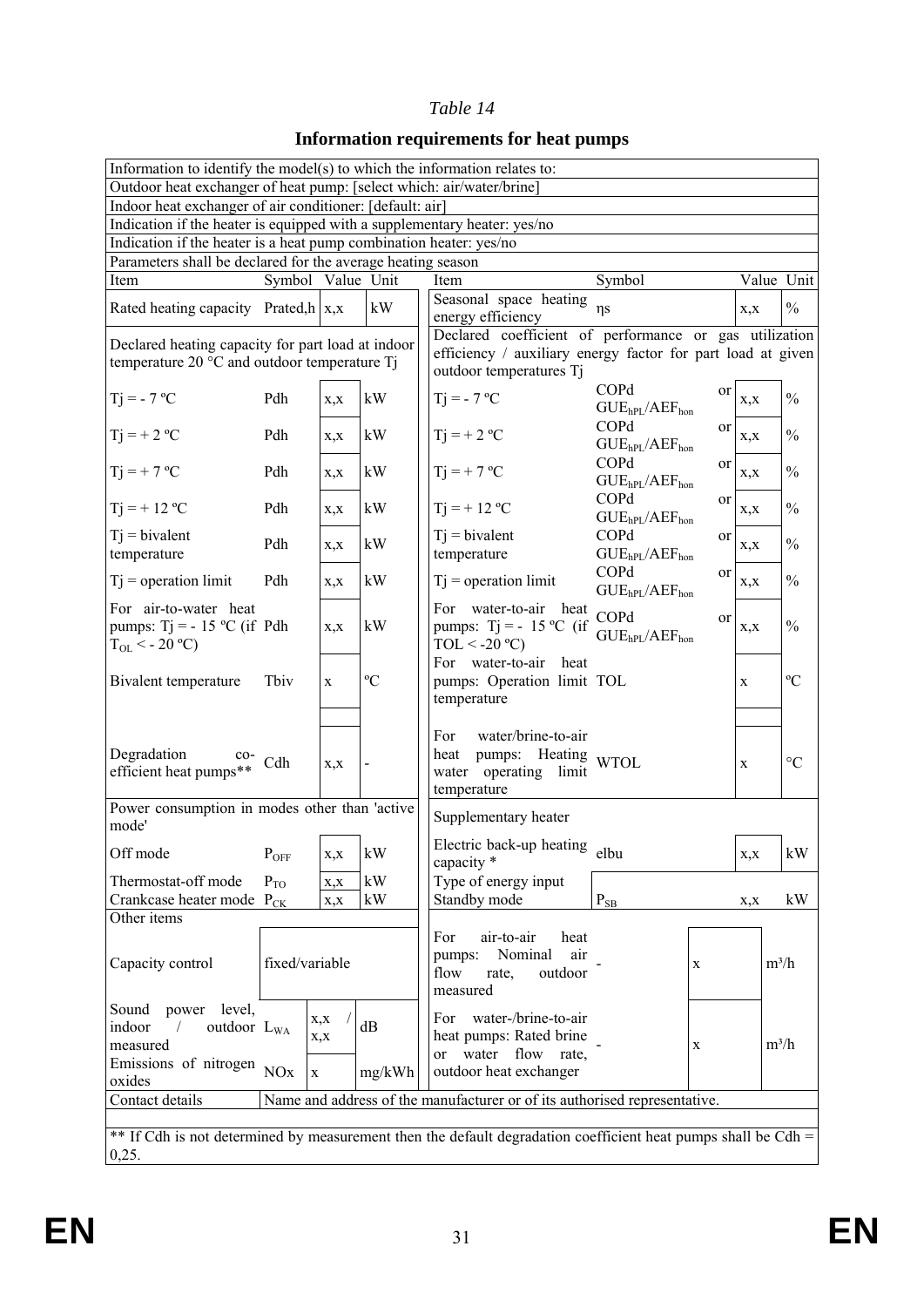| Information to identify the model(s) to which the information relates to:                                           |                         |                                  |                                                                                                                                                                                                                                                                                                       |  |  |
|---------------------------------------------------------------------------------------------------------------------|-------------------------|----------------------------------|-------------------------------------------------------------------------------------------------------------------------------------------------------------------------------------------------------------------------------------------------------------------------------------------------------|--|--|
| Type of condensing: [air cooled /water cooled]                                                                      |                         |                                  |                                                                                                                                                                                                                                                                                                       |  |  |
| Refrigerant fluid(s): [information identifying the refrigerant fluid(s) intended to                                 |                         |                                  |                                                                                                                                                                                                                                                                                                       |  |  |
| be used with the process chiller]                                                                                   |                         |                                  |                                                                                                                                                                                                                                                                                                       |  |  |
| Item                                                                                                                | Symbol                  | Value                            | Unit                                                                                                                                                                                                                                                                                                  |  |  |
| Operating temperature                                                                                               | t                       | $\overline{C}$<br>$\overline{7}$ |                                                                                                                                                                                                                                                                                                       |  |  |
| Seasonal energy performance ratio                                                                                   | <b>SEPR</b>             | X,XX                             | $[\cdot]$                                                                                                                                                                                                                                                                                             |  |  |
| Annual electricity consumption                                                                                      | Q                       | $\mathbf X$                      | kWh/a                                                                                                                                                                                                                                                                                                 |  |  |
|                                                                                                                     |                         |                                  |                                                                                                                                                                                                                                                                                                       |  |  |
| Parameters at full load and reference ambient temperature Point A <sup>**</sup>                                     |                         |                                  |                                                                                                                                                                                                                                                                                                       |  |  |
| Rated refrigeration capacity                                                                                        | $P_A$                   | X,XX                             | kW                                                                                                                                                                                                                                                                                                    |  |  |
| Rated power input                                                                                                   | $D_A$                   | X,XX                             | kW                                                                                                                                                                                                                                                                                                    |  |  |
| Rated energy efficiency ratio                                                                                       | $EER_A$                 | X, XX                            | $[\cdot]$                                                                                                                                                                                                                                                                                             |  |  |
|                                                                                                                     |                         |                                  |                                                                                                                                                                                                                                                                                                       |  |  |
| Parameters at rating point B                                                                                        |                         |                                  |                                                                                                                                                                                                                                                                                                       |  |  |
| Declared refrigeration capacity                                                                                     | $P_{B}$                 | X, XX                            | kW                                                                                                                                                                                                                                                                                                    |  |  |
| Declared power input                                                                                                | $D_{B}$                 | X, XX                            | kW                                                                                                                                                                                                                                                                                                    |  |  |
| Declared energy efficiency ratio                                                                                    | $EER_B$                 | X,XX                             | $[\cdot]$                                                                                                                                                                                                                                                                                             |  |  |
|                                                                                                                     |                         |                                  |                                                                                                                                                                                                                                                                                                       |  |  |
| Parameters at rating point C                                                                                        |                         |                                  |                                                                                                                                                                                                                                                                                                       |  |  |
| Declared refrigeration capacity                                                                                     | $P_C$                   | X,XX                             | kW                                                                                                                                                                                                                                                                                                    |  |  |
| Declared power input                                                                                                | $D_{C}$                 | X, XX                            | kW                                                                                                                                                                                                                                                                                                    |  |  |
| Declared energy efficiency ratio                                                                                    | EER <sub>C</sub>        | X,XX                             | $[\cdot]$                                                                                                                                                                                                                                                                                             |  |  |
|                                                                                                                     |                         |                                  |                                                                                                                                                                                                                                                                                                       |  |  |
| Parameters at rating point D                                                                                        |                         |                                  |                                                                                                                                                                                                                                                                                                       |  |  |
| Declared refrigeration capacity                                                                                     | $P_D$                   | X,XX                             | kW                                                                                                                                                                                                                                                                                                    |  |  |
| Declared power input                                                                                                | $D_D$                   | X,XX                             | kW                                                                                                                                                                                                                                                                                                    |  |  |
| Declared energy efficiency ratio                                                                                    | $EER_D$                 | X,XX                             | $\left[ -\right] % \includegraphics[width=0.9\columnwidth]{figures/fig_2b} \caption{The number of parameters of the parameter $\Omega$ with the same parameters. The number of parameters $A$ is the number of parameters. The number of parameters $A$ is the number of parameters.} \label{fig:2b}$ |  |  |
| Other items                                                                                                         |                         |                                  |                                                                                                                                                                                                                                                                                                       |  |  |
| Capacity control                                                                                                    | fixed/staged**/variable |                                  |                                                                                                                                                                                                                                                                                                       |  |  |
| Degradation co-efficient chillers*                                                                                  | $C_{\rm C}$             | $\lceil - \rceil$<br>X, XX       |                                                                                                                                                                                                                                                                                                       |  |  |
| Name and address of the manufacturer or of its authorised representative.<br>Contact details                        |                         |                                  |                                                                                                                                                                                                                                                                                                       |  |  |
| * If Cc is not determined by measurement then the default degradation coefficient chillers shall be $Ce = 0.9$ . If |                         |                                  |                                                                                                                                                                                                                                                                                                       |  |  |
| the default Cc value is chosen, then results from cycling tests are not required. Otherwise, the cooling cycling    |                         |                                  |                                                                                                                                                                                                                                                                                                       |  |  |
| test value is required.                                                                                             |                         |                                  |                                                                                                                                                                                                                                                                                                       |  |  |
| ** For staged capacity units, two values divided by a slash ('/') will be declared in each box in the section       |                         |                                  |                                                                                                                                                                                                                                                                                                       |  |  |

# **Information requirements for high temperature process chillers**

referring to 'cooling capacity' and 'EER'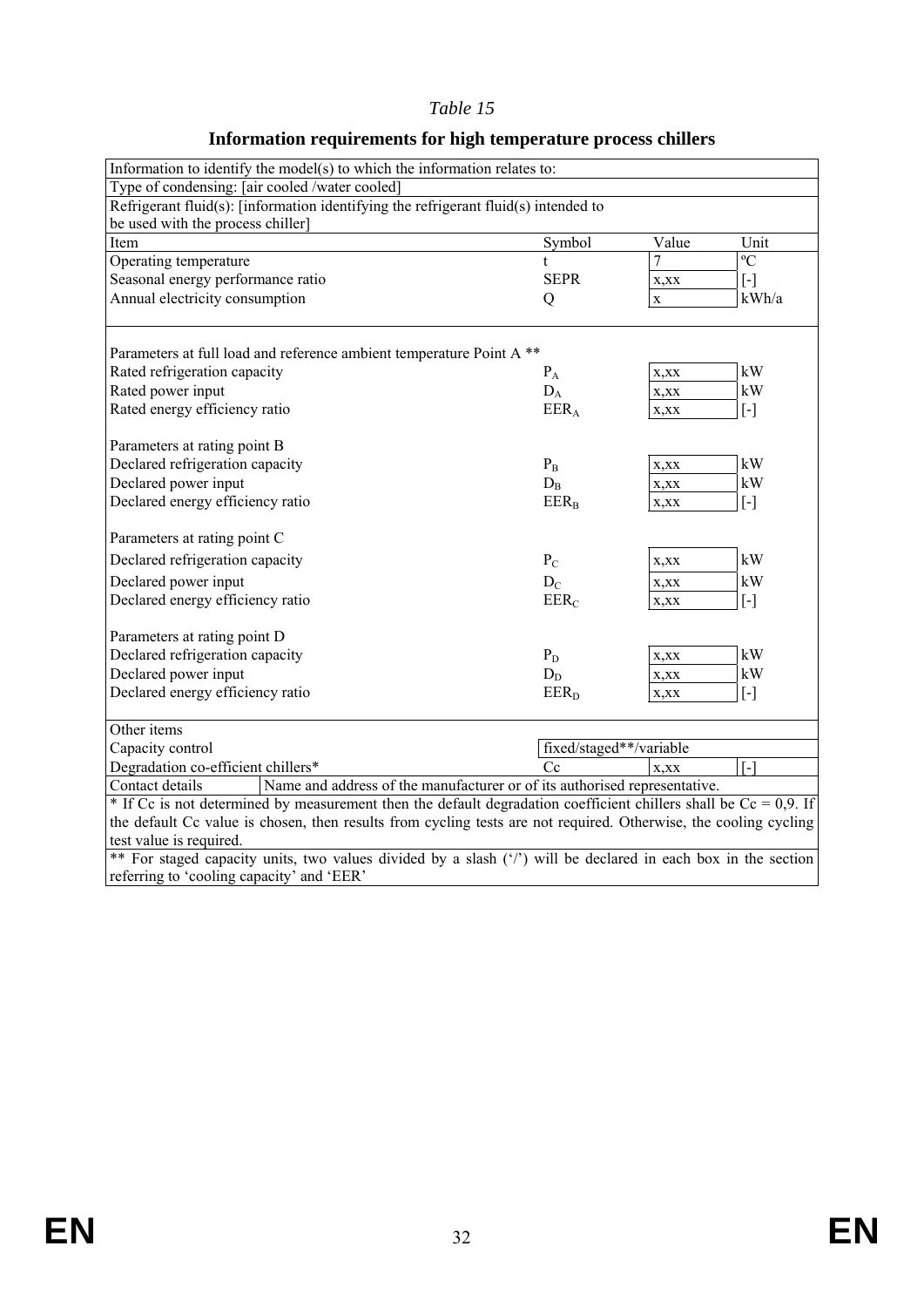#### **Annex III Measurement and Calculation**

- 1. For the purposes of compliance and verification of compliance with the requirements of this Regulation, measurements and calculations shall be made using harmonised standards the reference numbers of which have been published for this purpose in the Official Journal of the European Union, or other reliable, accurate and reproducible method, which takes into account the generally recognised state-of-the-art methods. They shall fulfil the conditions and technical parameters set out in points 2 to 6.
- 2. General conditions for measurements and calculations:
	- a) For the purposes of the calculations set out in points 3 to 8, consumption of electricity shall be multiplied by the conversion coefficient CC of 2,5;
	- b) Emissions of nitrogen oxides shall be measured as sum of nitrogen monoxide and nitrogen dioxide, and expressed in nitrogen dioxide;
	- c) For heat pumps equipped with supplementary heaters, the measurement and calculation of rated heating capacity, seasonal space heating energy efficiency, sound power level and emissions of nitrogen oxides shall take account of the supplementary heater:
	- d) A heat generator designed for an air heating product, or a housing to be equipped with such a generator shall be tested with an appropriate housing and generator, respectively;
	- e) A cold generator designed for a cooling product, or a housing to be equipped with such a generator shall be tested with an appropriate housing and generator, respectively.
- 3. Seasonal space heating energy efficiency of warm air heaters
	- a) The seasonal space heating energy efficiency ηs shall be calculated as the seasonal space heating energy efficiency in active mode  $\eta_{\text{son}}$  which includes consideration of the envelope losses and the emission efficiency, corrected by contributions accounting for heat output control, auxiliary electricity consumption, vented flue losses and ignition burner power consumption (if applicable).
- 4. Seasonal space cooling energy efficiency of comfort chillers and electric air conditioners:
	- a) For the purposes of the measurements of air conditioners set out in point 5 the indoor ambient temperature shall be set at 27 °C;
	- b) While establishing the sound power level, the operating conditions shall be the standard rating conditions set out in Table 16 (air-to-air air conditioners), Table 17 (water-cooled comfort chillers), Table 18 (air-cooled comfort chillers), Table 19 (water/brine-to-air air conditioners);
	- c) The active mode seasonal energy efficiency ratio SEERon shall be calculated on the basis of the part load for cooling load  $Ph(T_i)$  and the bin-specific energy efficiency ratio  $EER_{bin}(T_i)$ , and weighted by the bin-hours the bin conditions occurs, using the following conditions:
		- i) the reference design conditions set out in Table 24;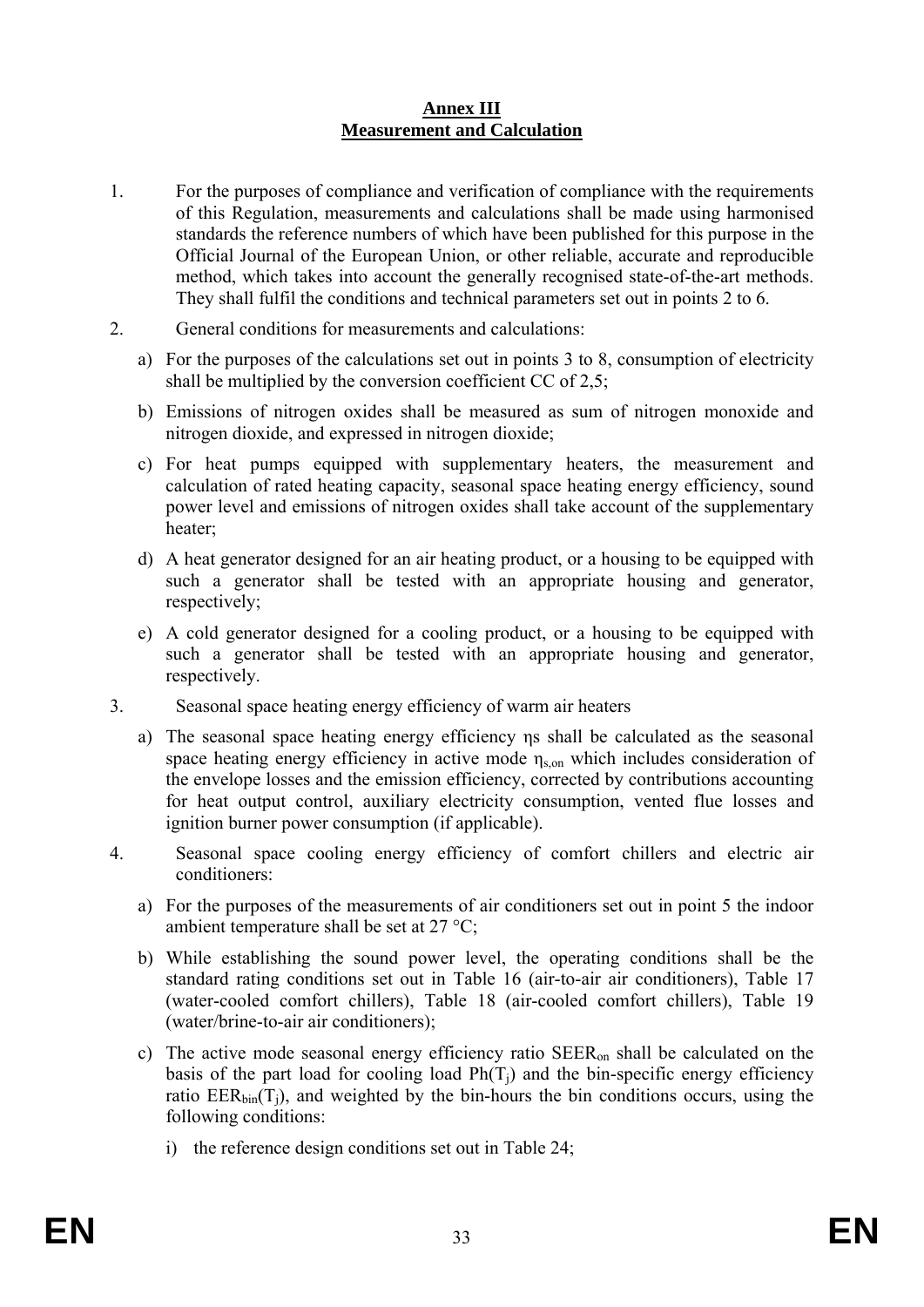- ii) the European average cooling season set out in Table 27;
- iii) if applicable, the effects of the degradation of the energy efficiency caused by cycling depending on the type of control of the cooling output;
- iv) The reference annual cooling demand  $Q<sub>C</sub>$ , shall be the design load for cooling  $P_{\text{designc}}$  multiplied by the annual equivalent active mode hours  $H_{\text{HE}}$  is set out in Table 28;
- v) The annual energy consumption for cooling  $Q_{CE}$  shall be calculated as the sum of:
	- (1) the ratio of the reference annual cooling demand  $Q<sub>C</sub>$  and the active mode energy efficiency ratio SEERon and
	- (2) the energy consumption during thermostat-off, off and crankcase heater mode during the season;
- vi) The seasonal energy efficiency ratio SEER shall be calculated as the ratio of the reference annual cooling demand  $Q<sub>C</sub>$  and the reference annual energy consumption for cooling  $Q_{\text{CE}}$ ;
- vii) The seasonal space cooling energy efficiency  $η<sub>sc</sub>$  shall be calculated as the seasonal energy efficiency ratio SEER divided by the conversion coefficient CC, corrected by contributions accounting for temperature control and, for water-cooled chillers only, the electricity consumption of ground water pump(s).
- 5. Seasonal space cooling energy efficiency of internal combustion comfort chillers and air conditioners
	- a) The seasonal space cooling energy efficiency  $\eta_{sC}$  shall be calculated on the basis of the seasonal primary energy ratio in cooling mode  $SPER<sub>C</sub>$ , corrected by contributions accounting for temperature control and, for water-cooled comfort chillers only, the electricity consumption of ground water pump(s).
	- b) The seasonal primary energy efficiency ratio in cooling mode  $SPER<sub>C</sub>$  shall be calculated on the basis of seasonal gas utilization efficiency ratio in cooling mode  $S GUE<sub>C</sub>$ , the seasonal auxiliary energy factor in cooling mode  $S AEF<sub>C</sub>$  taking into account the primary energy factor for electricity CC and the seasonal engine heat recovery efficiency.
	- c) The seasonal gas utilization efficiency ratio in cooling mode SGUEC shall be based on the part load for cooling PC(Tj) divided by the bin-specific gas utilization efficiency ratiofor cooling in part load GUECPL, weighted by the bin-hours the bin conditions occurs, using the conditions set out below;
	- d) The SAEFC shall be based on the reference cooling demand  $Q_{refC}$  and the reference annual energy consumption for cooling  $Q_{\text{CE}}$ ;
	- e) The reference annual cooling demand  $Q_{ref,C}$  shall be based on the reference cooling capacity  $P_{\text{design}}$ , c multiplied by the annual equivalent active mode hours HCE as set out in Table 28;
	- f) The annual energy consumption for cooling  $Q_{CE}$  shall be calculated as the sum of:
		- i) the ratio of the reference annual cooling demand  $Q<sub>C</sub>$  and the seasonal auxiliary energy factor for cooling in active mode  $SAEFC<sub>on</sub>$  and
		- ii) the energy consumption during thermostat-off, off and crankcase heater mode during the designated season;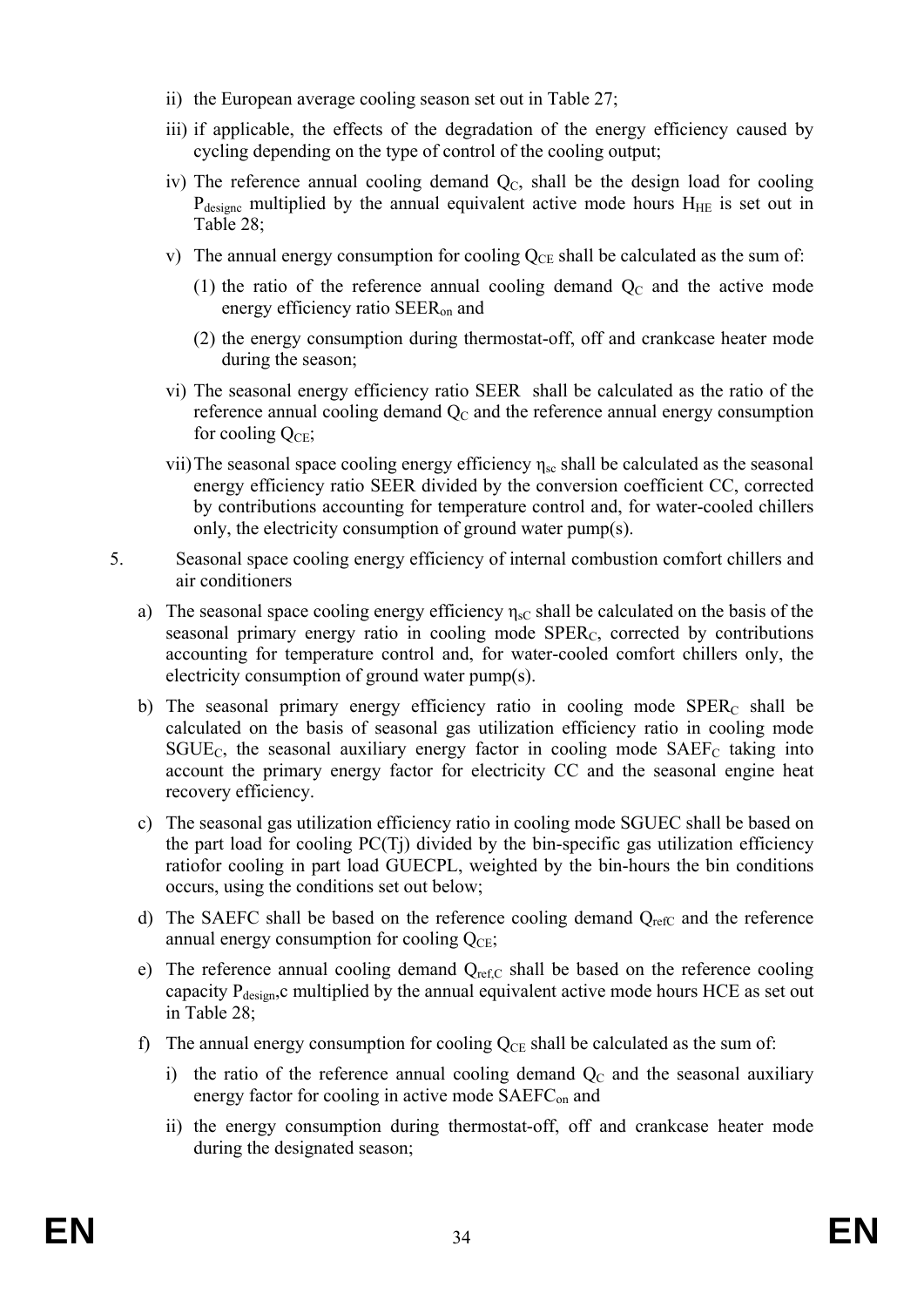- g) The SAEFC<sub>on</sub> shall be based(insofar relevant) on the part load for cooling PC(T<sub>i</sub>) and the auxiliary energy factor for cooling in part load AEFCPL, weighted by the binhours the bin conditions occurs using the conditions set out below;
- h) The conditions to calculate the SGUEC and the SAEFC<sub>on</sub> shall take into account:
	- i) the reference design conditions set out in Table 24;
	- ii) the European average cooling season set out in Table 27;
	- iii) if applicable, the effects of the degradation of the energy efficiency caused by cycling depending on the type of control of the cooling output;
- 6. Seasonal space heating energy efficiency of electric heat pumps:
	- a) For the purposes of the measurements heat pumps set out in point 4 the indoor ambient temperature shall be set at 20 °C;
	- b) While establishing the sound power level, the operating conditions shall be the standard rating conditions set out in Table 16 (air-to-air heat pumps), Table 19 (water/brine-to-air heat pumps);
	- c) The active mode coefficient of performance  $SCOP<sub>on</sub>$  shall be calculated on the basis of the part load for heating  $Ph(T_i)$ , the electric back-up heating capacity elbu(T<sub>i</sub>) (if applicable) and the bin-specific coefficient of performance  $\text{COPbin}(T_i)$  and weighted by the bin-hours the bin conditions occurs, using the following conditions:
		- i) the reference design conditions set out in Table 24;
		- ii) the European 'average' heating season set out in Table 26;
		- iii) if applicable, the effects of the degradation of the energy efficiency caused by cycling depending on the type of control of the heating output;
	- d) The reference annual heat demand  $Q_H$ , shall be the design load for heating  $P_{\text{designh}}$ multiplied by the annual equivalent active mode hours  $H_{HE}$  is set out in Table 28;
	- e) The annual energy consumption for heating  $Q_{HE}$  shall be calculated as the sum of:
		- i) the ratio of the reference annual heating demand  $Q_H$  and the active mode coefficient of performance SCOPon and;
		- ii) the energy consumption for thermostat-off, off and crankcase heater mode during the season;
	- f) The seasonal coefficient of performance SCOP shall be calculated as the ratio of the reference annual heat demand  $Q_H$  and the annual energy consumption for heating  $Q_{HE}$ ;
	- g) The seasonal space heating energy efficiency ηs shall be calculated as the seasonal coefficient of performance SCOP divided by the conversion coefficient CC, corrected by contributions accounting for temperature control
- 7. Seasonal space heating energy efficiency of internal combustion comfort chillers and air conditioners
	- a) The seasonal space heating energy efficiency  $\eta_{\rm sH}$  shall be calculated on the basis of the seasonal primary energy ratio in heating mode SPER<sub>H</sub>, corrected by contributions accounting for temperature control and, for water-cooled comfort chillers only, the electricity consumption of ground water pump(s).
	- b) The seasonal primary energy efficiency ratio in heating mode  $SPER<sub>H</sub>$  shall be calculated on the basis of seasonal gas utilization efficiency ratio in heating mode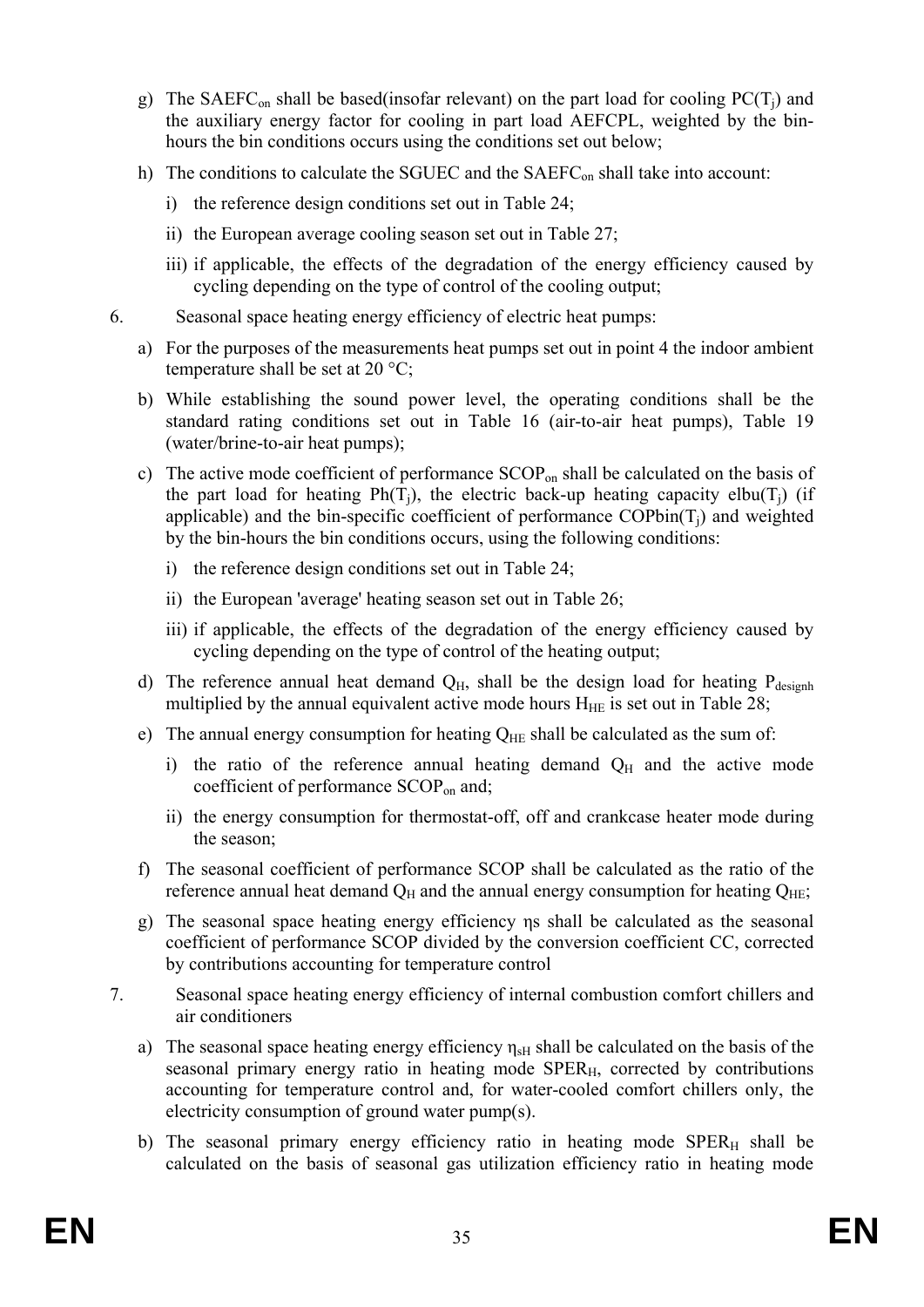$SGUE_{H}$ , the seasonal auxiliary energy factor in heating mode  $SAEF_{H}$  taking into account the primary energy factor for electricity CC and the seasonal engine heat recovery efficiency.

- c) The seasonal gas utilization efficiency ratio in heating mode SGUEH shall be based on the part load for heating  $PH(T_i)$  divided by the bin-specific gas utilization efficiency ratio for heating in part load GUEHPL, weighted by the bin-hours the bin conditions occurs, using the conditions set out below;
- d) The SAEFH shall be based on the reference heating demand  $Q_{refH}$  and the reference annual energy consumption for heating  $Q_{HE}$ ;
- e) The reference annual cooling demand Q<sub>ref,H</sub> shall be based on the reference heating capacity  $P_{\text{design,H}}$  multiplied by the annual equivalent active mode hours  $H_{\text{HE}}$  as set out in Table 28;
- f) The annual energy consumption for heating  $Q_{HE}$  shall be calculated as the sum of:
	- i) the ratio of the reference annual heating demand  $Q_H$  and the seasonal auxiliary energy factor for heating in active mode SAEFH<sub>on</sub> and
	- ii) the energy consumption during thermostat-off, off and crankcase heater mode during the designated season;
- g) The SAEFH<sub>on</sub> shall be based(insofar relevant) on the part load for heating  $PH(T_i)$  and the auxiliary energy factor for heating in part load AEFHPL, weighted by the binhours the bin conditions occurs using the conditions set out below;
- h) The conditions to calculate the SGUEH and the SAEFH<sub>on</sub> shall take into account:
	- i) the reference design conditions set out in Table 24;
	- ii) the European average heating season set out in Table 27;
	- iii) if applicable, the effects of the degradation of the energy efficiency caused by cycling depending on the type of control of the cooling output;
- 8. General conditions for measurements and calculations of high temperature process chillers

For establishing the values of rated and declared cooling capacity, power input, energy efficiency ratio and the seasonal energy performance ratio, measurements shall be done using the following conditions:

- a) the reference ambient temperature at the outdoor heat exchanger shall be 35°C for aircooled high temperature chillers and 30°C water inlet temperature to the condenser (rating point with 35°C outdoor air temperature) for water-cooled high temperature chillers
- b) the outlet temperature of the liquid at the indoor heat exchanger shall be 7°C dry bulb temperature;
- c) the variations of the ambient temperature throughout the year, representative of average climate conditions in the European Union, and the corresponding number of hours when these temperatures occur, shall be as set out in Table 28;
- d) the effect of the degradation of energy efficiency caused by cycling depending on the type of capacity control of the process chiller shall be measured or a default value shall be used;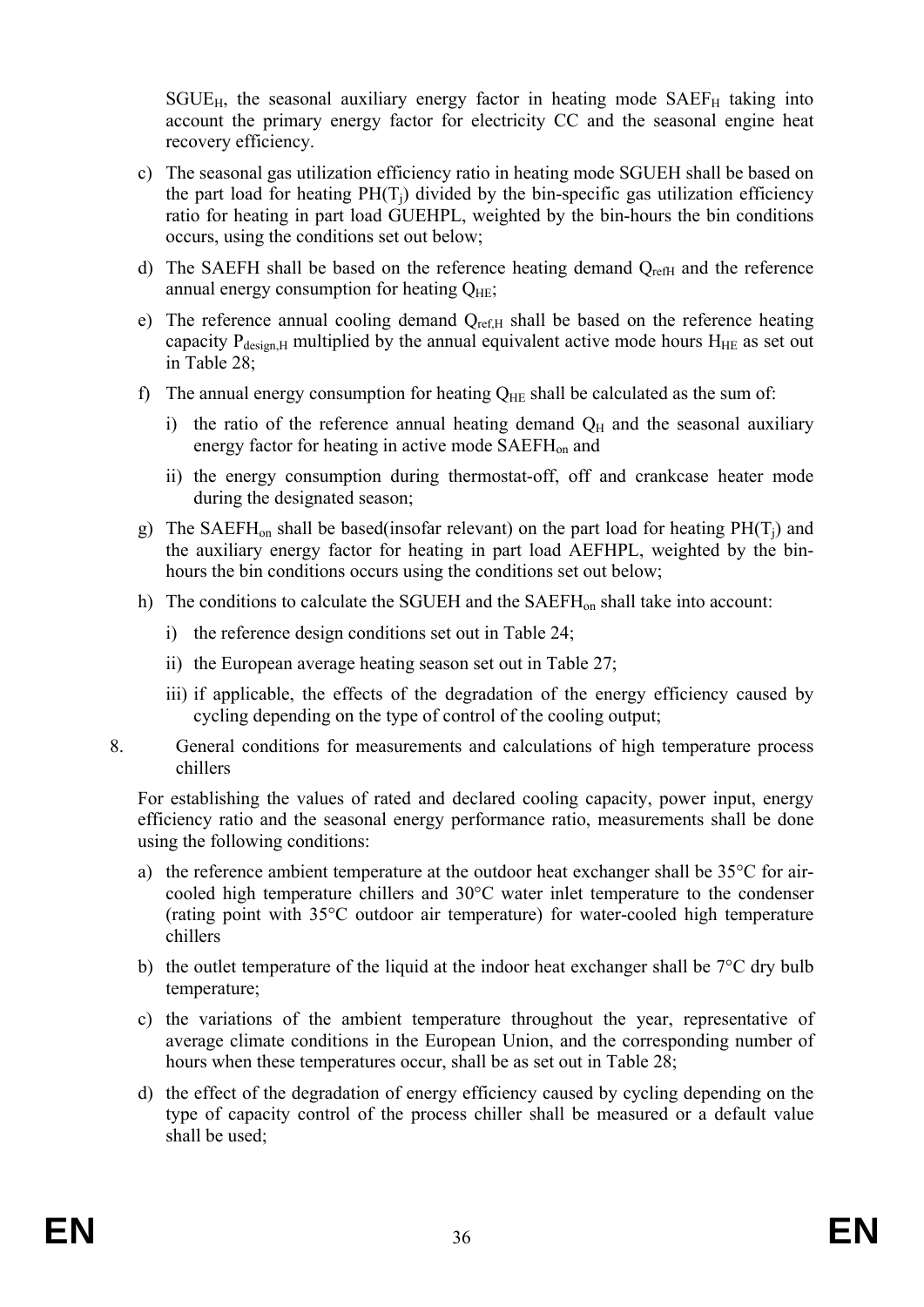|                      |                            | Outdoor heat exchanger |                | Indoor heat exchanger |                  |
|----------------------|----------------------------|------------------------|----------------|-----------------------|------------------|
|                      |                            | inlet dry bulb         | inlet wet bulb | inlet dry bulb        | inlet wet bulb   |
|                      |                            | temperature            | temperature    | temperature           | temperature      |
|                      |                            | $^{\circ}C$            | $^{\circ}C$    | °C                    | °C               |
| Heating mode         | Outside air / recycled air |                        |                | 20                    | $15 \text{ max}$ |
| (for heat)<br>pumps) | Exhaust air / outdoor air  | 20                     | 12             |                       | h                |
| Cooling mode         | Outside air / recycled air | 35                     | $24*$          | 27                    | 19               |
| (for air)            | Exhaust air / recycled air | 27                     | 19             | 27                    | 19               |
| conditioners)        | Exhaust air / outdoor air  | 27                     | 19             | 35                    | 24               |

#### **Standard rating conditions for air-to-air heat pumps and air conditioners**

\* the wet bulb temperature condition is not required when testing units which do not evaporate condensate

#### *Table 17*

#### **Standard rating conditions for water-cooled comfort chillers (water/brine to water)**

|              |                                                                                          | Outdoor heat exchanger |             | Indoor heat exchanger |             |
|--------------|------------------------------------------------------------------------------------------|------------------------|-------------|-----------------------|-------------|
|              |                                                                                          | inlet                  | outlet      | inlet                 | outlet      |
|              |                                                                                          | temperature            | temperature | temperature           | temperature |
|              |                                                                                          | $\rm ^{o}C$            | $\rm ^{o}C$ | $\rm ^{o}C$           | $\rm ^{o}C$ |
|              | water-to-water (for<br>medium temperature<br>heating applications)<br>from cooling tower | 30                     | 35          | 12                    | 7           |
|              | water-to-water (for low<br>temperature heating<br>applications) from<br>cooling tower    | 30                     | 35          | 23                    | 18          |
| Cooling mode | water-to-brine from<br>cooling tower                                                     | 30                     | 35          | $\boldsymbol{0}$      | $-5$        |
|              | water/brine-to-water (for<br>medium temperature<br>heating applications)                 | 10                     | $15*$       | 12                    | 7           |
|              | water/brine-to-water (for<br>low temperature heating<br>applications)                    | 10                     | 15          | 23                    | 18          |
|              | water/brine-to-brine                                                                     | 10                     | 15          | $\boldsymbol{0}$      | $-5$        |

\* for units designed for heating and cooling mode, the flow rate obtained during the test at standard rating conditions in heating modes is used

#### *Table 18*

#### **Standard rating conditions air-cooled comfort chillers (air-to-water/brine)**

|              |                                                       | Outdoor heat exchanger |             | Indoor heat exchanger |             |
|--------------|-------------------------------------------------------|------------------------|-------------|-----------------------|-------------|
|              |                                                       | inlet                  | outlet      | inlet                 | outlet      |
|              |                                                       | temperature            | temperature | temperature           | temperature |
|              |                                                       | $\rm ^{o}C$            | $^{\circ}C$ | °C                    | $\rm ^{o}C$ |
| Cooling mode | air-to-water (for medium<br>temperature applications) | 35                     |             | 12                    |             |
|              | air-to-water (for low<br>temperature applications)    | 35                     |             | 23                    | 18          |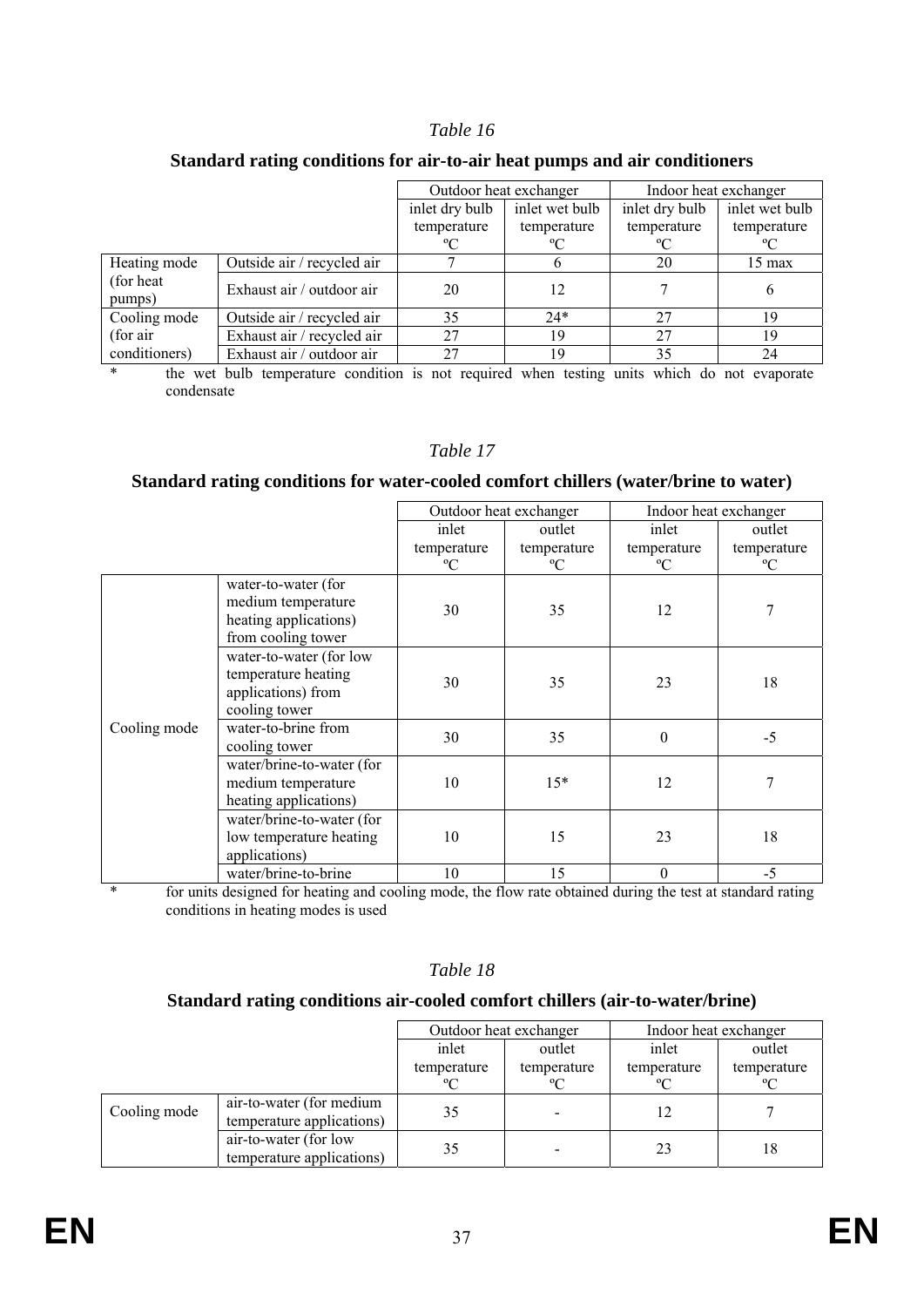| . |  |  |  |  |  |
|---|--|--|--|--|--|
|---|--|--|--|--|--|

### **Standard rating conditions for water/brine-to-air heat pumps and air conditioners**

|                           |                                    | Outdoor heat exchanger |             | Indoor heat exchanger |                  |
|---------------------------|------------------------------------|------------------------|-------------|-----------------------|------------------|
|                           |                                    | inlet                  | outlet      | inlet dry bulb        | inlet wet bulb   |
|                           |                                    | temperature            | temperature | temperature           | temperature      |
|                           |                                    | $\rm ^{o}C$            | $\rm ^{o}C$ | $\rm ^{o}C$           | $\rm ^{o}C$      |
| Heating mode              | water                              | 10                     |             | 20                    | $15 \text{ max}$ |
| (for heat)<br>pumps)      | brine                              |                        | $-3*$       | 20                    | $15 \text{ max}$ |
|                           | water loop                         | 20                     | $7*$        | 20                    | $15 \text{ max}$ |
| Cooling mode              | cooling tower                      | 30                     | 35          | 27                    | 19               |
| (for air<br>conditioners) | ground coupled (water or<br>brine) | 10                     | 15          | 27                    | 19               |

\* For units designed for heating and cooling mode, the flow rate obtained during the test at standard rating conditions in cooling mode is used.

#### *Table 20*

### **Reference ambient temperatures for high temperature process chillers**

|                |                                                      |                                 | <b>Outdoor</b> heat<br>exchanger                    | Indoor heat exchanger                                                            |
|----------------|------------------------------------------------------|---------------------------------|-----------------------------------------------------|----------------------------------------------------------------------------------|
| Test<br>point  | Part load ratio high<br>temperature process chillers | Part<br>load<br>ratio<br>$($ %) |                                                     | <b>Evaporator</b><br>inlet/outlet water<br>temperatures<br>$({}^{\circ}{\bf C})$ |
|                |                                                      |                                 |                                                     | <b>Fixed outlet</b>                                                              |
| $\overline{A}$ |                                                      |                                 | inlet air<br>temperature<br>35 $(C)$                | 12/7                                                                             |
|                | $80\% + 20\%*(T_A-T_D)/(T_A-T_D)$                    | 100%                            | Inlet/ outlet water<br>temperatures<br>$30/35$ (°C) |                                                                                  |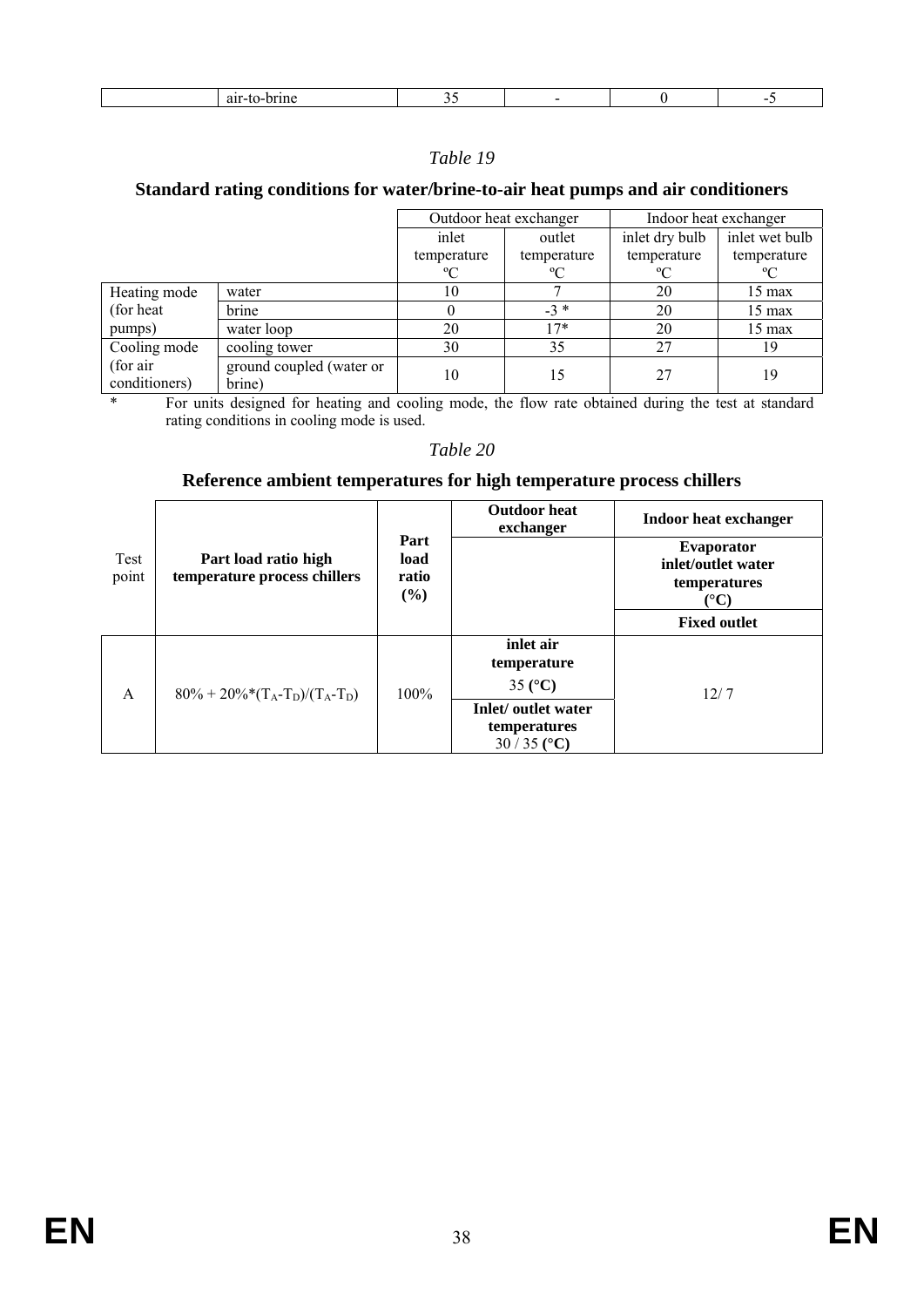|                      | part load<br>ratio | outdoor heat exchanger                                                             |                                                                                                 |                 | indoor heat exchanger                                                                            |                                                                                  |
|----------------------|--------------------|------------------------------------------------------------------------------------|-------------------------------------------------------------------------------------------------|-----------------|--------------------------------------------------------------------------------------------------|----------------------------------------------------------------------------------|
|                      |                    |                                                                                    | Air-to-air air conditioners                                                                     |                 |                                                                                                  |                                                                                  |
| $Tj$ ( $^{\circ}C$ ) |                    | outdoor air dry bulb temperatures (°C)                                             |                                                                                                 |                 | $(^{\circ}C)$                                                                                    | indoor air dry bulb (wet bulb) temperatures                                      |
| 35                   | 100%               | 35                                                                                 |                                                                                                 |                 | 27(19)                                                                                           |                                                                                  |
| $\overline{30}$      | 74%                | 30                                                                                 |                                                                                                 |                 | 27(19)                                                                                           |                                                                                  |
| $\overline{25}$      | 47%                | $\overline{25}$                                                                    |                                                                                                 |                 | 27(19)                                                                                           |                                                                                  |
| 20                   | 21%                | 20                                                                                 |                                                                                                 |                 | 27(19)                                                                                           |                                                                                  |
|                      |                    |                                                                                    | Water-to-air air conditioners                                                                   |                 |                                                                                                  |                                                                                  |
| $Tj$ ( $^{\circ}C$ ) |                    | cooling tower or<br>water loop<br>application<br>inlet/outlet<br>temperatures (°C) | ground coupled<br>application<br>(water or brine)<br>inlet/outlet<br>temperatures (°C)          |                 | $(^{\circ}C)$                                                                                    | indoor air dry bulb (wet bulb) temperatures                                      |
| 35                   | 100%               | 30/35                                                                              | 10/15                                                                                           |                 | 27(19)                                                                                           |                                                                                  |
| 30                   | 74%                | $26/*$                                                                             | $10/*$                                                                                          |                 | 27(19)                                                                                           |                                                                                  |
| 25                   | 47%                | $22/*$                                                                             | $10/*$                                                                                          |                 | 27(19)                                                                                           |                                                                                  |
| 20                   | 21%                | $18/*$                                                                             | $10^{*}$                                                                                        |                 | 27(19)                                                                                           |                                                                                  |
|                      |                    |                                                                                    | Air-to-water comfort chillers                                                                   |                 |                                                                                                  |                                                                                  |
| $Tj$ ( $^{\circ}C$ ) |                    | outdoor air dry bulb temperatures (°C)                                             |                                                                                                 | fixed<br>outlet | fan coil application<br>inlet/outlet water<br>temperatures $(^{\circ}C)$<br>variable<br>outlet** | cooling floor<br>application<br>inlet/outlet water<br>temperatures $(^{\circ}C)$ |
| 35                   | 100%               | 35                                                                                 |                                                                                                 | 12/7            | 12/7                                                                                             | 23/18                                                                            |
| 30                   | 74%                | 30                                                                                 |                                                                                                 | $* / 7$         | $*$ /8.5                                                                                         | $* / 18$                                                                         |
| 25                   | 47%                | 25                                                                                 |                                                                                                 | $*/7$           | $*$ /10                                                                                          | $*_{/18}$                                                                        |
| 20                   | 21%                | 20                                                                                 |                                                                                                 | $* / 7$         | $\overline{*}/11.5$                                                                              | $*$ /18                                                                          |
|                      |                    |                                                                                    | Water-to-water comfort chillers                                                                 |                 |                                                                                                  |                                                                                  |
| $Tj$ ( $^{\circ}C$ ) |                    | cooling tower or<br>water loop<br>application<br>inlet/outlet<br>temperatures (°C) | ground coupled<br>application<br>(water or brine)<br>inlet/outlet<br>temperatures $(^{\circ}C)$ | fixed<br>outlet | fan coil application<br>inlet/outlet water<br>temperatures $(^{\circ}C)$<br>variable<br>outlet** | cooling floor<br>application<br>inlet/outlet water<br>temperatures $(^{\circ}C)$ |
| 35                   | 100%               | 30/35                                                                              | 10/15                                                                                           | 12/7            | 12/7                                                                                             | 23/18                                                                            |
| 30                   | 74%                | $26/*$                                                                             | $10^{*}$                                                                                        | $*$ /7          | $\overline{\ast}/8.5$                                                                            | $* / 18$                                                                         |
| $\overline{25}$      | 47%                | $22/*$                                                                             | $10/*$                                                                                          | $*/7$           | $*$ /10                                                                                          | $* / 18$                                                                         |
| 20                   | 21%                | $18/*$                                                                             | $\frac{10}{*}$                                                                                  | $* / 7$         | $\overline{*}/11.5$                                                                              | $\overline{\ast}$ /18                                                            |
|                      |                    |                                                                                    | Air-to-air heat pumps                                                                           |                 |                                                                                                  |                                                                                  |
| Tj (°C)              |                    | Outdoor air dry bulb (wet bulb)<br>temperatures (°C)                               |                                                                                                 |                 |                                                                                                  | Indoor air dry bulb temperature (°C)                                             |
| -7                   | 88%                | $-7(-8)$                                                                           |                                                                                                 |                 | 20                                                                                               |                                                                                  |
| $+2$                 | 54%                | $+2(+1)$                                                                           |                                                                                                 |                 | 20                                                                                               |                                                                                  |
| $+7$                 | 35%                | $+7(+6)$                                                                           |                                                                                                 |                 | 20                                                                                               |                                                                                  |
| $+12$                | 15%                | $+12(+11)$                                                                         |                                                                                                 |                 | 20                                                                                               |                                                                                  |
| TOL                  | depends<br>on TOL  | $Tj = TOL$                                                                         |                                                                                                 |                 | 20                                                                                               |                                                                                  |
| Tbiv                 | depends<br>on Tbiv | $Tj = Tbiv$                                                                        |                                                                                                 |                 | 20                                                                                               |                                                                                  |
|                      |                    |                                                                                    | Water/brine-to-air heat pumps                                                                   |                 |                                                                                                  |                                                                                  |
| $Tj$ ( $^{\circ}C$ ) |                    | Ground Water<br>Inlet/outlet<br>temperatures $(^{\circ}C)$                         | <b>Brine</b><br>Inlet/outlet<br>temperatures $(^{\circ}C)$                                      |                 |                                                                                                  | Indoor air dry bulb temperature (°C)                                             |
| $-7$                 | $88\%$             | $10/*$                                                                             | $0/*$                                                                                           |                 | $20\,$                                                                                           |                                                                                  |

# **Part load conditions for air conditioners, comfort chillers and heat pumps**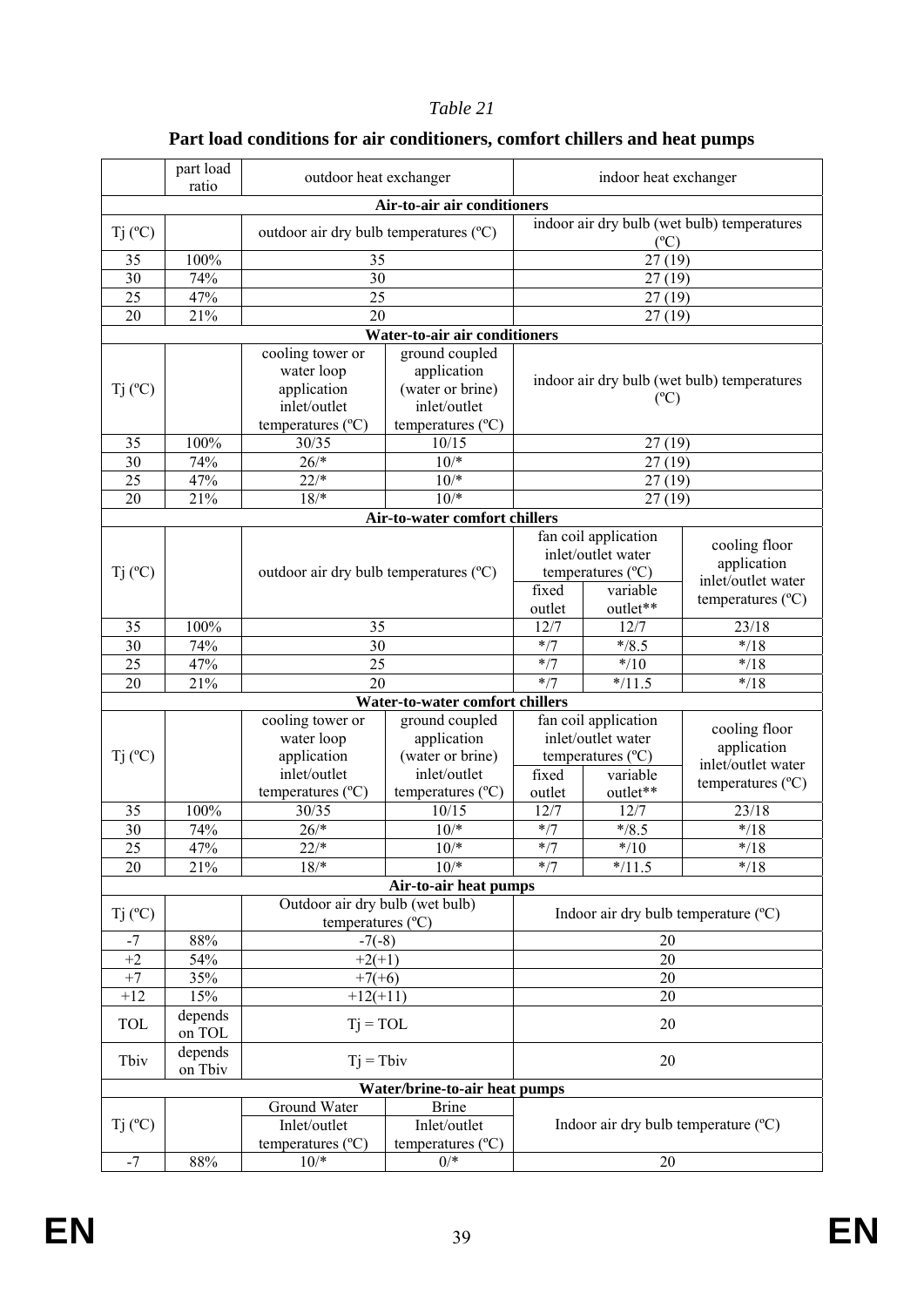| $+2$  | 54%     | $10/*$ | $0/*$ | 20 |
|-------|---------|--------|-------|----|
| $+7$  | 35%     | $10/*$ | $0/*$ | 20 |
| $+12$ | 15%     | $10/*$ | $0/*$ | 20 |
| TOL   | depends | $10/*$ | $0/*$ | 20 |
|       | on TOL  |        |       |    |
| Tbiv  | depends | $10/*$ | $0/*$ | 20 |
|       | on Tbiv |        |       |    |

\* outlet temperatures dependent on water flow rate as determined at standard rating conditions (100% part load ratio when cooling, 88% when heating)

\*\* for tables indicating 'variable outlet' the table indicates the values to be used if the unit uses fixed flow. For units with variable outlet and variable flow, the mean temperature ( $T_{\text{inlet}}+T_{\text{outlet}}(0.5)$  during testing shall be the specified outlet temperatures corrected with a value of +2.5 (e.g use t<sub>mean</sub> 11 instead of 8.5)

#### *Table 22*

### **Part load conditions for SEPR calculation for air cooled high temperature process chillers**

|                        |                                                                                   | Part<br>load<br>ratio<br>$($ %) | <b>Outdoor</b> heat<br>exchanger       | Indoor heat exchanger                                                          |  |
|------------------------|-----------------------------------------------------------------------------------|---------------------------------|----------------------------------------|--------------------------------------------------------------------------------|--|
| <b>Rating</b><br>point | Part load ratio high<br>temperature process chillers                              |                                 | inlet air temperature<br>$(^{\circ}C)$ | <b>Evaporator</b><br>inlet/outlet water<br>temperatures<br>$({}^\circ{\rm C})$ |  |
|                        |                                                                                   |                                 |                                        | <b>Fixed outlet</b>                                                            |  |
| A                      | $80\% + 20\%$ $(T_A-T_D)/(T_A-T_D)$                                               | $100\%$                         | 35                                     | 12/7                                                                           |  |
| B                      | $80\% + 20\%$ $(T_B-T_D)/(T_A-T_D)$                                               | 93%                             | 25                                     | $*$ / 7                                                                        |  |
| C                      | $80\% + 20\% \cdot (T_C - T_D)/(T_A - T_D)$                                       | 87%                             | 15                                     | $*$ / 7                                                                        |  |
| D                      | $80\% + 20\%$ (T <sub>D</sub> -T <sub>D</sub> )/(T <sub>A</sub> -T <sub>D</sub> ) | 80%                             |                                        | $*$ / 7                                                                        |  |

\* with the water flow rate as determined during "A" test for units with a fixed water flow rate or with a fixed ΔT of 5K for units with a variable water flow rate.

#### *Table 23*

### **Part load conditions for SEPR calculation for water cooled high temperature process chillers**

|                        |                                                         | Part<br>load<br>ratio<br>(%) | water-cooled condensor                                   |                                               | <b>Indoor heat exchanger</b>                                                                             |
|------------------------|---------------------------------------------------------|------------------------------|----------------------------------------------------------|-----------------------------------------------|----------------------------------------------------------------------------------------------------------|
| <b>Rating</b><br>point | Part load ratio high<br>temperature process<br>chillers |                              | Inlet/outlet<br>water<br>temperatures<br>$({}^{\circ}C)$ | Outdoor air<br>temperature<br>$({}^{\circ}C)$ | <b>Evaporator</b><br><b>Inlet / outlet water</b><br>temperatures<br>$(^{\circ}C)$<br><b>Fixed outlet</b> |
|                        |                                                         |                              |                                                          |                                               |                                                                                                          |
| A                      | $80\% + 20\% * (T_A-T_D)/(T_A-T_D)$<br>$T_D$ )          | 100%                         | 30/35                                                    | 35                                            | 12/7                                                                                                     |
| B                      | $80\% + 20\% * (T_B - T_D)/(T_A -$<br>$T_D$ )           | 93%                          | $23/$ <sup>a</sup>                                       | 25                                            | $*$ / 7                                                                                                  |
| $\mathcal{C}$          | $80\% + 20\% * (T_C-T_D)/(T_A-$<br>$T_D$ )              | 87%                          | $16/$ <sup>a</sup>                                       | 15                                            | $*$ / 7                                                                                                  |
| D                      | $80\% + 20\%*(T_D-T_D)/(T_A-$<br>$T_D$ )                | 80%                          | $9/^a$                                                   | 5                                             | $*$ / 7                                                                                                  |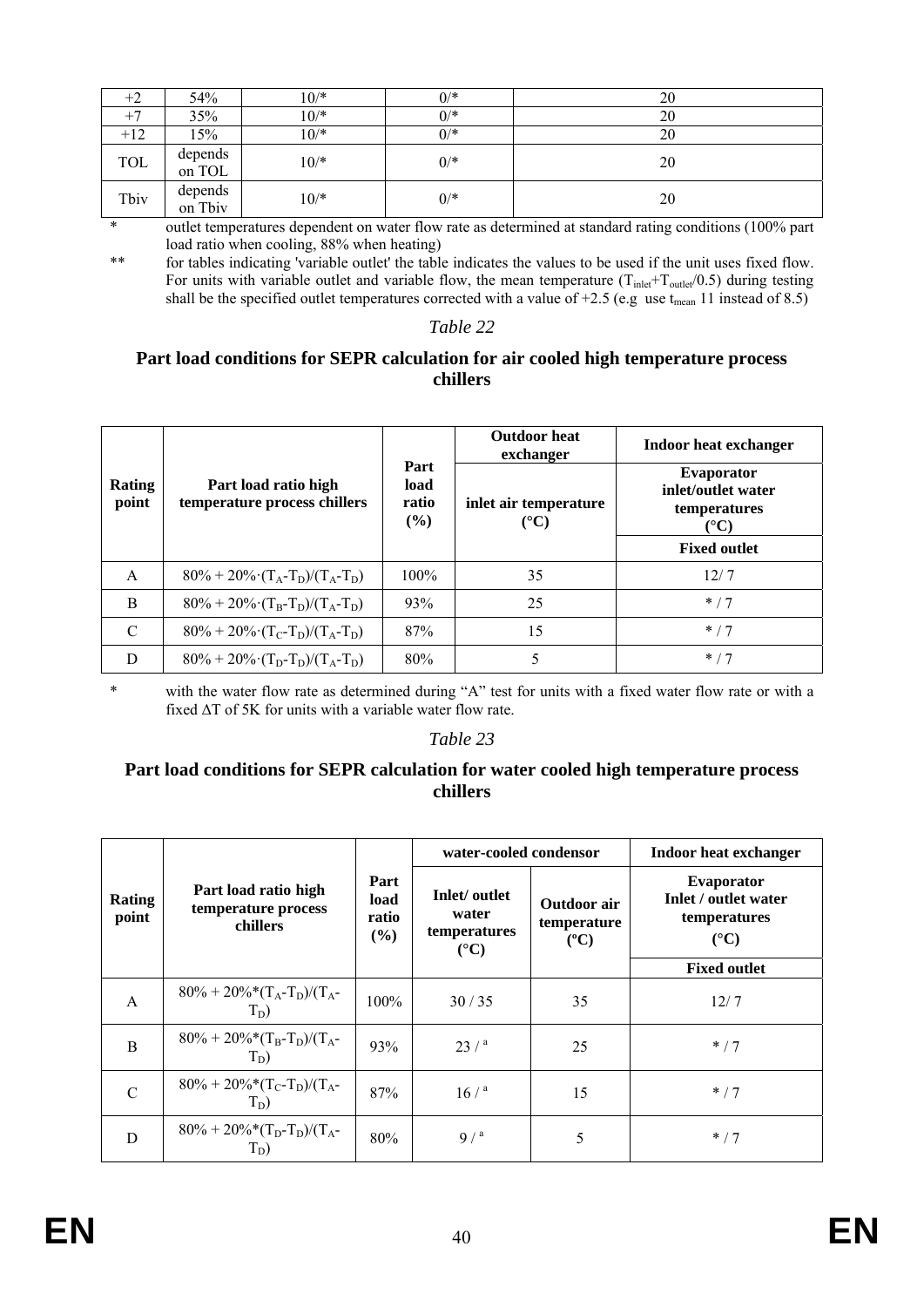### **Reference design conditions for comfort chillers, air conditioners and heat pumps**

| Function<br>Season |         | Reference design<br>temperature dry bulb (wet<br>bulb) |                      |                     |
|--------------------|---------|--------------------------------------------------------|----------------------|---------------------|
|                    |         | Tdesigne                                               |                      |                     |
| Cooling            | Average | 35 $(24) °C$                                           |                      |                     |
|                    |         | Reference design                                       | Bivalent temperature | Operation limit     |
|                    |         | temperature                                            | maximum              | temperature maximum |
|                    |         | Tdesignh                                               | Tbiv                 | TOL                 |
| Heating)           | Average | $-10(-11)$ °C                                          | $+2$ °C              | $-7^{\circ}C$       |
|                    | Warmer  | $2(-11)$ °C                                            | $7^{\circ}C$         | $2^{\circ}C$        |
|                    | Colder  | $-22$ ( $-23$ ) °C                                     | -7 °C                | $-15$ °C            |

### *Table 25*

### **Standard rating conditions for fan coil units**

|                  | Cooling test                               | Heating test      | Sound power test                |                       |
|------------------|--------------------------------------------|-------------------|---------------------------------|-----------------------|
| Air temperature  | $27^{\circ}$ C (db)<br>$19^{\circ}$ C (wb) | Air temperature   | $20^{\circ}$ C (db)             |                       |
| Inlet water      | $7^{\circ}$ C                              | Inlet water       | $50^{\circ}$ C for 2-pipe units | At ambient conditions |
| temperature      |                                            | temperature       | 70°C for 4-pipe units           | without water flow    |
| Water            | $5^{\circ}$ C                              | Water temperature | $10^{\circ}$ C                  |                       |
| temperature rise |                                            | decrease          |                                 |                       |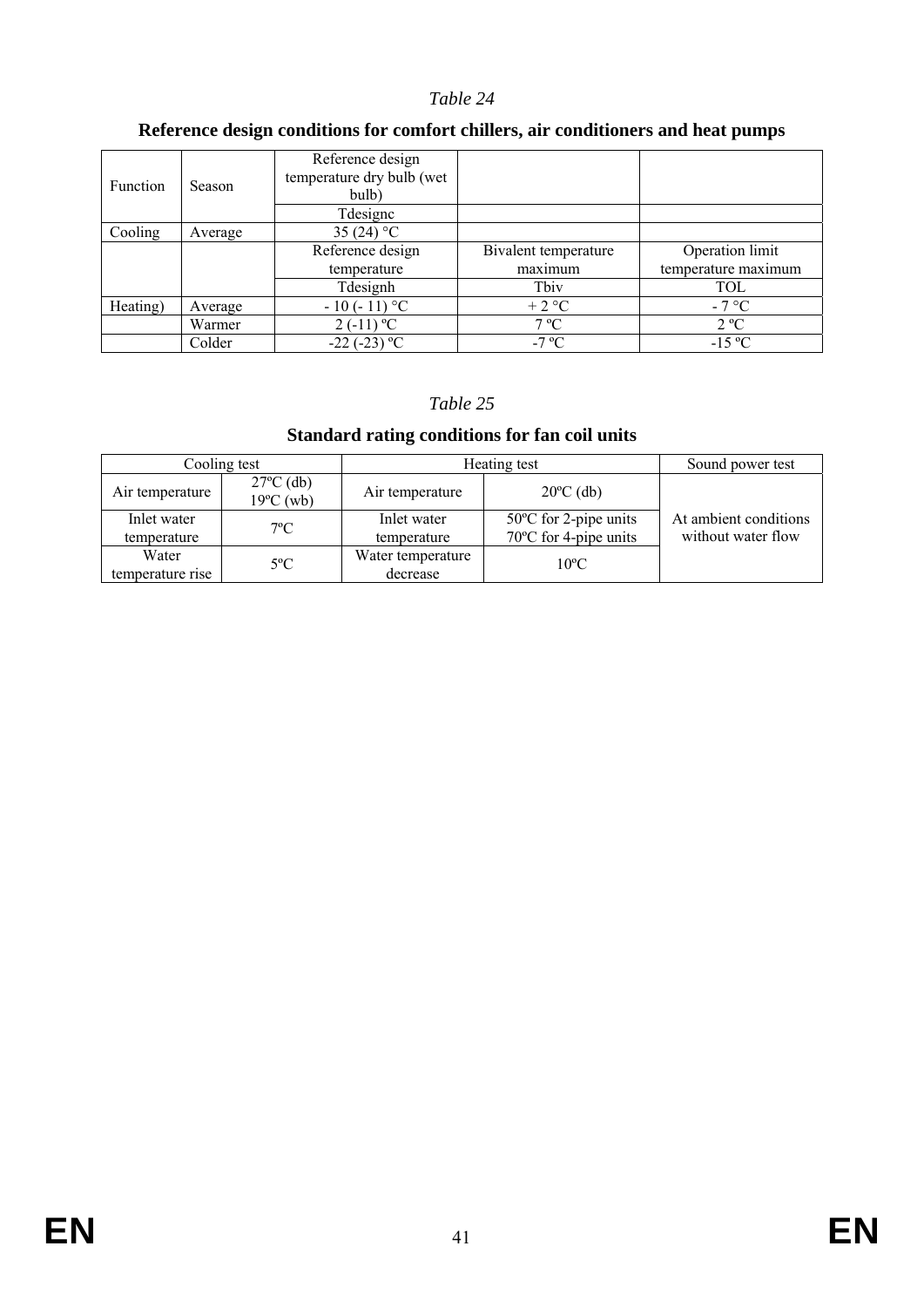# **European 'average' heating season for heat pumps**

| bin <sub>i</sub> | $T_i$ <sup>[°</sup> C]  | $H_i$ [h/annum]  |
|------------------|-------------------------|------------------|
| $1$ to $20\,$    | $-30$ to $-11$          | $\boldsymbol{0}$ |
| $21\,$           | $-10$                   | $\overline{1}$   |
| $22\,$           | $-9$                    | $\overline{25}$  |
| $23\,$           | $-8$                    | $\overline{23}$  |
| 24               | $-7$                    | $\overline{24}$  |
| $25\,$           | $-6$                    | $\overline{27}$  |
| $26\,$           | $-5$                    | 68               |
| $27\,$           | $-4$                    | 91               |
| $28\,$           | $-3$                    | 89               |
| 29               | $-2$                    | 165              |
| $\overline{30}$  | $-1$                    | 173              |
| $\overline{31}$  | $\overline{0}$          | 240              |
| 32               | $\mathbf 1$             | 280              |
| $\overline{33}$  | $\overline{2}$          | 320              |
| $\overline{34}$  | $\overline{\mathbf{3}}$ | 357              |
| 35               | $\overline{4}$          | 356              |
| $\overline{36}$  | 5                       | 303              |
| 37               | $\overline{6}$          | 330              |
| 38               | $\overline{7}$          | 326              |
| $\overline{39}$  | $\boldsymbol{8}$        | 348              |
| 40               | $\overline{9}$          | 335              |
| 41               | $\overline{10}$         | 315              |
| $\overline{42}$  | $1\,1$                  | 215              |
| 43               | 12                      | 169              |
| 44               | 13                      | 151              |
| $\overline{45}$  | 14                      | 105              |
| 46               | 15                      | 74               |
| Total hours:     |                         | 4910             |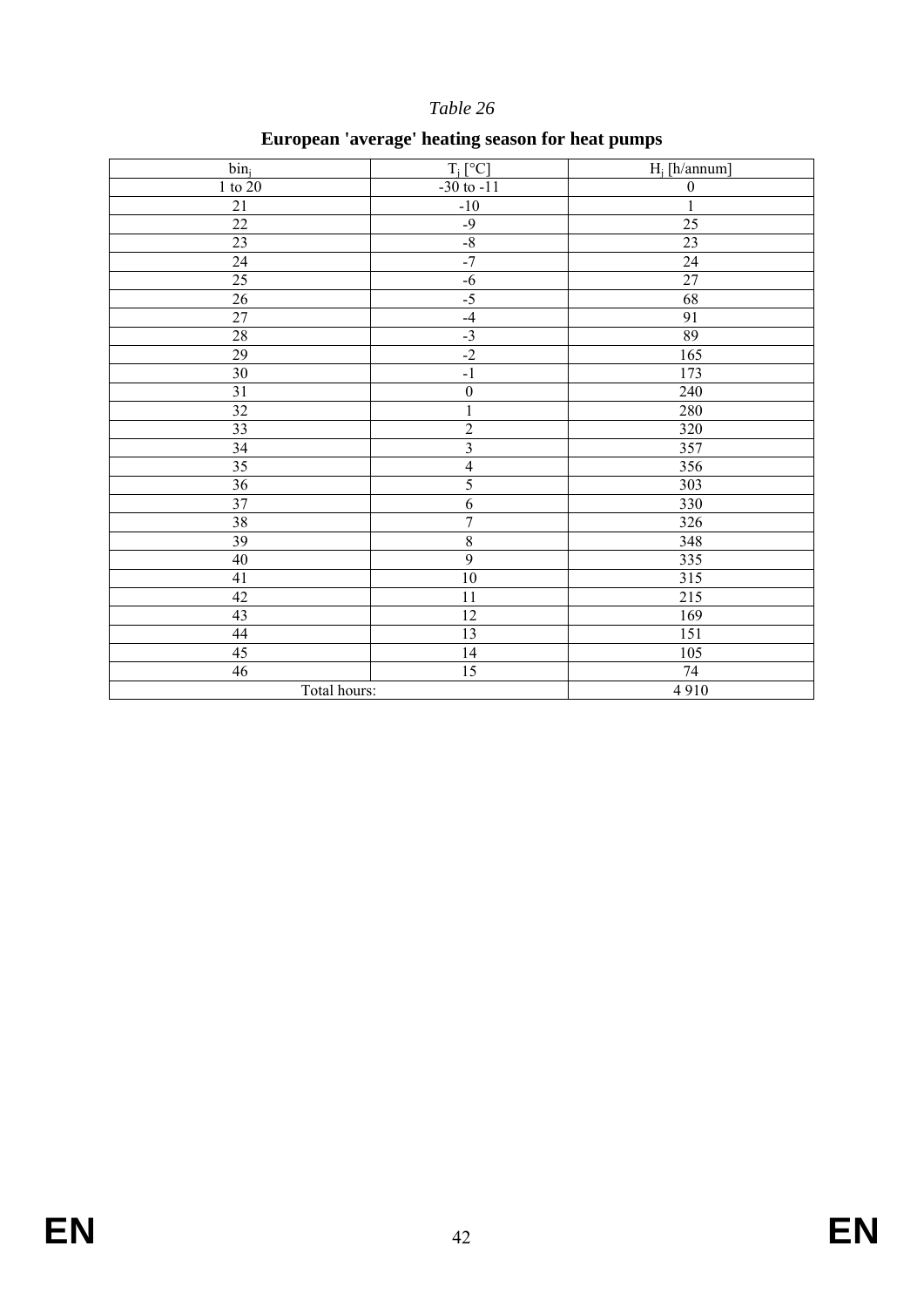|                |                 |                |                         |              | <b>OPTIONAL</b>           |                         |                           |
|----------------|-----------------|----------------|-------------------------|--------------|---------------------------|-------------------------|---------------------------|
|                |                 | "Average       |                         | "Colder      |                           | "Warmer                 |                           |
|                | Outdoor         | cooling        | <b>EER</b>              | cooling      | <b>EER</b>                | cooling                 | <b>EER</b>                |
| <b>Bins</b>    | temperature     | season"        | calculation             | season"      | calculation               | season"                 | calculation               |
|                | (dry bulb)      | bin hours      |                         | bin hours    |                           | bin hours               |                           |
|                | Tj              | hj             |                         | hj           |                           | hj                      |                           |
| #              | $\overline{C}$  | h/annum        |                         | h/annum      |                           | h/annum                 |                           |
| $\mathbf{1}$   | 17              | 205            | EER(D)                  | 182          | EER(D)                    | 130                     | EER(D)                    |
| $\overline{2}$ | 18              | 227            | EER(D)                  | 148          | EER(D)                    | 170                     | EER(D)                    |
|                |                 |                |                         |              | $D -$                     |                         |                           |
| 3              | 19              | 225            | EER(D)                  | 121          | Measured                  | 214                     | EER(D)                    |
|                |                 |                |                         |              | value                     |                         | $D -$                     |
|                |                 |                | D - Measured            | 91           | Linear                    |                         |                           |
| 4              | 20              | 225            | value                   |              | interpolation             | 258                     | Measured                  |
|                |                 |                | Linear                  |              | Linear                    |                         | value<br>Linear           |
| 5              | 21              | 216            | interpolation           | 65           | interpolation             | 298                     | interpolation             |
|                |                 |                | Linear                  |              | $\overline{C}$ - Measured |                         | Linear                    |
| 6              | 22              | 215            | interpolation           | 60           | value                     | 331                     | interpolation             |
|                |                 |                | Linear                  |              | Linear                    |                         | Linear                    |
| 7              | 23              | 218            |                         | 44           |                           | 352                     | interpolation             |
|                |                 |                | interpolation<br>Linear |              | interpolation<br>Linear   |                         | Linear                    |
| 8              | 24              | 197            | interpolation           | 30           | interpolation             | 359                     | interpolation             |
|                |                 | 178            | C - Measured            |              | $\overline{B}$ - Measured | 352                     | $\overline{C}$ - Measured |
| 9              | 25              |                | value                   | 27           | value                     |                         | value                     |
|                |                 |                | Linear                  |              | Linear                    |                         | Linear                    |
| 10             | 26              | 158            |                         | 18           |                           | 331                     |                           |
|                |                 |                | interpolation<br>Linear |              | interpolation<br>Linear   |                         | interpolation<br>Linear   |
| 11             | 27              | 137            | interpolation           | 8            | interpolation             | 298                     | interpolation             |
|                |                 |                |                         |              | $A -$                     |                         |                           |
| 12             | 28              | 109            | Linear                  | 8            | Measured                  | 258                     | Linear                    |
|                |                 |                | interpolation           |              | value                     |                         | interpolation             |
|                |                 |                | Linear                  |              |                           |                         | Linear                    |
| 13             | 29              | 88             | interpolation           | $\mathbf{1}$ | EER(A)                    | 214                     | interpolation             |
|                |                 |                | <b>B</b> - Measured     |              |                           |                         | <b>B</b> - Measured       |
| 14             | 30              | 63             | value                   |              |                           | 170                     | value                     |
|                |                 |                | Linear                  |              |                           |                         | Linear                    |
| 15             | 31              | 39             | interpolation           |              |                           | 130                     | interpolation             |
|                |                 |                | Linear                  |              |                           |                         | Linear                    |
| 16             | 32              | 31             | interpolation           |              |                           | 95                      | interpolation             |
|                |                 |                | Linear                  |              |                           |                         | Linear                    |
| 17             | 33              | 24             | interpolation           |              |                           | 67                      | interpolation             |
|                |                 |                | Linear                  |              |                           |                         | Linear                    |
| 18             | 34              | 17             | interpolation           |              |                           | 45                      | interpolation             |
|                |                 |                |                         |              |                           |                         | $A -$                     |
| 19             | 35              | 13             | A - Measured            |              |                           | 29                      | Measured                  |
|                |                 |                | value                   |              |                           |                         | value                     |
| 20             | 36              | 9              | EER(A)                  |              |                           | 18                      | EER(A)                    |
| 21             | $\overline{37}$ | $\overline{4}$ | EER(A)                  |              |                           | 11                      | EER(A)                    |
| 22             | 38              | $\overline{3}$ | EER(A)                  |              |                           | $\sqrt{6}$              | EER(A)                    |
| 23             | 39              | $\mathbf{1}$   | EER(A)                  |              |                           | $\overline{\mathbf{3}}$ | EER(A)                    |
| 24             | 40              | $\overline{0}$ | EER(A)                  |              |                           | $\overline{2}$          | EER(A)                    |

### **European average, colder and warmer cooling season for comfort chillers and air conditioners**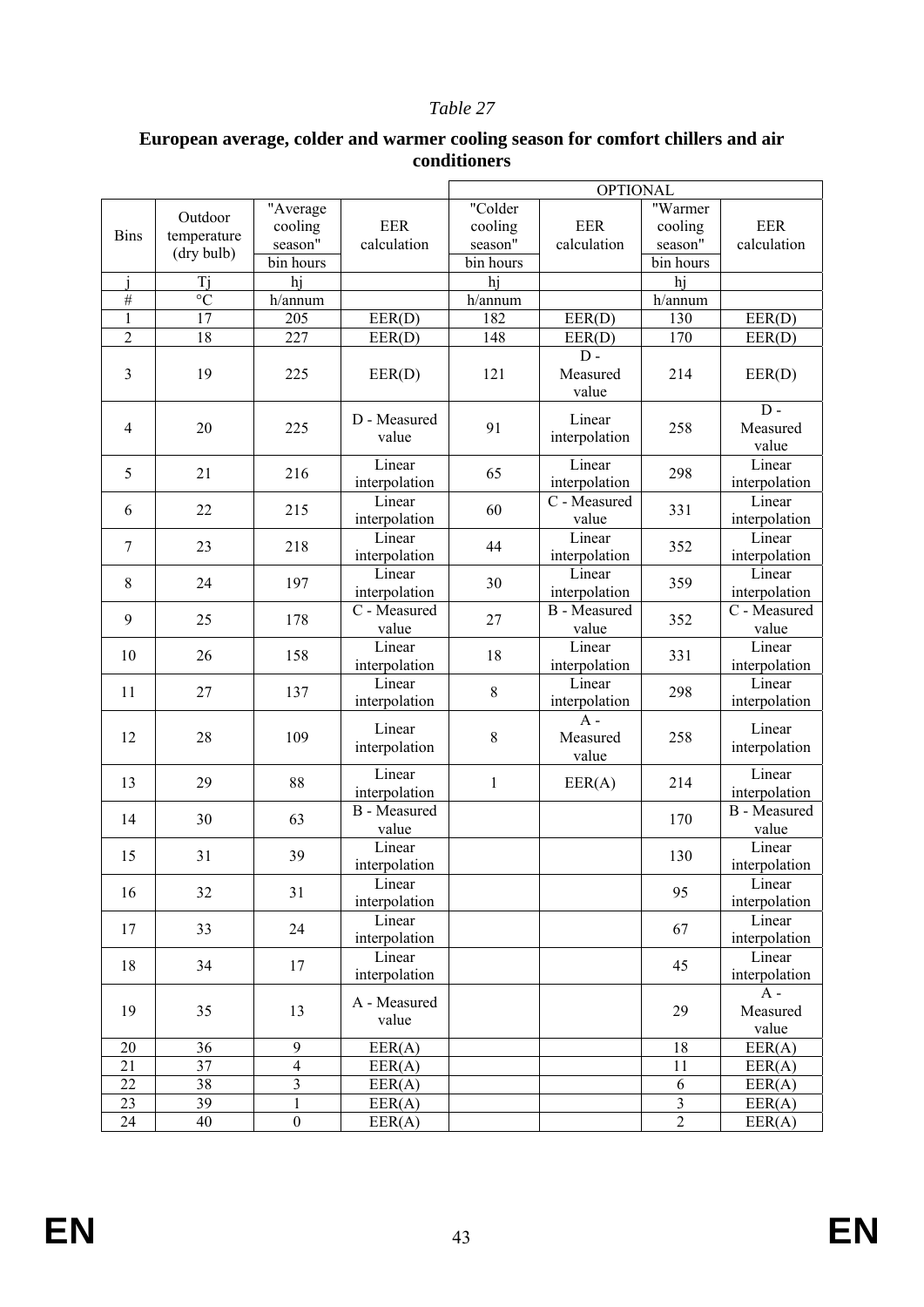# **European reference refrigeration season for high temperature process chillers**

| binj                      | $Tj$ [ $^{\circ}C$ ]      | Hj [h/annum]     |
|---------------------------|---------------------------|------------------|
| $\mathbf{1}$              | $-19$                     | 0,08             |
| $\overline{c}$            | $-18$                     | 0,41             |
| $\overline{\mathbf{3}}$   | $-17$                     | 0,65             |
| $\overline{4}$            | $-16$                     | 1,05             |
| 5                         | $-15$                     | 1,74             |
| $\boldsymbol{6}$          | $-14$                     | 2,98             |
| $\overline{7}$            | $-13$                     | 3,79             |
| $\,$ $\,$                 | $-12$                     | 5,69             |
| $\overline{9}$            | $-11$                     | 8,94             |
| 10                        | $-10$                     | 11,81            |
| $\overline{11}$           | $-9$                      | 17,29            |
| $\overline{12}$           | $-8$                      | 20,02            |
| 13                        | $-7$                      | 28,73            |
| $\overline{14}$           | $-6$                      | 39,71            |
| 15                        | $-5$                      | 56,61            |
| 16                        | $-4$                      | 76,36            |
| 17                        | $-3$                      | 106,07           |
| 18                        | $-2$                      | 153,22           |
| 19                        | $^{\rm -1}$               |                  |
| $\overline{20}$           | $\overline{0}$            | 203,41           |
|                           |                           | 247,98           |
| $21\,$<br>$\overline{22}$ | $\,1\,$<br>$\overline{2}$ | 282,01<br>275,91 |
|                           |                           |                  |
| 23                        | $\mathfrak{Z}$            | 300,61           |
| $\overline{24}$           | $\overline{4}$            | 310,77           |
| 25                        | $\overline{5}$            | 336,48           |
| 26                        | $\overline{6}$            | 350,48           |
| 27                        | $\overline{7}$            | 363,49           |
| 28                        | $\sqrt{8}$                | 368,91           |
| 29                        | 9                         | 371,63           |
| 30                        | 10                        | 377,32           |
| 31                        | $\overline{11}$           | 376,53           |
| 32                        | 12                        | 386,42           |
| 33                        | $\overline{13}$           | 389,84           |
| 34                        | 14                        | 384,45           |
| $\overline{35}$           | $\overline{15}$           | 370,45           |
| 36                        | 16                        | 344,96           |
| 37                        | 17                        | 328,02           |
| 38                        | 18                        | 305,36           |
| 39                        | 19                        | 261,87           |
| $\overline{40}$           | $\overline{20}$           | 223,90           |
| 41                        | $21\,$                    | 196,31           |
| 42                        | $\overline{22}$           | 163,04           |
| 43                        | 23                        | 141,78           |
| 44                        | $\overline{24}$           | 121,93           |
| 45                        | $25\,$                    | 104,46           |
| 46                        | $\overline{26}$           | 85,77            |
| 47                        | 27                        | 71,54            |
| 48                        | 28                        | 56,57            |
| 49                        | 29                        | 43,35            |
| 50                        | 30                        | 31,02            |
| 51                        | 31                        | 20,21            |
| 52                        | 32                        | 11,85            |
| 53                        | 33                        | 8,17             |
| 54                        | 34                        | 3,83             |
| 55                        | $\overline{35}$           | 2,09             |
| 56                        | 36                        | 1,21             |
| 57                        | 37                        | 0,52             |
| 58                        | 38                        | 0,40             |
|                           |                           |                  |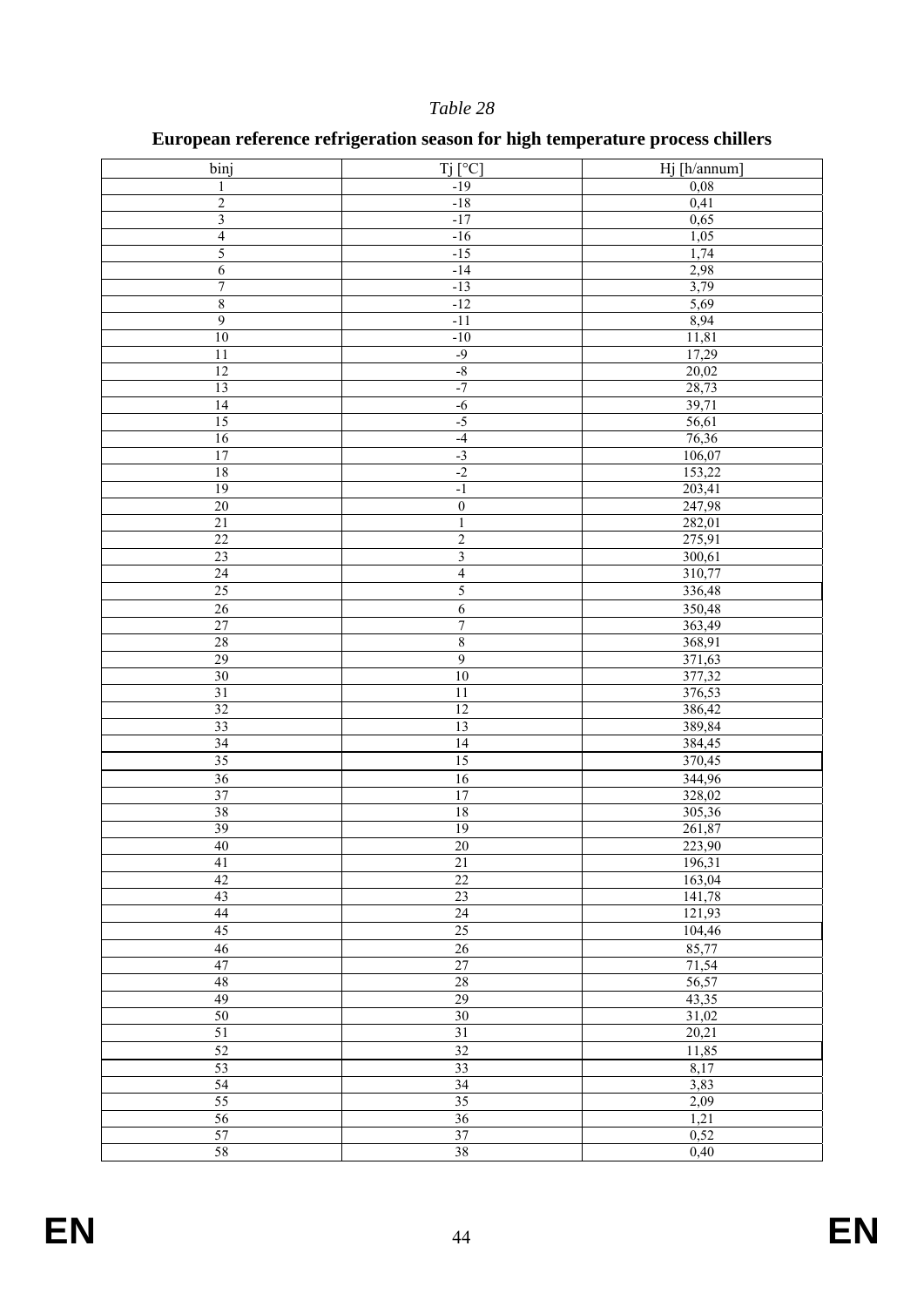|                    |         | Operational hours                   |                |              |                |                          |  |
|--------------------|---------|-------------------------------------|----------------|--------------|----------------|--------------------------|--|
| Season             |         | On-mode                             | Thermostat Off | Standby      | Off            | Crankcase heater<br>mode |  |
|                    |         | $H_{CE}$ (cool);<br>$H_{HE}$ (warm) | $H_{TO}$       | $H_{SB}$     | $H_{\rm OFF}$  | $H_{CK}$                 |  |
| Cooling (to        | Average | 600                                 | 659            | 1377         | $\theta$       | 2036                     |  |
| calculate          | Colder  | 300                                 | 436            | 828          | $\theta$       | 1264                     |  |
| SEER)              | Warmer  | 900                                 | 767            | 1647         | $\Omega$       | 2414                     |  |
| Heating only (to   | Average | 1400                                | 179            | $\theta$     | 3672           | 3851                     |  |
| calculate          | Colder  | 2 100                               | 131            | $\theta$     | 2 1 8 9        | 2944                     |  |
| SCOP)              | Warmer  | 1400                                | 755            | $\theta$     | 4 3 4 5        | 4476                     |  |
| Heating, if        | Average | 1400                                | 179            | $\theta$     | $\theta$       | 179                      |  |
| reversible (to     | Colder  | 2100                                | 131            | $\mathbf{0}$ | $\mathbf{0}$   | 131                      |  |
| calculate<br>SCOP) | Warmer  | 1400                                | 755            | $\theta$     | $\overline{0}$ | 755                      |  |

### **Operational hours per functional mode for comfort chillers, air conditioners and heat pumps**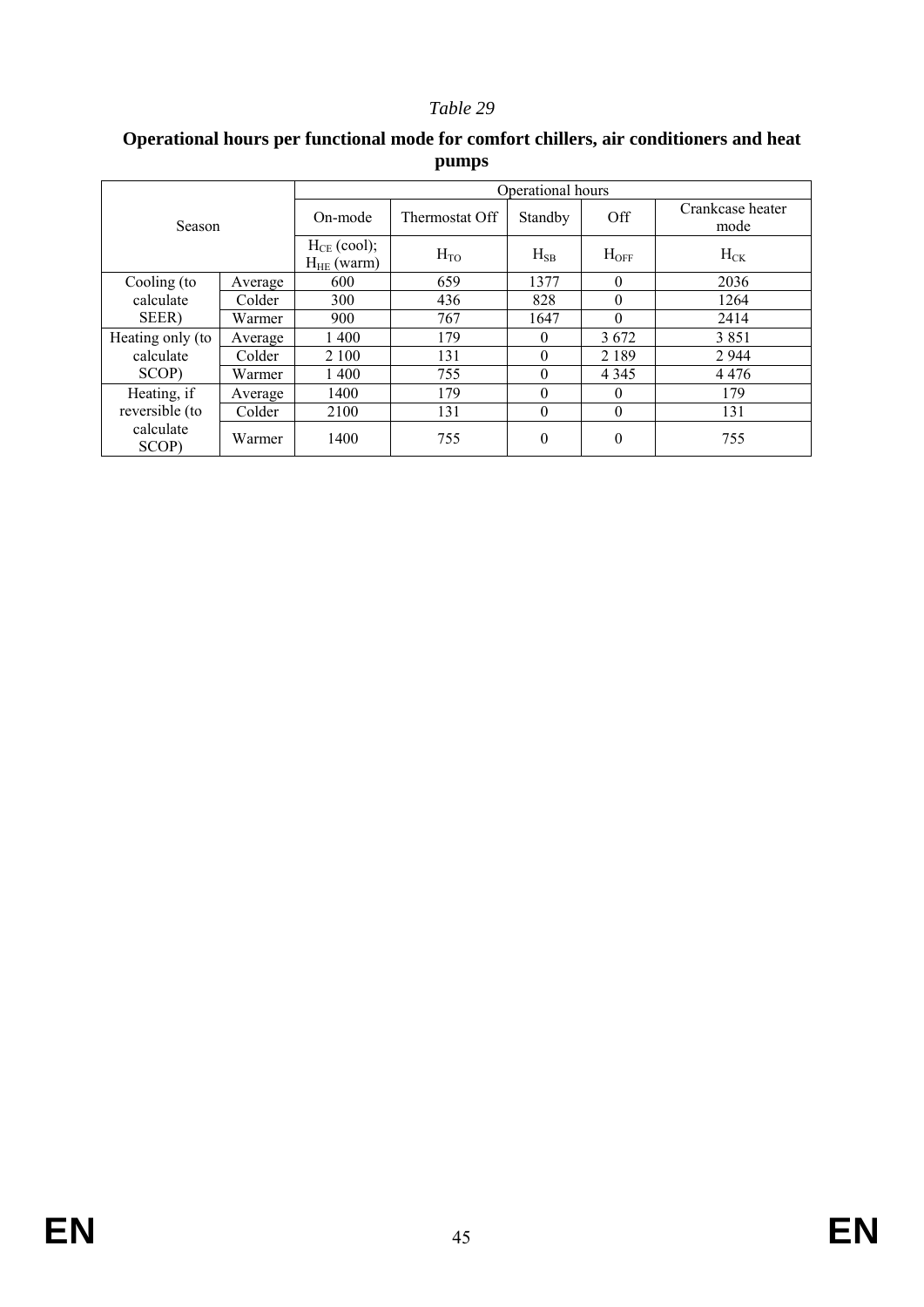### **Annex IV Verification procedures**

When performing the market surveillance checks referred to in Article 3 (2) of Directive 2009/125/EC, the authorities of the Member States shall apply the following verification procedure for the requirements set out in Annex II:

- 1) The Member State authorities shall test one single unit per model.
- 2) The air heating product, cooling product or high temperature process chiller product shall be considered to comply with the applicable requirements set out in Annex II to this Regulation;
	- a) if the declared values comply with the requirements set out in Annex II;
	- b) if for air heating products the seasonal space heating energy efficiency  $\eta_s$  is not less than the declared value minus 8 % at the rated heating capacity of the unit;
	- c) if for cooling products the seasonal space cooling energy efficiency  $\eta_{s\_cooling}$  is not less than the declared value minus 8 % at the rated cooling capacity of the unit;
	- d) if for air heating product and/or cooling products the sound power level LWA is not more than the declared value plus 1.5 dB;
	- e) if for fuel fired air heating or cooling products equipped the emissions of nitrogen oxides, expressed in nitrogen dioxide, are not more than the declared value plus 20 %;
	- f) if for high temperature process chiller products:
		- i) the SEPR value is not less than the declared value minus 10 % at the rated refrigeration capacity of the unit;
		- ii) the rated energy efficiency ratio (EER<sub>A</sub>) is not more than 5 % lower than the declared value, measured at the rated refrigeration capacity.
- 3) If the result referred to in point 2 is not achieved, the Member State authorities shall randomly select three additional units of the same model for testing.

The air heating product, cooling product or high temperature process chiller product shall be considered to comply with the applicable requirements set out in Annex II to this Regulation;

- a) if the declared values comply with the requirements set out in Annex II;
- b) if for air heating products the average of the three units for seasonal space heating energy efficiency ns is not less than the declared value minus 8 % at the rated heating capacity of the unit;
- c) if for cooling products the average of the three units for seasonal space cooling energy efficiency ηs\_cooling is not less than the declared value minus 8 % at the rated cooling capacity of the unit;
- d) if for air heating product and/or cooling products the average of the three units for the sound power level LWA is not more than the declared value plus 1,5 dB;
- e) if for fuel fired air heating or cooling products equipped the average of the three units for the emissions of nitrogen oxides, expressed in nitrogen dioxide, are not more than the declared value plus 20 %;
- f) if for high temperature process chiller products: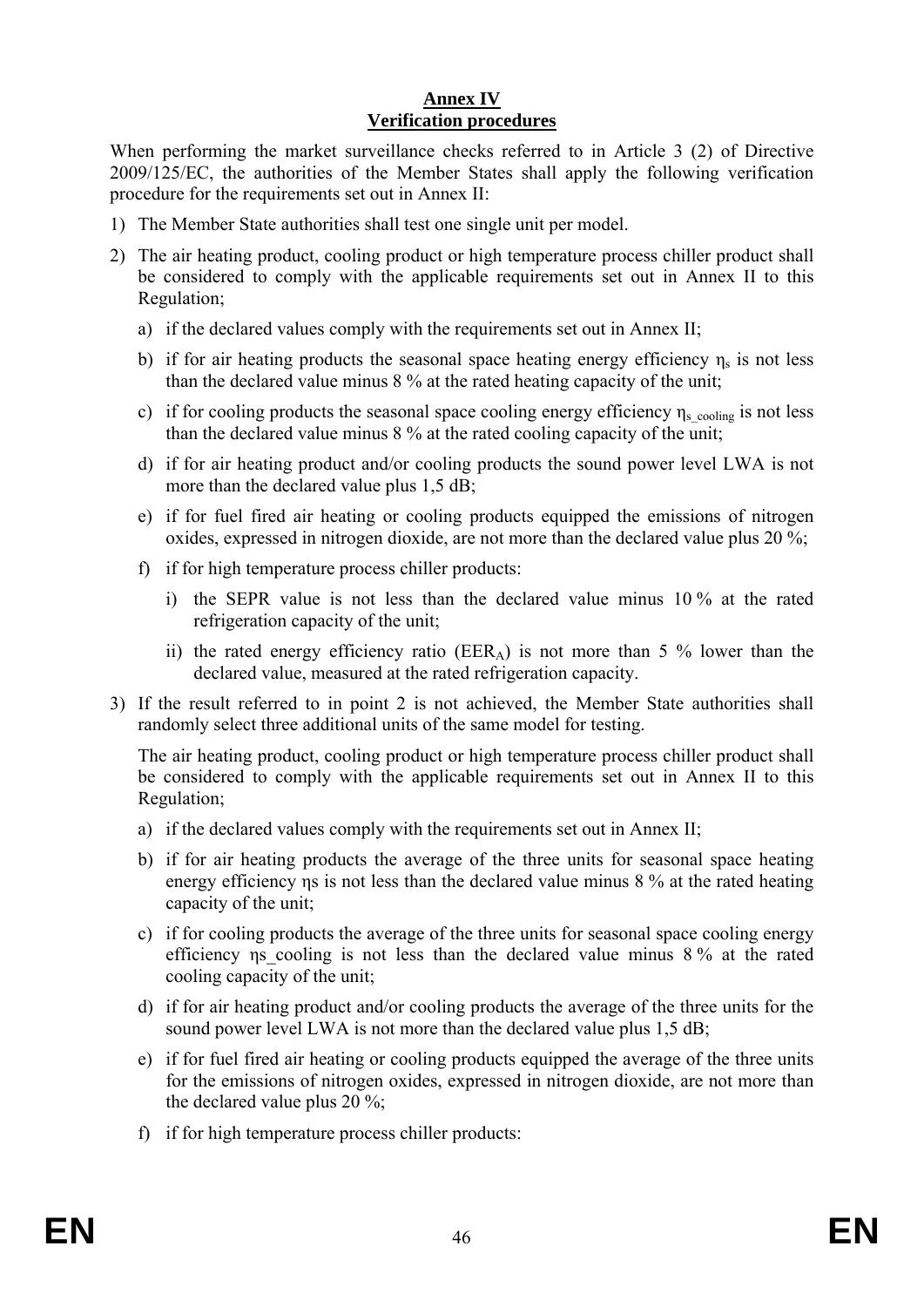- i) the average of the three units for the SEPR value is not less than the declared value minus 6 % at the rated heating capacity of the unit, with point A measured at the rated refrigeration capacity;
- ii) the average of the three units for the rated energy efficiency ratio (EERA) is not more than 5 % lower than the declared value, measured at the rating cooling capacity;
- 4) If the results referred to in point 3 are not achieved, the model shall be considered not to comply with this Regulation.
- 5) Member State authorities shall use the measurement and calculation methods set out in Annex III;
- 6) Given the weight and size limitations in the transportation of air heating products, cooling products and high temperature process chillers, Member State authorities may decide to undertake the verification procedure at the premises of manufacturers, before they are put into service in their final destination;
- 7) The Member State authorities shall provide the test results and other relevant information to the authorities of the other Member States and to the Commission within one month of the decision being taken on the non-compliance of the model;
- 8) The verification tolerances defined in this Annex relate only to the verification of the measured parameters by Member State authorities and shall not be used by the supplier as an allowed tolerance to establish the values in the technical documentation.